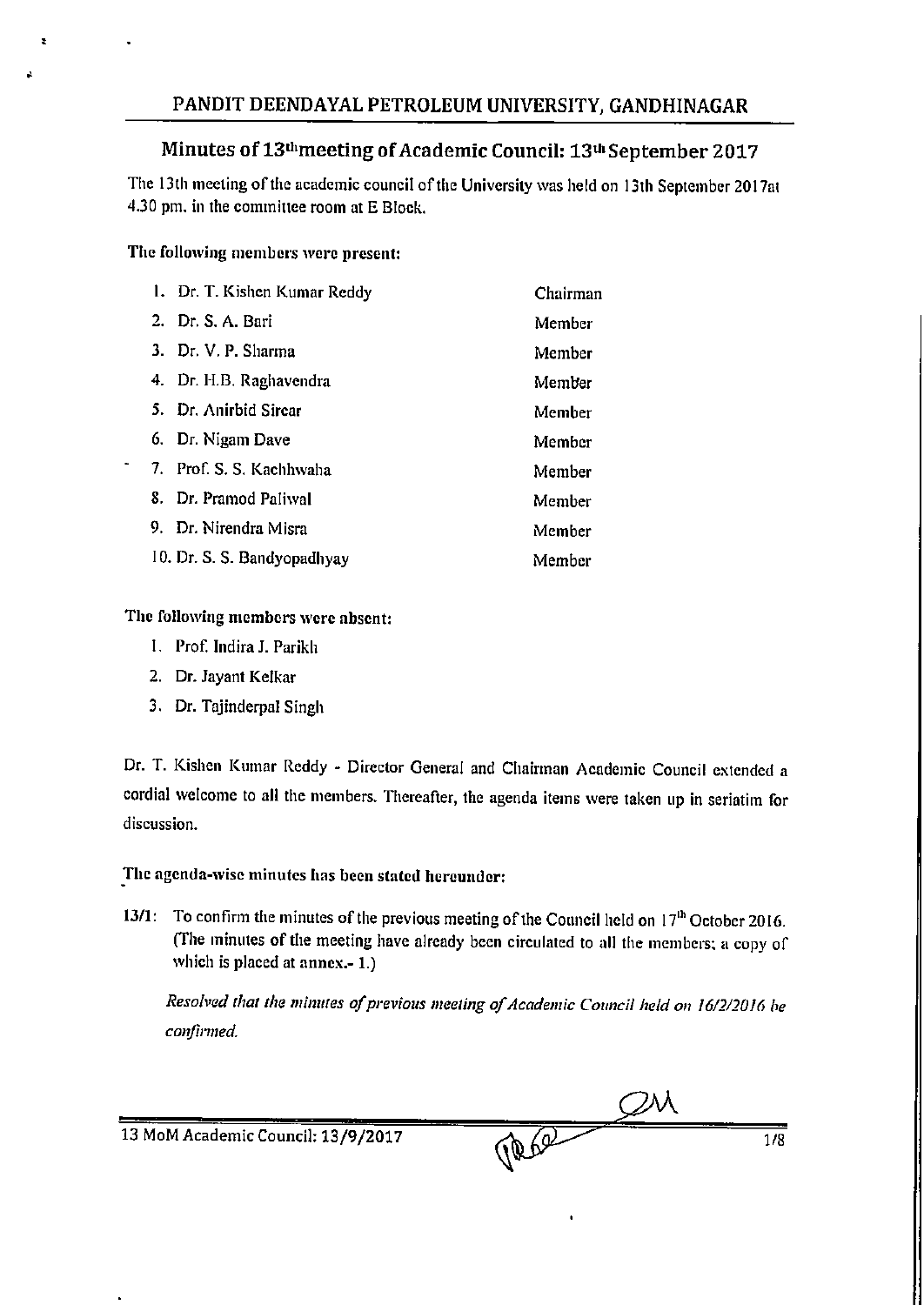| 13/2: To consider the following Action Taken Report on the decisions taken at the previous |  |
|--------------------------------------------------------------------------------------------|--|
| meeting:                                                                                   |  |

| Agenda            | Particulars of decision                                            | <b>Action Taken</b> |
|-------------------|--------------------------------------------------------------------|---------------------|
| No.               |                                                                    |                     |
| 12/1              | Minutes of the 11 <sup>th</sup> meeting of Academic Council were   | Noted.              |
|                   | confirmed.                                                         |                     |
| 12/2              | Noted and approved the Action Taken Report of the 11 <sup>th</sup> | Noted &             |
|                   | meeting.                                                           | implemented.        |
| 12/3              | Ratified and noted of the approvals granted by the Director        | Noted &             |
|                   | General u/s 20(3) of the PDPU Act, as presented in the             | implemented.        |
|                   | Annexure-II-Ratify.                                                |                     |
| $\overline{12/4}$ | Resolved to approve the syllabus revision in Faculty of            | Noted &             |
|                   | Liberal Studies as follows: Introducing the courses in             | implemented.        |
|                   | B.A./B.B.A.(Hons.):                                                |                     |
|                   | "Magazine Writing" and "Editing Print Media in for                 |                     |
|                   | Batch 2013-17.                                                     |                     |
|                   | i) Advertising and Media Management, and ii)                       |                     |
|                   | Public Relations and Corporate Communication.                      |                     |
|                   | Media Management in Sem. VII of Batch 2013-17.                     |                     |
|                   | "Urban Development and City Governance" in<br>$\mathbf{r}$         |                     |
|                   | Semester II in place of the course of "Food                        |                     |
|                   | Geography."                                                        |                     |
|                   | Elective course "Introduction to Law<br>and                        |                     |
|                   | Governance" in Semester III.                                       |                     |
|                   | Revision in the course structure of B.A. (Hons.) (Mass             |                     |
|                   | Communication) as presented in the Annexure.                       |                     |
|                   | in the course structure of B.A.- Public<br>Revision                |                     |
|                   | Administration and M.A.- Public Administration as                  |                     |
|                   | presented in the Annexure.                                         |                     |
|                   | Introduction of audit courses under category of General            |                     |
|                   | Studies, w.e.f. academic year 2016-17:                             |                     |
|                   | 1. Indian heritage & Modernity.                                    |                     |
|                   | 2. Global Citizenship (Offerable to all students                   |                     |
|                   | of all schools)<br>3. Conflict resolution by Gandhi's Nonviolence  |                     |
|                   | way                                                                |                     |
|                   | 4. Exposure to NCC.                                                |                     |
| 12/5              | approve course revision in Faculty<br>of<br>Resolved<br>to         | Noted.              |
|                   | Management as presented in the annexure - 3.                       |                     |
| 12/6/a            | Resolved to approve Ph.D. rules as per UGC notification            | Noted &             |
|                   | 2016 for followings:                                               | implemented.        |
|                   | Eligibility Criteria for Admission<br>ı.                           |                     |
|                   | <b>Admission Procedure</b><br>2.                                   |                     |
|                   |                                                                    |                     |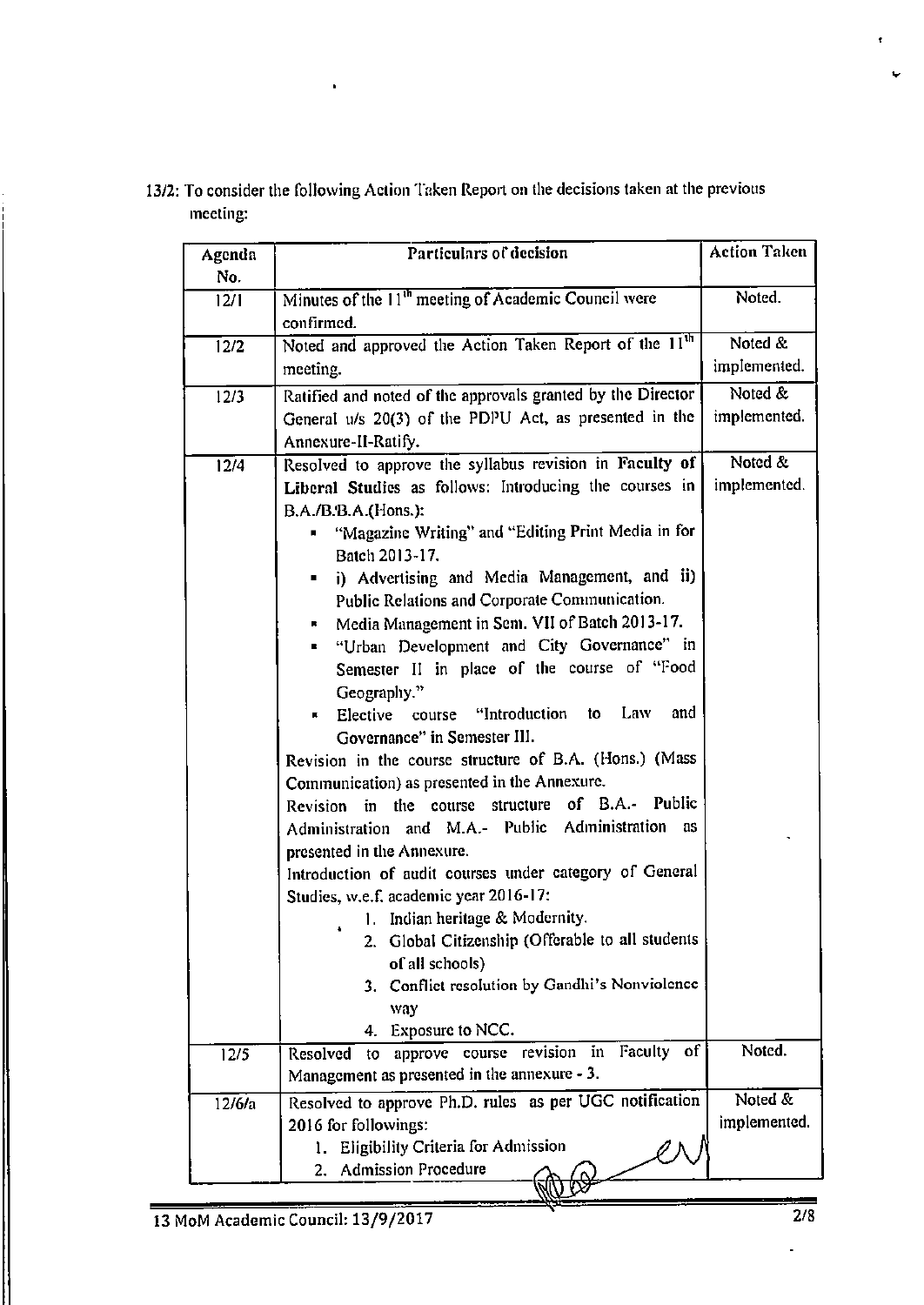|        | <b>おおい な</b> どによる                                                                       |              |
|--------|-----------------------------------------------------------------------------------------|--------------|
|        | 3. Duration of programme                                                                |              |
|        | 4. Recognition of Research Supervisor                                                   |              |
|        | 5. Course work as Ph.D. preparation                                                     |              |
|        | 6. Research 'Advisory Committee' or an equivalent                                       |              |
|        | body                                                                                    |              |
|        | 7. Evaluation & Assessment Methods, minimum                                             |              |
|        | standards/credits for award of the degree etc.                                          |              |
|        | 8. Relocation                                                                           |              |
| 12/6/b | Resolved to revise the existing Ph.D. rules as below:                                   | Noted &      |
|        | I. Rule no. 1.2                                                                         | implemented. |
|        | The Programme of Research with the governing rules                                      |              |
|        | regulations is formulated by the University. The<br>and                                 |              |
|        | Director General subject to approval by the Standing                                    |              |
|        | Committee or Board of Governors can modify or change the                                |              |
|        | structure, the governing rules and regulations from time to                             |              |
|        | time which shall be binding to all.                                                     |              |
|        |                                                                                         |              |
|        | II. Resolved not to revise rule no. 1.5                                                 |              |
|        | III.Rule no. $6.1$ (d)                                                                  |              |
|        | By adding the requirement of "at least two nos. of                                      |              |
|        |                                                                                         |              |
|        | international patents or published the research papers in an                            |              |
|        | international peer reviewed journal as shown hereunder:                                 |              |
|        | Regular professor with at least 5 research publications, any                            |              |
|        | regular Associate/Asst. Prof. with PhD and at least 2                                   |              |
|        | research publications in referred journals" for recognition of                          |              |
|        | research Supervisor; and also "In case of areas/discipline                              |              |
|        | where there is no or only a limited no. of referred journals                            |              |
|        | this condition may be relaxed with reasons recorded in                                  |              |
|        | writing."                                                                               |              |
|        | IV.Resolved to consider 55% as prescribed by the UGC                                    |              |
|        | 2016 regulations to pass entire course work of Ph.D.                                    |              |
|        |                                                                                         |              |
|        | V. Rule no. 6.19                                                                        |              |
|        | If the performance of the research student in the                                       |              |
|        | Oral<br>Examination                                                                     |              |
|        | is satisfactory, he will be awarded<br>Ph.D. Degree based on the recommendation of the  |              |
|        |                                                                                         |              |
|        | Academic Council and with the approval of the Board of<br>Governors of this University. |              |
|        |                                                                                         |              |
|        | VI. The first draft of the thesis must be ready at the time of                          |              |
|        | pre-synopsis seminar and one copy should be made                                        |              |
|        | available to the DC.                                                                    |              |
|        |                                                                                         |              |
|        |                                                                                         |              |
|        | 13 MoM Academic Council: 13/9/2017                                                      | 3/8          |
|        |                                                                                         |              |

ã,

ċ

्दर्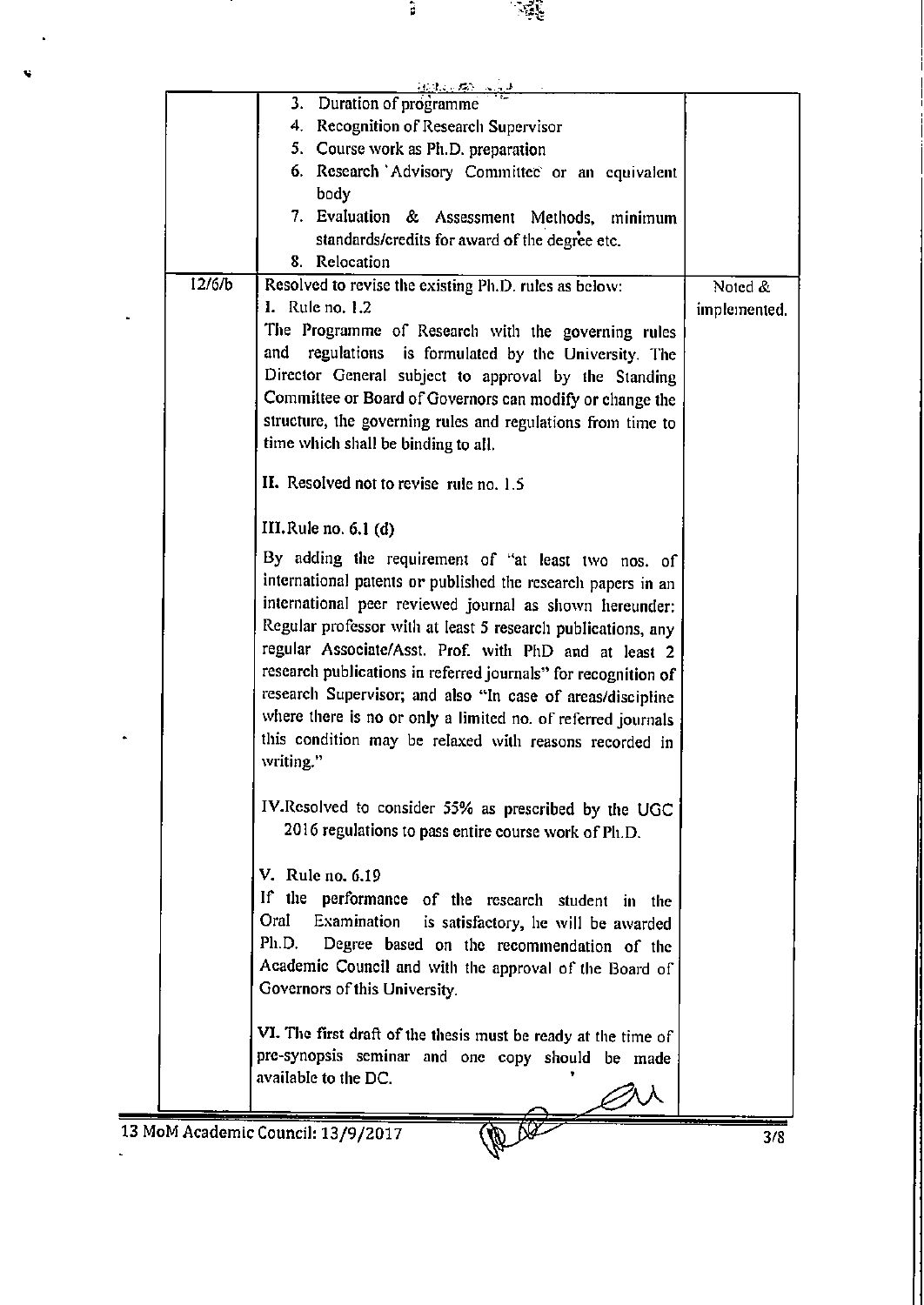|      | VII. Approved to hold the admission process now once in a<br>year i.e. at the start of Academic Year.<br>VIII. Recommended to put on hold for further discussion, to<br>introduce submission of a form regarding Copy Right<br>& Consent to publish the research work of Ph.D.<br>awardee to the University.                                                                                                                                                             |                         |  |  |  |  |
|------|--------------------------------------------------------------------------------------------------------------------------------------------------------------------------------------------------------------------------------------------------------------------------------------------------------------------------------------------------------------------------------------------------------------------------------------------------------------------------|-------------------------|--|--|--|--|
| 12/7 | a. Resolved to add an elective course on entrepreneurship<br>as an audit course at UG & PG level w. e. f. 2016 batch<br>as presented in the annexure-6.<br>b. Resolved to approve revision of CPI requirement for<br>award of the M.A. degree:<br>o Min. 5 CPI for M.A. degree, instead of 3.6 CPI at<br>present.<br>c. To consider & adopt UGC notification on Massive<br>Open On line Courses (MOOC) - SWAYAM<br>Regulations July 2016 as presented in the annexure-7. | Noted &<br>implemented. |  |  |  |  |
| 12/8 | Resolved to approve the FoET course revisions as presented<br>in the annexures.                                                                                                                                                                                                                                                                                                                                                                                          | Noted &<br>implemented  |  |  |  |  |

Resolved to consider the Action Taken Report as mentioned above.

13/3: To ratify various approvals granted by the Director General u/s 20 (3) of the PDPU Act, as mentioned in the annex.- 2.

Resolved to ratify the approvals granted by the Director General u/s 20(3) of the PDPU Act, as per the annex.-2.

13/4: To approve the list of the students who completed successfully the following programmes, for conferring upon them the respective Degree/Diploma at the sixth Convocation:

|                        | No. of pass outs students |        |       |  |
|------------------------|---------------------------|--------|-------|--|
| Programme-Discipline   | Male                      | Female | Total |  |
| MBA                    | 32                        | 12     | 44    |  |
| PGDPM-X                | 8                         | O      | 8     |  |
| B.Tech. (Petro. Engg.) | 112                       | 8      | 120   |  |
| B.Tech. (Civil Engg.)  | 85                        | 0      | 94    |  |
| B.Tech.(Mech. Engg.)   | 106                       | 0      | 106   |  |
| B.Tech. (Elect. Engg.) | 84                        |        | 91    |  |
| B.Tech. (Chem. Engg.)  | 47                        | 6      | 53    |  |
| B.Tech. (Ind. Engg.)   | 45                        | 4      | 49    |  |
| M.Tech. (Petro. Engg.) | 22                        | 5      | 27    |  |
| M.Tech. (Civil)        | 18                        | 7      | 25    |  |
| M.Tech. (Elect.)       | 10                        | 2      | 12    |  |

13 MoM Academic Council: 13/9/2017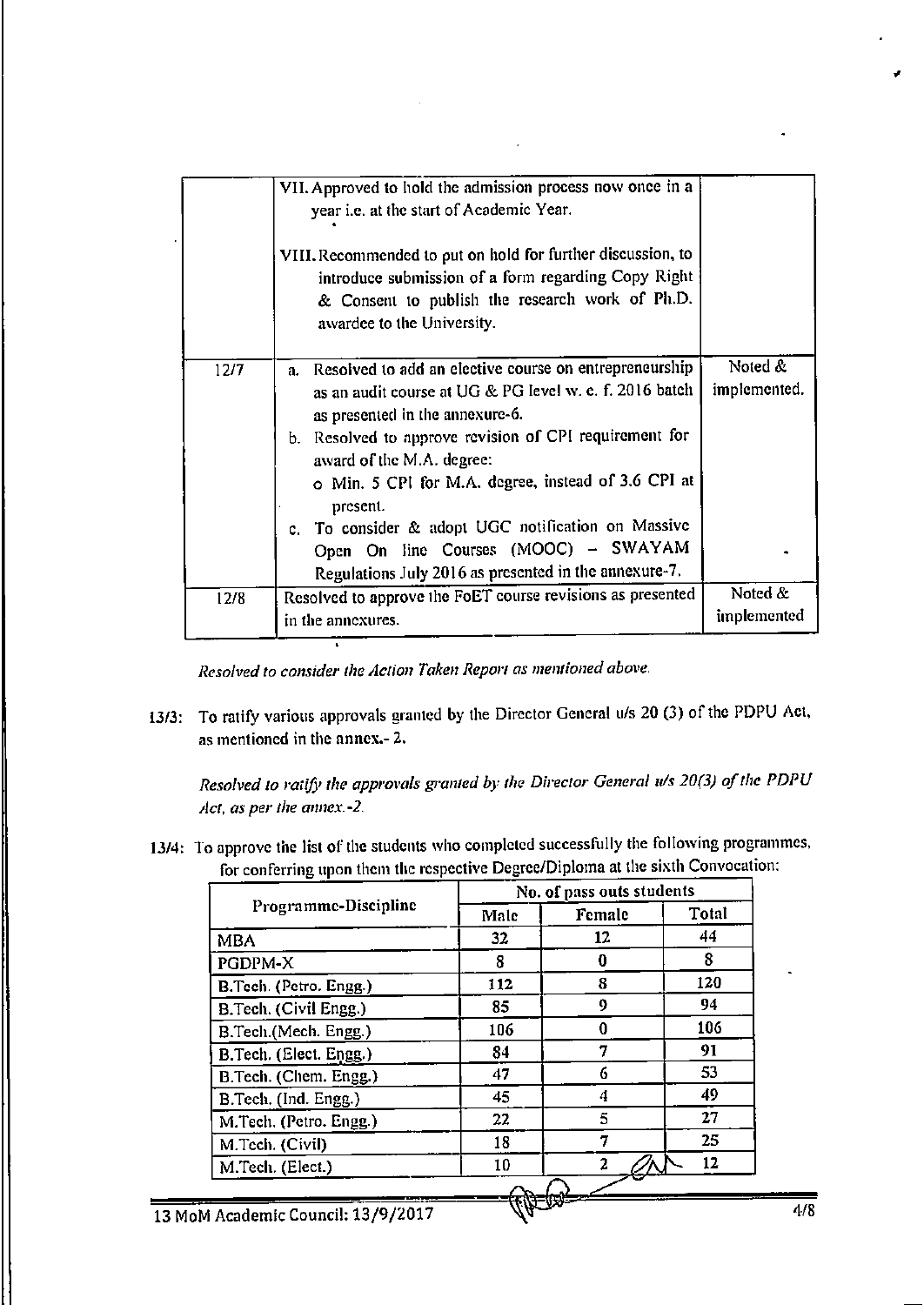|                          | shuiko 22km, la f |          |     |
|--------------------------|-------------------|----------|-----|
| M.Tech. (Mech.)          | 20                | 0        | 20  |
| M.Tech. (Solar Energy)   | 14                |          | 18  |
| M.Tech. (Nuclear Engg.)  | 4                 |          | 5   |
| M.Tech.(Env. Engg.)      | 4                 | ТŢ.<br>4 | 8   |
| B.Com.(Hons) + Diploma   | 16                | 10       | 26  |
| B.A. (Hons.) + Diploma   | 14                | 41       | 55  |
| B.B.A. (Hons.) + Diploma | 24                | 35       | 59  |
| M.A. (English)           | 0                 | 3        | 3   |
| $M.A.$ ( $IR$ )          | 2                 | Û        | 2   |
| M.A. (Pub. Adm.)         | 4                 | 2        | 6   |
| Ph.D.                    | 6                 | 2        | 8   |
| Total                    | 677               | 162      | 839 |

ю,

As per the lists attached herewith in annex.-3.

Approved as above.

### 13/5: Agenda item pertaining to UGC

To discuss & decide on the UGC guidelines for determination of a uniform span period within which a student may be allowed to qualify for a Degree, as per the annex. - 4

- a) The general formula mentioned there in is Time span =  $N+2$  years for the completion of the program, Where N stands for the normal or minimum duration prescribed for completion of the program.
- b) In exceptional circumstances a further extension of one more year may be granted. The exceptional circumstances be spelt out clearly by relevant statutory body concerned of the University.
- c) During the extended period the student shall be considered as a private candidate and also not be eligible for ranking.

Approved as above.

|  |  |  |  |  |  |  | 13/6: Agenda items pertaining to Faculty of Management |  |
|--|--|--|--|--|--|--|--------------------------------------------------------|--|
|--|--|--|--|--|--|--|--------------------------------------------------------|--|

| Year                           | Course (s) | <b>Addition/ Deletion of</b><br>Course                                                      | Justification                                                                                                                                                                                                       |  |  |
|--------------------------------|------------|---------------------------------------------------------------------------------------------|---------------------------------------------------------------------------------------------------------------------------------------------------------------------------------------------------------------------|--|--|
|                                | MBA (E&I)  | Credits for MIS course<br>to be reduced to 1.5<br>from $3.0$                                | As most of the students come with basic<br>knowledge of Information Systems (IS)<br>and hence duplication needs to be<br>avoided. Moreover many contemporary<br>aspects are also covered in IS elective<br>courses. |  |  |
| II                             | MBA (E&I)  | Introducing<br>new<br>course i.e. "Renewable<br>Energy<br>Project  <br>Management"<br>(1.5) | Students need more inputs on this area<br>of<br>Renewable<br>Energy.<br>It's<br>contemporary and also suggested by<br>recruiters and alumni during Course                                                           |  |  |
|                                |            |                                                                                             |                                                                                                                                                                                                                     |  |  |
| oM Academic Council: 13/0/2017 |            |                                                                                             |                                                                                                                                                                                                                     |  |  |

13 MoM Academic Council: 13/9/2017

Vea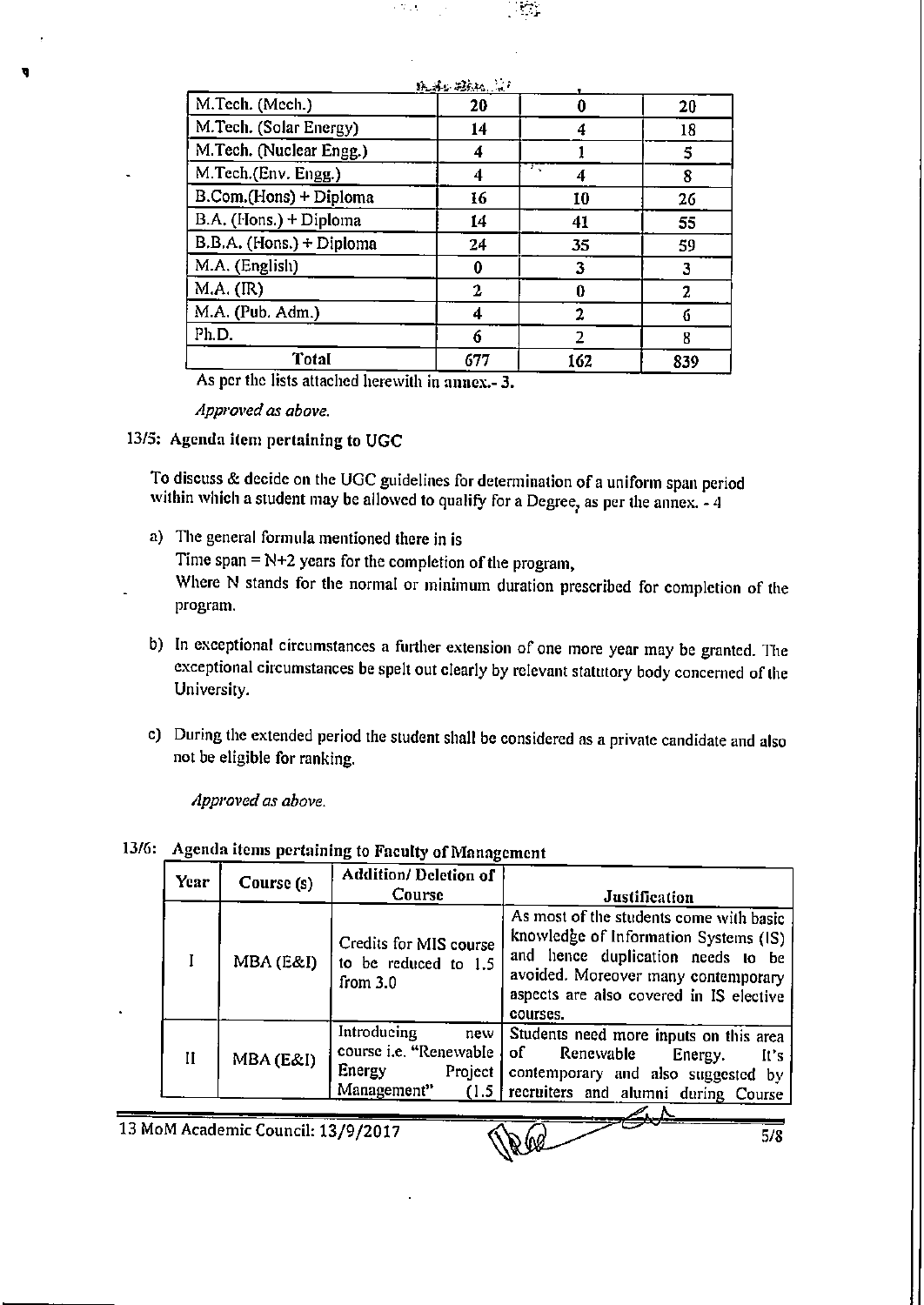|              |                                       | Credits) as an elective  <br>in second year                                                                                            | Review exercise.                                                                                                                                                                                                    |
|--------------|---------------------------------------|----------------------------------------------------------------------------------------------------------------------------------------|---------------------------------------------------------------------------------------------------------------------------------------------------------------------------------------------------------------------|
| $\mathbf{H}$ | MBA (E&I)                             | Introducing<br>new<br>course <i>i.e.</i> Business<br>Analytics (1.5 Credits)<br>clective<br>an<br>- in<br>as<br>second year.           | Contemporary course having Energy<br>Industry perspective. Suggested by<br>recruiters and alumni during Course<br>Review exercise.                                                                                  |
| $\mathbf{H}$ | MBA (E&I)                             | To be deleted<br>the<br>course i. e. Operations<br>Analytics (1.5 Credit)                                                              | Replaced with contemporary, domain<br>specific and enriched<br>i.e.<br>course<br>Business Analytics.                                                                                                                |
|              | MBA.<br>(General<br>Management)       | Credits for MIS course<br>to be reduced to 1.5<br>from $3.0$                                                                           | As most of the students come with basic<br>knowledge of Information Systems (IS)<br>and hence duplication needs to be<br>avoided. Moreover many contemporary<br>aspects are also covered in IS elective<br>courses. |
| Ħ            | <b>MBA</b><br>(General<br>Management) | Introducing<br>new<br><b>Business</b><br>course <i>i.e.</i><br>Analytics (1.5 Credits)<br>elective<br>in.<br>an<br>as.<br>second year. | Contemporary course having Energy<br>Industry perspective. Suggested by<br>recruiters and alumni during Course<br>Review exercise.                                                                                  |
| Н            | <b>MBA</b><br>(General<br>Management) | To be deleted the<br>course <i>i. e.</i> Operations<br>Analytics (1.5 Credit)                                                          | Replaced with contemporary, domain<br>and<br>enriched<br>specific<br>course <i>i.e.</i><br>Business Analytics.                                                                                                      |

Approved as above. The Chairman of the Council advised to introduce research Paper publication for M.B.A. students.

13/7: Agenda items pertaining to Faculty of Engineering & Technology, as per Annex. 5A & 5B.

Approved the FoET proposals as contained in Annex. 5A & 5B, with the following revisions:

- a) To offer i) a course on Scientific Writing Methods as a part of the present curriculum of Communication Skills ii) Elective courses relevant to GATE examination course, and (iii) MOOC courses as a part of elective courses.
- b) Publication of a conference paper & a Journal paper should not be made compulsory as a part of M.Tech. dissertation requirement. However the same should be encouraged as desirable for it. & further that the dissertation work should be of the quality reasonable for its publication.
- c) A provision for a degree of B. Tech. (Hons.) is introduced with effect from the students admitted in the academic year 2017-18 the academic year 2017-18 and onward, subject to the following conditions:

 $\mathcal{L}$ M 1000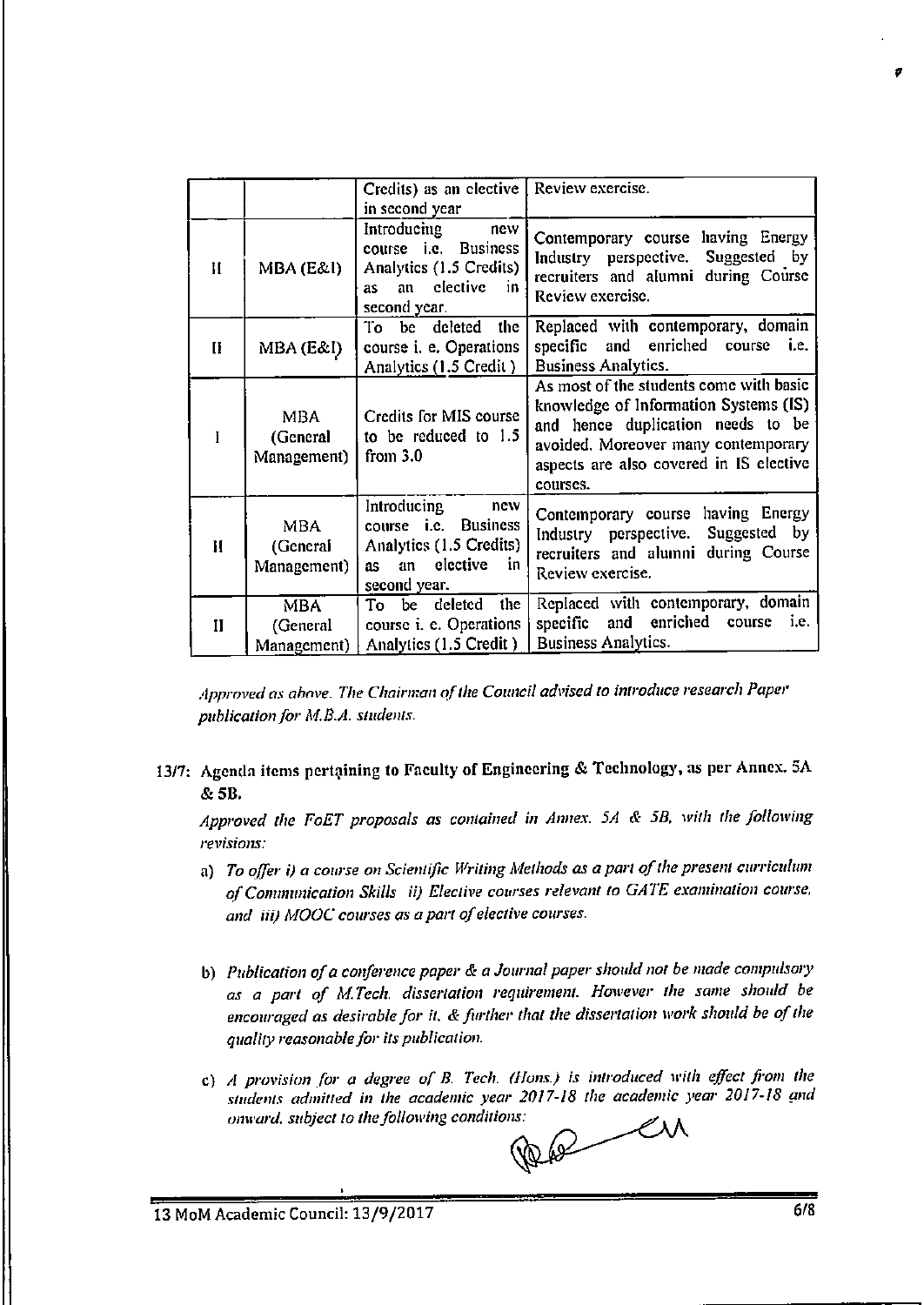- $\sim 10^{-11}$ The option for B. Tech. (Hons.) will be available after the completion of 4<sup>th</sup> semester. A i. student if having at least 6.5 CPI at the end of  $4<sup>th</sup>$  semester can chose to pursue B. Tech. (Hons.) from  $5^{th}$  to  $8^{th}$  semester.
- Such students shall have to pass minimum 4 no. of courses each of 3 credits, additionally. ii. Such students shall have to maintain minimum 6.5 CPI from  $5<sup>th</sup>$  semester to  $8<sup>th</sup>$  semester continuously without any break, otherwise they will have to discontinue pursuing B. Tech. (Hons.). These additional courses shall have to be the core courses only.
- $13/8:$ Agenda items pertaining to Faculty of Liberal Studies
	- i) To introduce Majors and Minors in B. Com.(Hons.) the existing course structure of B.Com (Hons.) from Sem V to Sem VIII to be replaced by Revised course structure. The detail is enclosed as annexure.-6.
	- ii) To interchange the courses of "Soft Skills" and "Work Place Communication" in B.Com (Hons).

| <b>Existing</b>                                                  | Modification | Justification                                                                                                                      |
|------------------------------------------------------------------|--------------|------------------------------------------------------------------------------------------------------------------------------------|
| Soft Skills (Sem. 3)<br>And Work Place<br>Communication (Sem. 4) | Interchange  | To align the subjects offered in B.Com<br>with the same subjects offered in BA/BBA<br>program for better utilization of resources. |

- iii) To introduce more subjects in each area of specialization (Marketing, Finance and Human Resource Management) in BBA (Hons.) and accordingly a revised course structure is proposed from Sem V to Sem VIII. The detail is enclosed as annexure.6
- To revise the syllabus of the courses related to Language & Literature in BA/BBA iv) (Hons.), B.Com. (Hons.) & B.Sc. (Hons.) w. e. f. Academic year 2017-18 as per the  $annex.-7.$

### Approved as above.

13/9: To deliberate and decide on following points of advice stressed in a meeting headed the Chairman-Standing Committee, as a part of shifting our paradigm to take quantum jump for excellence in research and academics in particular for Engineering programmes:

i) From the year 2018 batch, we may start  $4+1$  year program for preparing industry ready graduates at least as a pilot project. \

The members expressed the following concerns for proposed 4+1 program:

- Nomenclature of such program is not included in the UGC specified program list. So its acceptability for employment & in higher study may be very less & further it may be questionable for its validity with reference to UGC nomenclatures.
- \* It is a general trend across Indian employment organizations & higher education institutions to look at such initiatives in conservative way.
- \* After completion of such extended duration program, the employability & deployability for the students may be marginalized.

13 MoM Academic Council: 13/9/2017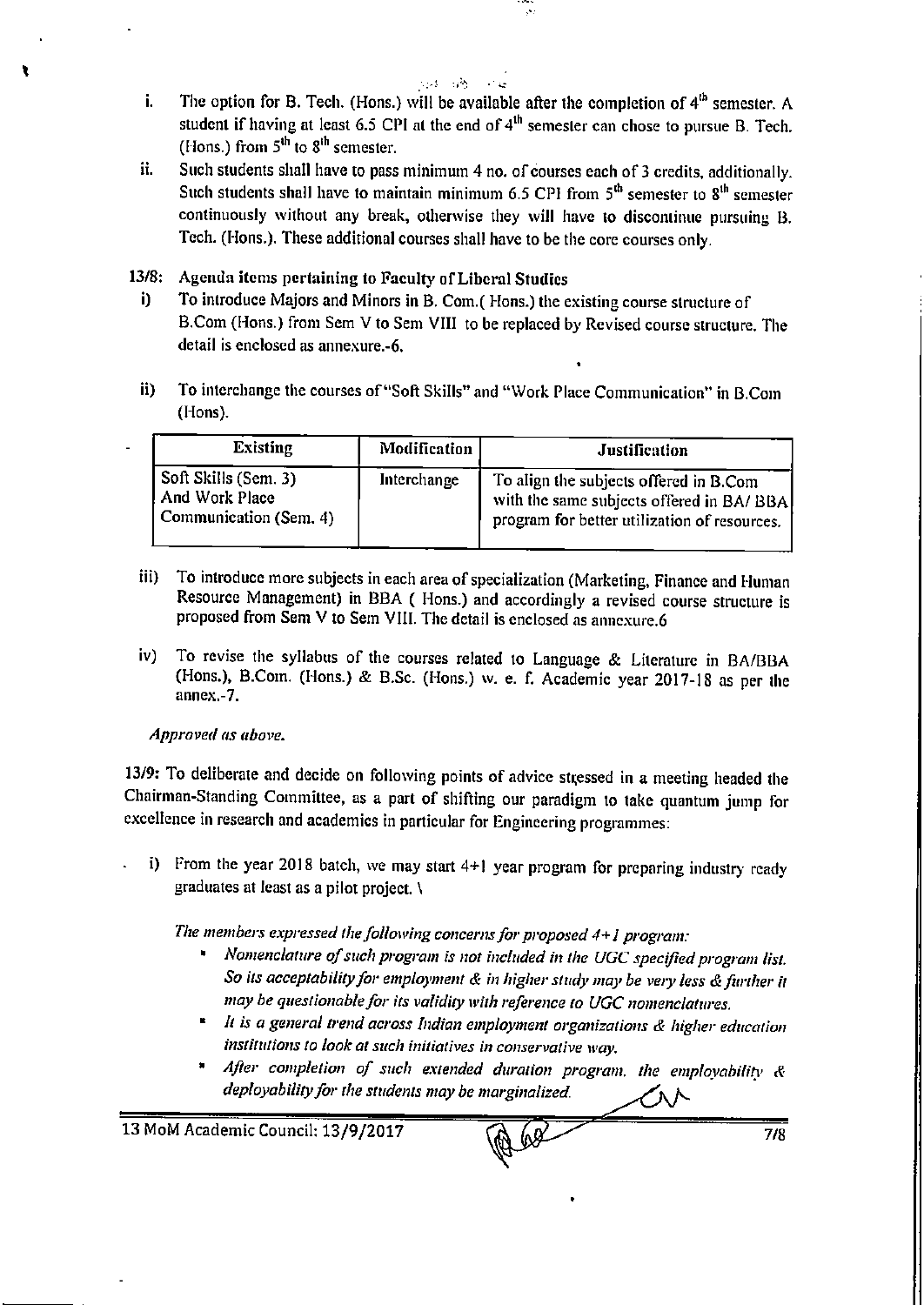- ISM Dhanbad had to struggle for similar program with PSUs to avail more weightage for such students who passed one more year of their stud, &those efforts remained finally unsuccessful.
- Such students have again to compete with their junior batch passing out along with them in the job market & higher study. To attract students to such program there should be provision of early exit after 4 years with B.Tech. Degree. However by introducing such provision the objective of  $4+1$  year program may be lost.

So, the Council advised not to go for 4+1 program, & suggested to offer 5 year integrated B.Tech.+M.Tech. program.

ii) Capsule programs may be offered as electives, to raise employability of the students.

Approved as above.

iii) We should sensitize the students for broad areas of their career after graduation i.e. Industry Employment/ Innovation and Entrepreneurship/Research/Further study when they enter in the first year, so that they can start thinking and make up their mind to pursue their career in a particular direction. Accordingly, we should provide proper environment to let them nurture their career choice. We may offer relevant courses from 3rd year of the study, in this regard.

The members raised following concerns:

- The above referred broad areas may be offered in final year, instead in prefinal year.
- Offering such area wise courses may lead to steel jacketing the students during formative vears of their career.
- As such the undergraduate course structure needs to be holistic in nature, instead channelizing into Research/Employment/Entrepreneurship.
- " Electives being offered during normal 04 year program may serve to an extent the same purpose of career choices.
- Career flexibility of the students will be at stake, when they come out in the competitive world after graduation.
- \* The present versatility of graduation may be lost.
- Even at MBA level i.e. PG level the students are found in dilemma in selecting different core areas like HR/Finance/Operations Management/Marketing etc.

13/10: Any other item with the permission of the Chair.

It was discussed & resolved that each school /department should offer two courses/ 8 credits in addition to the minimum courses / credit required to earn B.Tech./M.Tech degree. CGPA would be counted on the minimum credit required for the completion of program. This additional course would enable student to drop any two courses( maximum 8 credits) for the purpose of CGPA calculation, provided he fulfils all other criteria to earn degree.

13 MoM Academic Council: 13/9/2017

ZлN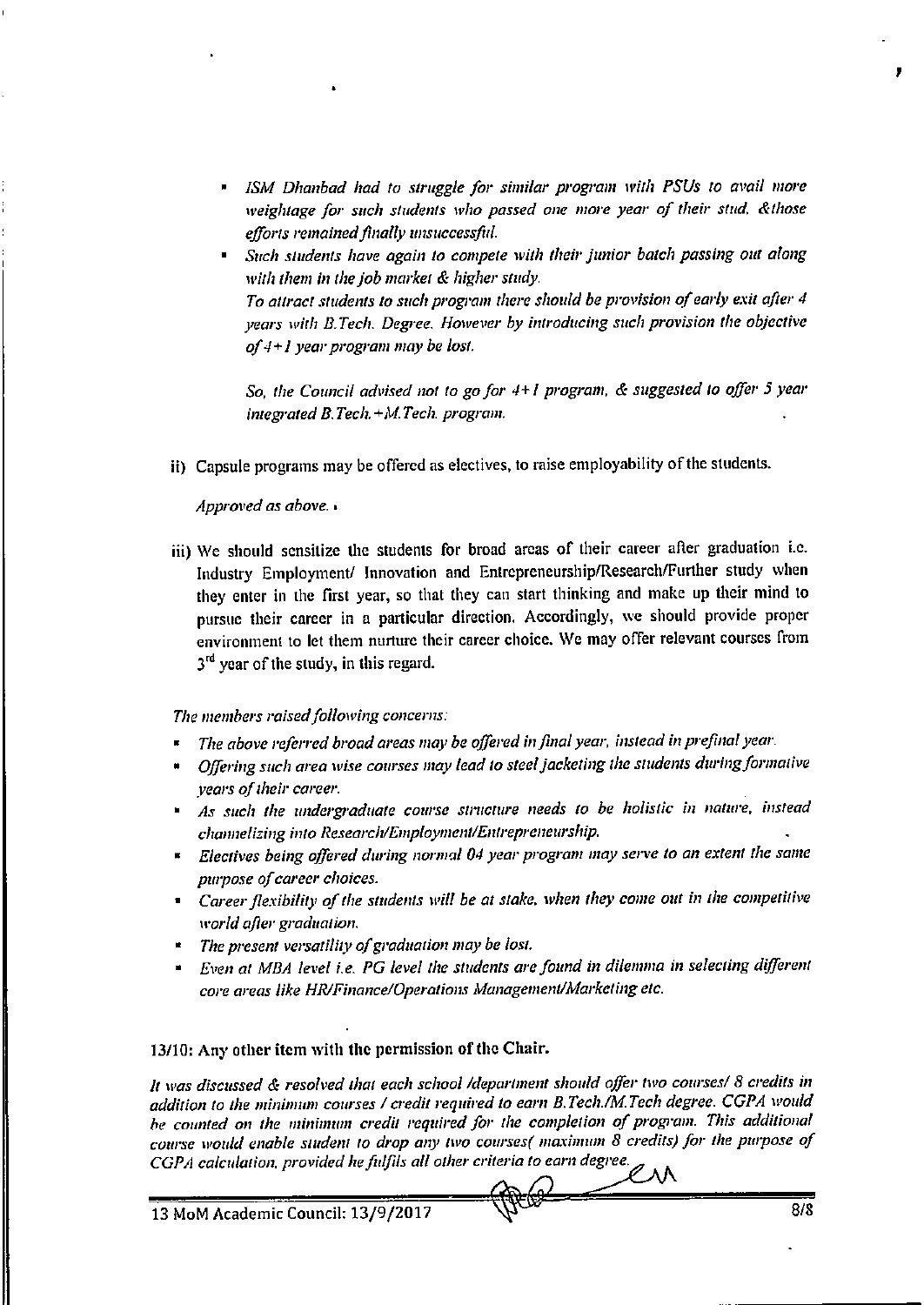### Minutes of 14<sup>th</sup> meeting of Academic Council: 30<sup>th</sup> October 2018

The 14th meeting of the academic council of the University was held on 30<sup>th</sup> October 2018 at 4.00 pm. in the committee room at C Block.

### The following members were present:

| 1. Prof. C Gopalkrishnan  | Chairman |
|---------------------------|----------|
| 2. Dr. S. A. Bari         | Member   |
| 3. Prof. Indira J. Parikh | Member   |
| 4. Dr. Tajinderpal Singh  | Member   |
| 5. Dr. Anirbid Sirear     | Member   |
| 6. Dr. Nigam Dave         | Member   |
| 7. Prof. S. S. Kachhwaha  | Member   |
| 8. Dr. Pramod Paliwal     | Member   |
| 9. Dr. Nirendra Misra     | Member   |
| 10. Dr. D. M. Parikh      | Member   |

### The following members were absent:

- 1. Dr. V. P. Sharma
- 2. Dr. Jayant Kelkar

Prof. C Gopalkrishnan - Director General and Chairman Academic Council extended a cordial welcome to all the members. Thereafter, the agenda items were taken up in seriatim for discussion.

The agenda-wise minutes has been stated hereunder:

1/14: To confirm the minutes of the previous meeting of the Council held on 13th September 2017.

(The minutes of the meeting have already been circulated to all the members; a copy of which is placed at annex.-1.)

Resolved that the minutes of previous meeting of Academic Council held on 13/9/2017 be confirmed.

Re Cu

MoM: Academic Council 14thMeeting: 30 October 2018: PDPU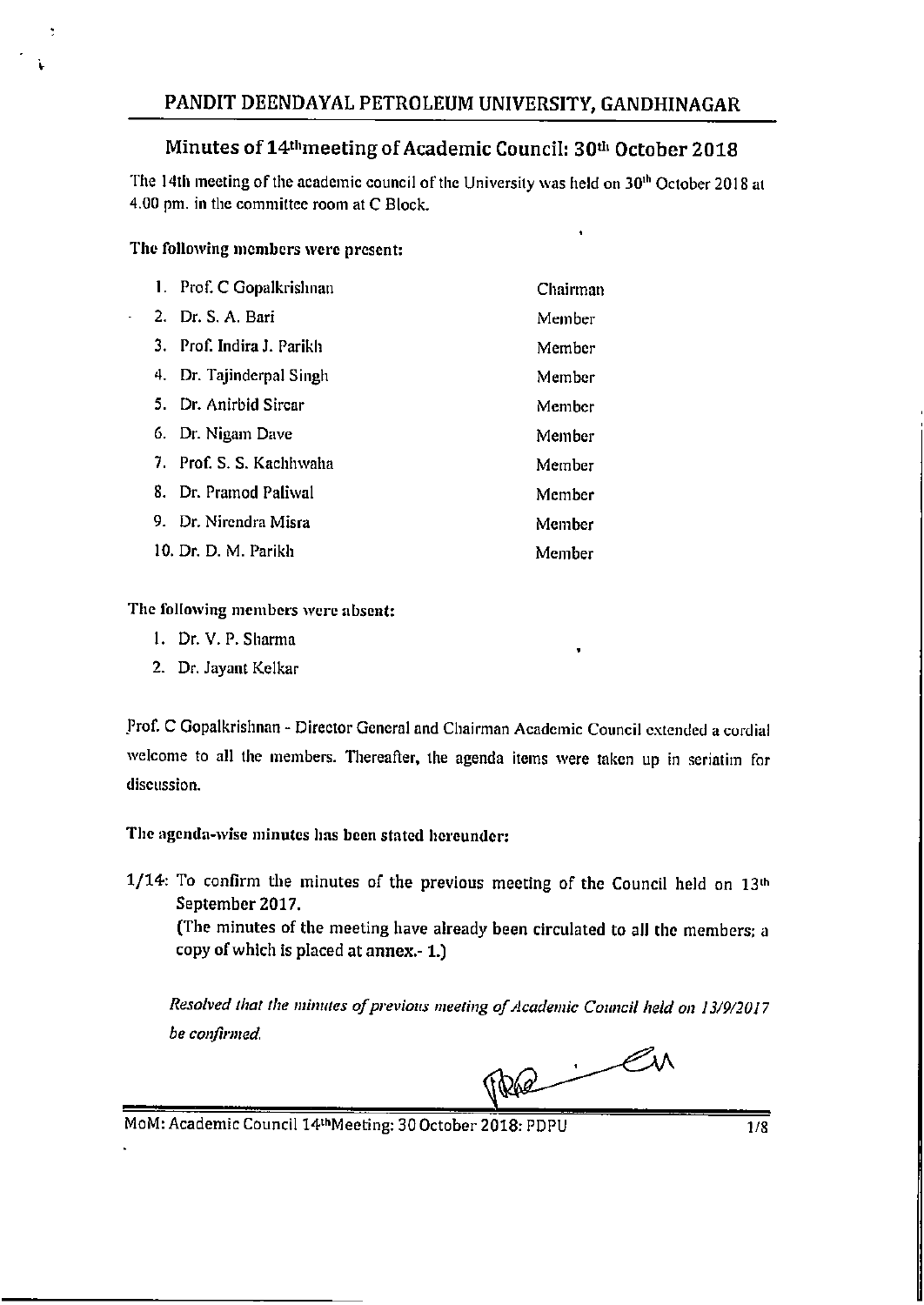| Agenda | Particulars of decision                                                                                                                                                                                                                               | Action                  |
|--------|-------------------------------------------------------------------------------------------------------------------------------------------------------------------------------------------------------------------------------------------------------|-------------------------|
| No.    |                                                                                                                                                                                                                                                       | Taken                   |
| 13/1   | Minutes of the 12 <sup>th</sup> meeting of Academic Council were<br>confirmed.                                                                                                                                                                        | Noted.                  |
| 13/2   | Noted and approved the Action Taken Report of the 12th                                                                                                                                                                                                | Noted &                 |
|        | meeting.                                                                                                                                                                                                                                              | implemented.            |
| 13/3   | Ratified and noted of the approvals granted by the                                                                                                                                                                                                    | Noted &                 |
|        | Director General u/s 20(3) of the PDPU Act, as<br>presented in the Annexure-II-Ratify.                                                                                                                                                                | implemented.            |
| 13/4   | Approved the list of the students who completed                                                                                                                                                                                                       | Noted.                  |
|        | successfully the following programmes, for conferring upon<br>them the respective Degree/Diploma at<br>the<br>sixth                                                                                                                                   |                         |
|        | Convocation.                                                                                                                                                                                                                                          |                         |
| 13/5   | Resolved to approve UGC guidelines for determination of a                                                                                                                                                                                             | Noted &                 |
|        | uniform span period within which a student may be allowed<br>to qualify for a Degree, as per the annex. - 4<br>The general formula mentioned there in is                                                                                              | implemented:            |
|        | a) Time span = $N+2$ years for the completion of the<br>program,<br>Where N stands for the normal or minimum duration                                                                                                                                 |                         |
|        | prescribed for completion of the program.<br>b) In exceptional circumstances a further extension of<br>one more year may be granted. The exceptional<br>circumstances be spelt out clearly by relevant<br>statutory body concerned of the University. |                         |
|        | c) During the extended period the student shall be<br>considered as a private candidate and also not be<br>eligible for ranking.                                                                                                                      |                         |
| 13/6   | Resolved to approve Agenda items pertaining to Faculty<br>of Management & the Chairman of the Council advised to<br>introduce research Paper publication for M.B.A. students.                                                                         | Noted &<br>implemented. |
| 13/7   | Resolved to approved the FoET proposals as contained in<br>Annex. 5A & 5B, with the following revisions:<br>a) To offer i) a course on Scientific Writing                                                                                             | Noted &<br>implemented. |
|        | Methods as a part of the present curriculum of<br>Communication Skills<br>ii) Elective courses<br>relevant to GATE examination course, and iii)<br>MOOC courses as a part of elective courses.                                                        |                         |
|        | b) Publication of a conference paper & a Journal                                                                                                                                                                                                      |                         |

2/14: To consider the following Action Taken Report on the decisions taken at the previous meeting:

MoM: Academic Council 14<sup>th</sup>Meeting: 30 October 2018: PDPU (NAJ

ł

ś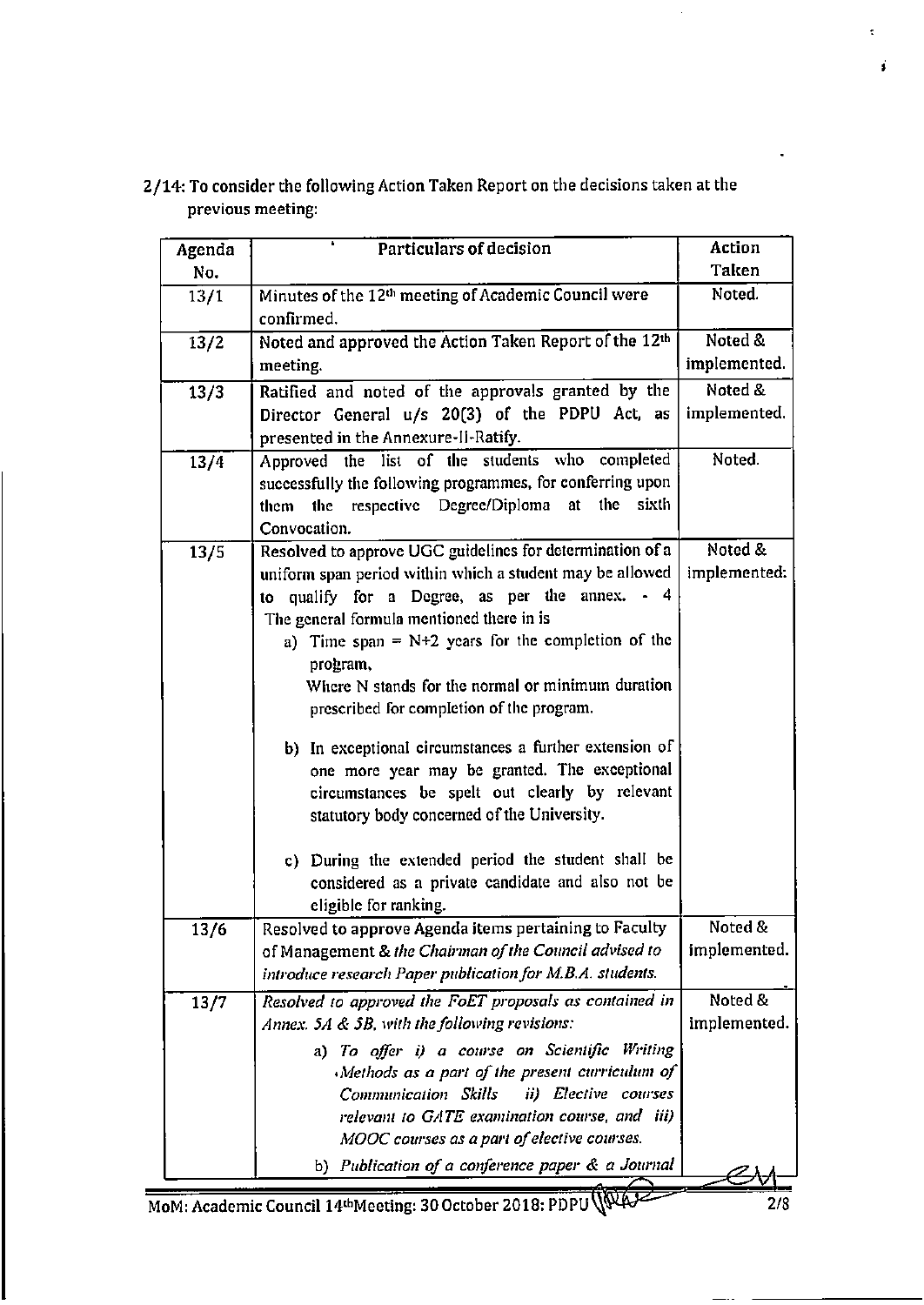|      | paper should not be made compulsory as a part                      |             |
|------|--------------------------------------------------------------------|-------------|
|      | of M.Tech. dissertation requirement. However                       |             |
|      | the same should be encouraged as desirable for                     |             |
|      | it, & further that the dissertation work should be                 |             |
|      | of the quality reasonable for its publication.                     |             |
|      | c) A provision for a degree of B. Tech. (Hons.) is                 |             |
|      | introduced with effect from the students admitted                  |             |
|      | in the academic year 2017-18 the academic year                     |             |
|      | 2017-18 and onward, subject to the following<br>conditions:        |             |
|      | i.<br>The option for B. Tech. (Hons.) will be available            |             |
|      | after the completion of $4th$ semester. A student if               |             |
|      | having at least 6.5 CPI at the end of 4 <sup>th</sup> semester can |             |
|      | chose to pursue B. Tech. (Hons.) from $5th$ to $8th$               |             |
|      | semester.                                                          |             |
|      | ii.<br>Such students shall have to pass minimum 4 no. of           |             |
|      | courses each of 3 credits, additionally. Such students             |             |
|      | shall have to maintain minimum 6.5 CPI from 5 <sup>th</sup>        |             |
|      | semester to 8 <sup>th</sup> semester continuously without any      |             |
|      | break, otherwise they will have to discontinue                     |             |
|      | pursuing B. Tech. (Hons.). These additional courses                |             |
|      | shall have to be the core courses only.                            |             |
| 13/8 | Resolved to approve the FoLS course revisions as                   | Noted &     |
|      | presented in the annexures.                                        | implemented |
|      |                                                                    |             |

š

Resolved to consider the Action Taken Report as mentioned above.

3/14: To ratify various approvals granted by the Director General u/s 20 (3) of the PDPU Act, as mentioned in the annex.- 2.

Resolved to ratify the approvals granted by the Director General u/s 20(3) of the PDPU Act, as per the annex.-2, with a correction that the revision in the syllabus in the course of Engg. Mech., Introduction to Civil Engg., and of Chemistry for B.Tech. sem. I/II to be implemented w.e.f. 2019-20.

4/14: To approve the list of the students who completed successfully the following programmes, for conferring upon them the respective Degree/Diploma at the sixth Convocation:

| Programme-Discipline   |        | No. of pass outs students |              |  |  |
|------------------------|--------|---------------------------|--------------|--|--|
|                        | Female |                           | <b>Total</b> |  |  |
| MBA (E & D)            |        | 54                        | 62           |  |  |
| MBA (General)          | 24     | 19                        | 43           |  |  |
| PGDPM-X                |        |                           |              |  |  |
| B.Tech. (Petro. Engg.) |        | 128                       | 134          |  |  |

 $\mathbb{Z}^{\overline{\mathcal{N}}}$ 

 $3/8$ 

MoM: Academic Council 14thMeeting: 30 October 2018: PDPU **Pape**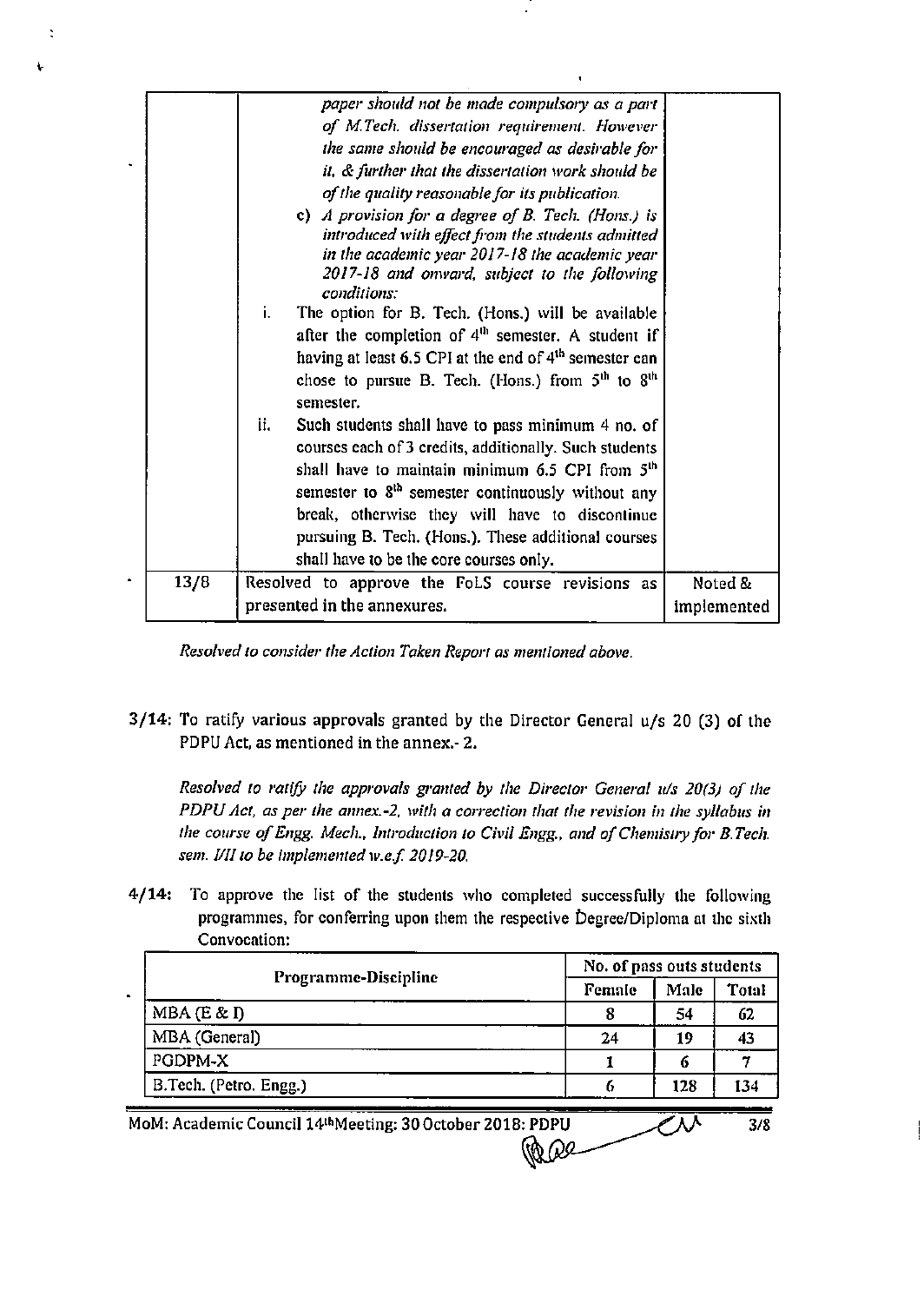| B.Tech. (Civil Engg.)                                | 13             | 118                     | 131 |
|------------------------------------------------------|----------------|-------------------------|-----|
| B.Tech.(Mech. Engg.)                                 | 3              | 131                     | 134 |
| B.Tech. (Elect. Engg.)                               | 11             | 92                      | 103 |
| B.Tech. (Chem. Engg.)                                | 7              | 47                      | 54  |
| B.Tech. (Ind. Engg.)                                 | 6              | 50                      | 56  |
| M.Tech. (Petro. Engg.)                               | 1              | 15                      | 16  |
| M.Tech. (Civil)                                      | 8              | 18                      | 26  |
| M.Tech. (Elect.)                                     | $\overline{2}$ | 8                       | 10  |
| M.Tech. (Mech.)                                      | $\bf{0}$       | 25                      | 25  |
| M.Tech. (Solar Energy)                               | $\bf{0}$       | 10                      | 10  |
| M.Tech. (Nuclear Engg.)                              | $\overline{2}$ | 3                       | 5.  |
| M.Tech.(Env. Engg.)                                  | 5              | 4                       | 9   |
| M.Tech.(Chem. Engg.)                                 | 3              | 4                       | 7   |
| B.Com.(Hons) + Diploma                               | 20             | 17                      | 37  |
| Bachelor of Arts (Hons.) + Diploma                   | 53             | 6                       | 59  |
| Bachelor of Business Administration (Hons.) +Diploma | 23             | 18                      | 41  |
| M.A. (English)                                       | $\overline{z}$ | 1                       | 3   |
| M.A. (IR)                                            | 3              | $\overline{\mathbf{3}}$ | 6   |
| M.A. (Pub. Adm.)                                     | 3              | 8                       | 11  |
| Ph.D.                                                |                | 8                       | 9   |
| Total                                                | 205            | 793                     | 998 |

|  |  |  | As per the lists attached herewith in annex.-3. |  |  |  |
|--|--|--|-------------------------------------------------|--|--|--|
|--|--|--|-------------------------------------------------|--|--|--|

Approved as above.

### 5/14: Agenda item pertaining Ph.D.

1. Proposed that different kind of admission test may be conducted for very senior level applicants for Ph.D. Accordingly, they should be tested in preparing a detailed research proposal based on a chosen topic. Such proposal writing will test their ability to think clearly on a technical/managerial/administrative problem with policy implication, analyze problem, understand the previous research in some area through literature survey and some aspects of research methodology suitable for study of the problem on hand.

Approved as above with a direction that such admission test would be applicable to the candidates having at least 10 years of experience of working on a senior level position in a govt. /semi govt. /Industry organization.

2. Proposed to consider UGC (Promotion of Academic Integrity and Prevention of plagiarism in Higher Educational Institutions) Regulations, 2018 as per annex. 4.

Men Cu

ŕ.

 $\overline{\mathbf{r}}$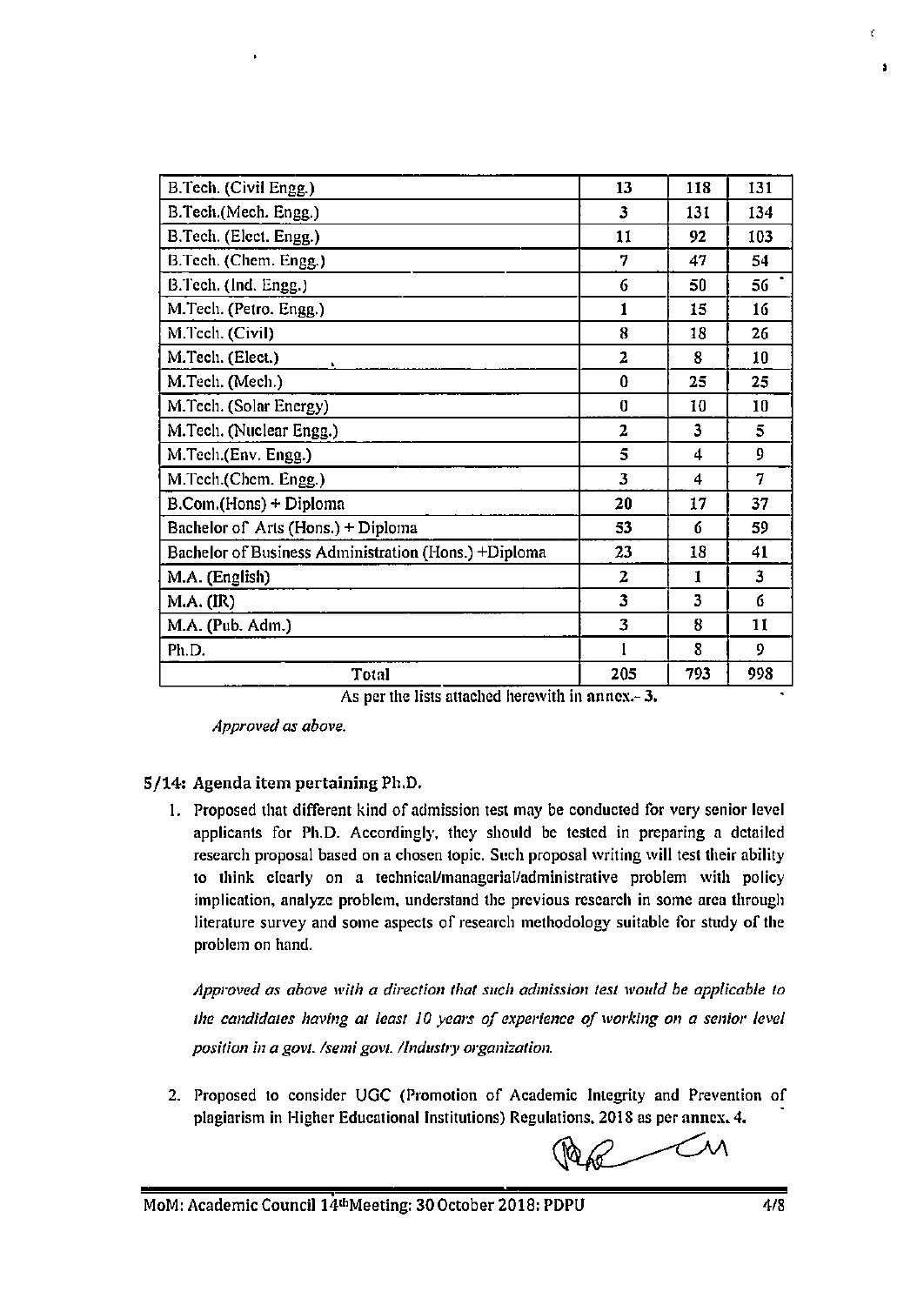$\sim 10^7$ ابيلا  $\ddot{\phantom{a}}$ Approved as above. It has also been directed that the supervisor also should certify the absence of plagiarism for his/her student submitting the thesis.

್ನು ನಿರಿಸಿದ್ದಾ

in 1980 (Controller)

6/14: Agenda items pertaining to Faculty of Management

1. Proposed a new executive programme Post Graduate Diploma in General Management-Executive (PGDGM-X) for the academic year 2019-20 in addition to the existing Post Graduate Diploma in Petroleum Management-Executive (PGDPM-X) to address the demand of industry executives who want to pursue an executive programme in General Management. Moreover this programme shall have synergy with existing academic programmes as per annex. 5.

 $\bullet$ 

Approved as above.

 $\overline{\mathbf{r}}$ 

Ł

2. Following changes are proposed w. e. f. 2018-19 as per annex.

| Sr.                     | Programme                      | <b>Addition/ Deletion of Course</b>                                                                                                                                                                                   | <b>Justification</b>                                                                                                                                                                                                                                         |
|-------------------------|--------------------------------|-----------------------------------------------------------------------------------------------------------------------------------------------------------------------------------------------------------------------|--------------------------------------------------------------------------------------------------------------------------------------------------------------------------------------------------------------------------------------------------------------|
| No.                     |                                |                                                                                                                                                                                                                       |                                                                                                                                                                                                                                                              |
| 1                       | <b>MBA</b> (E&I) &<br>MBA (GM) | Deletion:<br>Financial Accounting for<br>Managers (3.0 Credit)<br>Addition:<br>Financial Accounting for<br>u,<br>Managers (1.5 Credits)<br><b>Financial Statement</b><br>×<br>Analysis and Reporting<br>(1.5 Credits) | To make 'Financial Accounting<br>for Managers' course (having a<br>theoretical construct) somewhat<br>compact and also having separate<br>emphasis on the aspect of<br>'Financial Statement Analysis and<br>Reporting' (which is more applied<br>in nature). |
| $\overline{2}$          | MBA (E&I) &<br>MBA (GM)        | Deletion:<br>Corporate Restructuring (1.5<br>Credits)<br>Merger and Acquisitions (1.5)<br>Credits)<br>Addition:<br>Corporate Restructuring and<br><b>Business Valuation (3.0</b><br>credit)                           | To tackle overlapping of contents<br>in the two courses and introduce<br>the learning of Business Valuation                                                                                                                                                  |
| $\overline{\mathbf{3}}$ | MBA (E&I)                      | Renaming:<br>Information System in Oil and<br>Gas Value Chain (1.5 Credits)<br>As<br>Digital Technologies in Oil<br>and Gas Value Chain (1.5<br>Credits)                                                              | To reflect the required and<br>expected 'Digital' learning skill<br>set for industry visibility                                                                                                                                                              |
| $\overline{4}$          | MBA (GM)                       | Deletion (from elective<br>courses' set):<br><b>Business Analytics (1.5</b><br>Credits)                                                                                                                               | These courses are important from<br>employability skill set point of<br>view and hence should be learnt<br>by all students. This shall also<br>help the MBA (GM) course to                                                                                   |
|                         |                                | MoM: Academic Council 14th Meeting: 30 October 2018: PDPU                                                                                                                                                             | 5/8<br>(\\R6\$                                                                                                                                                                                                                                               |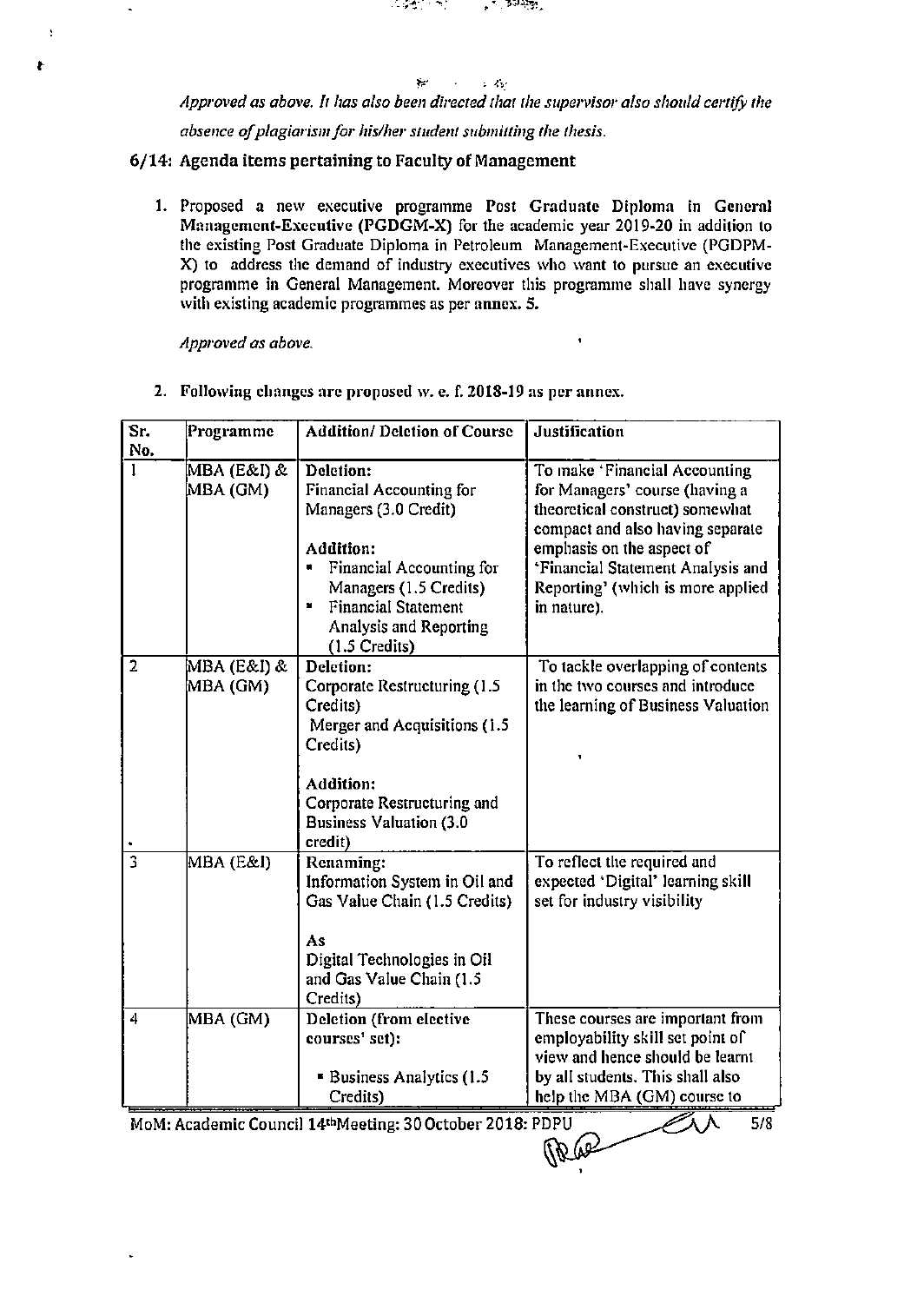|   |        | Business Consulting (1.5<br>Credits)<br>Addition (in core courses'<br>set):<br>Business Analytics (1.5<br>Credits)<br><b>Business Consulting (1.5</b> )<br>Credits)                                                                                                                                                                                                  | have a differentiation from other<br>similar programmes offered by<br>other B-Schools.                                                                                                                                                                                                                                                                                                                                                                                                                                                                                                                  |
|---|--------|----------------------------------------------------------------------------------------------------------------------------------------------------------------------------------------------------------------------------------------------------------------------------------------------------------------------------------------------------------------------|---------------------------------------------------------------------------------------------------------------------------------------------------------------------------------------------------------------------------------------------------------------------------------------------------------------------------------------------------------------------------------------------------------------------------------------------------------------------------------------------------------------------------------------------------------------------------------------------------------|
| 5 | PGDPMX | Delete:<br>Requirement of two electives<br>each from 7 <sup>th</sup> & 8 <sup>th</sup> terms<br>respectively (Thus there shall<br>be 2 electives each in these<br>terms instead of requirement of<br>4 earlier)<br>Alld:<br>Two compulsory<br>comprehensive Independent<br>Study Projects (ISPs) in the 7 <sup>th</sup><br>and 8 <sup>th</sup> modules respectively. | The participants may select the<br>project depending upon their area<br>of interest. This will help them<br>learn more about the industry or<br>functional area in which they wish<br>to have their future in terms of the<br>career path. Integrating<br>experiential learning with<br>conceptual learning can be<br>formally consolidated by<br>introduction of these courses.<br>Moreover the requirement of ISPs<br>shall also ensure that the<br>candidates also give significant<br>amount of time towards these<br>courses when they are away from<br>campus, and thus learning<br>continuously. |

Approved as above.

3. Accepting NMAT Score (in addition to CAT/XAT) for future MBA admissions. NMAT is conducted by reputed international agency GMAC (who is the owner of GMAT) and has a wide acceptance among students. NMAT is a rigorous test that assesses all requisite aptitudes for B-School aspirants. Inclusion of NMAT is comparable testing mechanism with existing CAT/XAT and shall also widen the cache of quality applicants for SPM MBA Programmes. Moreover SPM has been included in the list of prominent Indian B-Schools accepting NMAT on the basis of our long standing, industry- accepted MBA Programmes.

Approved as above.

4. Providing makeup examination chance for students with an F grade and operationalizing the same under consultation with Director-SPM/Faculty considering all aspects of academic standards and quality.

Approved as above. It was also discussed and decided that such students will be awarded only the minimum passing grade if they secure at least the minimum passing score in that examination with a view that the provision of makeup examination should

 $\chi\ll 1$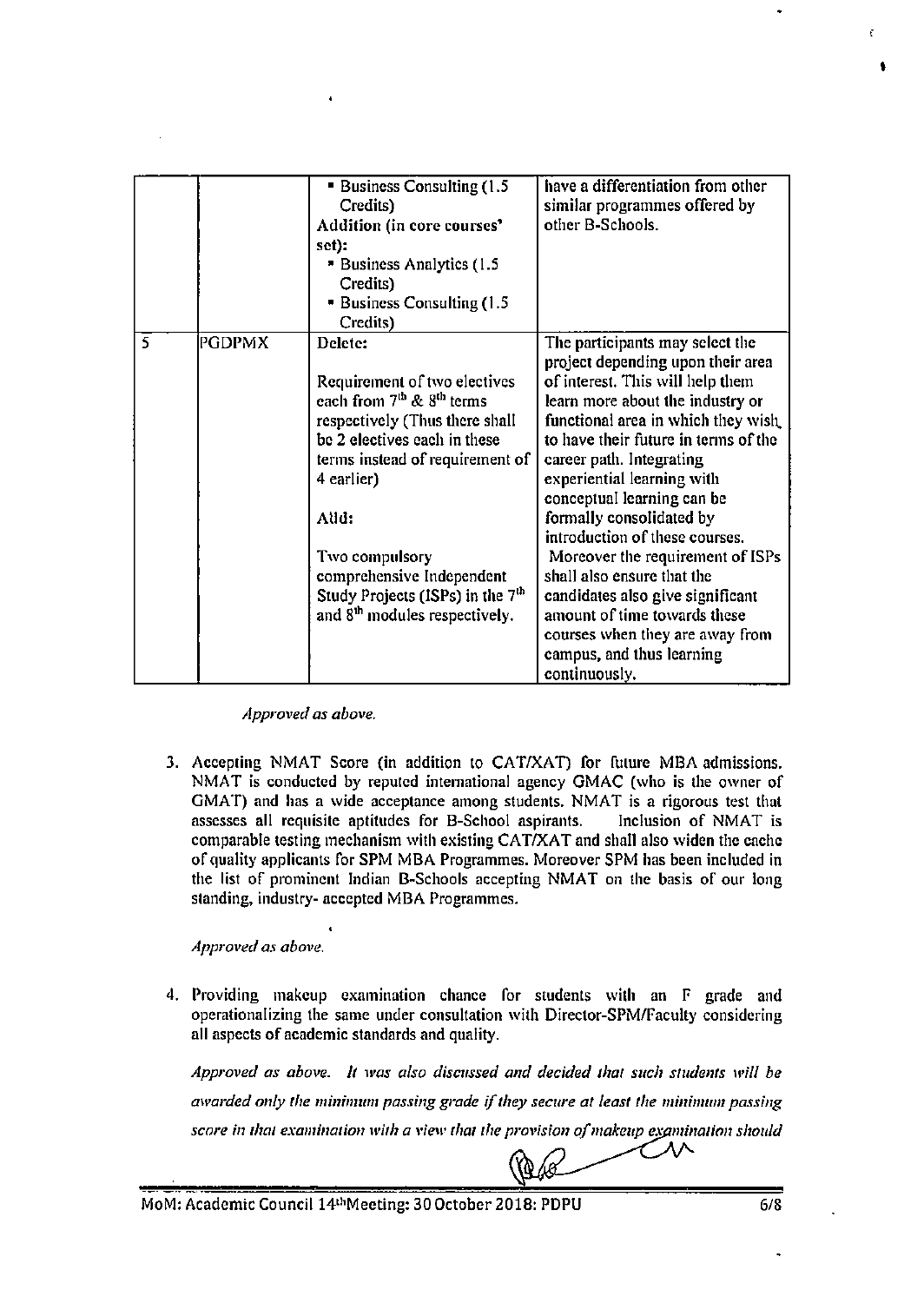not result in indirect encouragement to the students to underperform knowingly and thereby to avail provision of makeup exam.

### 7/14: Agenda items pertaining to Faculty of Engineering & Technology.

To approve various proposals of Faculty of Engg. & Technology as detailed in 1. Annex. 6.

Approved as above.

2. To discuss & decide on proposal of arranging a research week celebration as per annex. 7.

The council appreciated this initiative while approving it.

- To discuss & decide on following guidelines of AICTE: 3.
- a) "A student will be eligible to get Under Graduate degree with Honours or Additional Minor Engineering, if he/she completes an additional 20 credits. These could be acquired through MOOCs."

These will be over and above present 180 credits required to earn the degree.

This will be over and above the minimum no. of total credit needed to earn the normal B.Tech, degree i.e. without Hons. The additional credits to be earned by students are through NPTEL (Indian version of MOOC) & will not involve/ call for routine class room teaching -learning process.

However faculties can facilitate/ mentor the students in assignment submission & provide guidance for examination.

Approved as above with direction to drop the term 'Indian version of MOOC' and instead to mention SWAYAM platform. While discussing at this agenda, Dr. Nirendra Mishra suggested to consider the Student Research Project be credited in formal semester performance index. The Chairman advised all first to deliberate sufficiently on this, and then to propose to the council through FoET.

It was further directed that the respective Board of studies will have to work out further modalities for proper implementation of this provision, after which this can be offered to the students.

Prof. S. A. Bari suggested to check in SWAYAM rules for whether the MOOC courses credits are inclusive of the total institute credits for non-Hons. Program. It

Re Co  $7/8$ MoM: Academic Council 14th Meeting: 30 October 2018: PDPU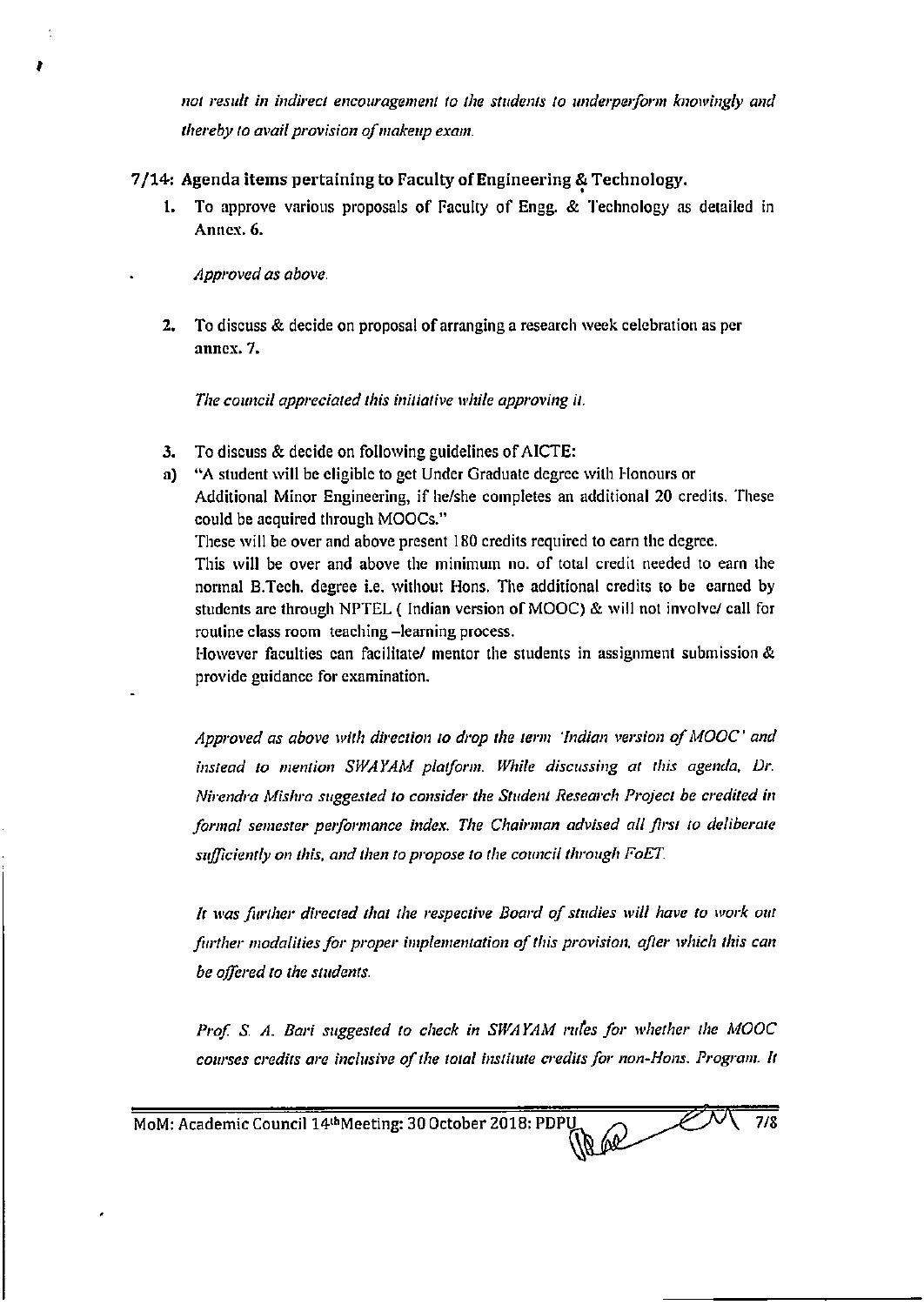has been then confirmed that "the MOOC courses credits are inclusive of the total institute credits for non-Hons. Program."

- b) The joint NPTEL-AICTE FDP certificate can be used for promotions under CAS with the conversion as below.
	- i) A 4-week NPTEL online course is equivalent to a half-week FDP.
	- ii) An 8-week NPTEL online course is equivalent to a one-week FDP.
	- iii) A 12-week NPTEL online course is equivalent to a one-and halfweek FDP.

### Approved as above.

4. To discuss & decide on mechanism proposed for monitoring & evaluation of Comprehensive Project for B. Tech. students, as per annex. 7.

Approved as above.

- 5. Proposed to start following new M. Tech, programs from academic year 2019- $20:$ 
	- 1. M. Tech. (Petroleum Exploration) as per annex. 8.

Approved as above.

2. M. Tech. (Material Science & Engg.)

Directed to get this recommended through the respective Board of Studies, with complete course structure and the syllabus for at least the first semester course.

6. To discuss & decide on suggestion of council made in previous meeting to offer 5 year integrated B. Tech.+ M. Tech. program instead going for 4+1 B. Tech. program.

Recommended to go for NBA approval first & then again put up in the next academic council meeting with due course structure & syllabus outline for the approval. Prof. S. A. Bari suggested keeping lateral entry as well as exiting clause in the said program to attract more students.

8/14: Any other item with the permission of the Chair.

PМ RG

The meeting ended thanking the chair.

MoM: Academic Council 14thMeeting: 30 October 2018: PDPU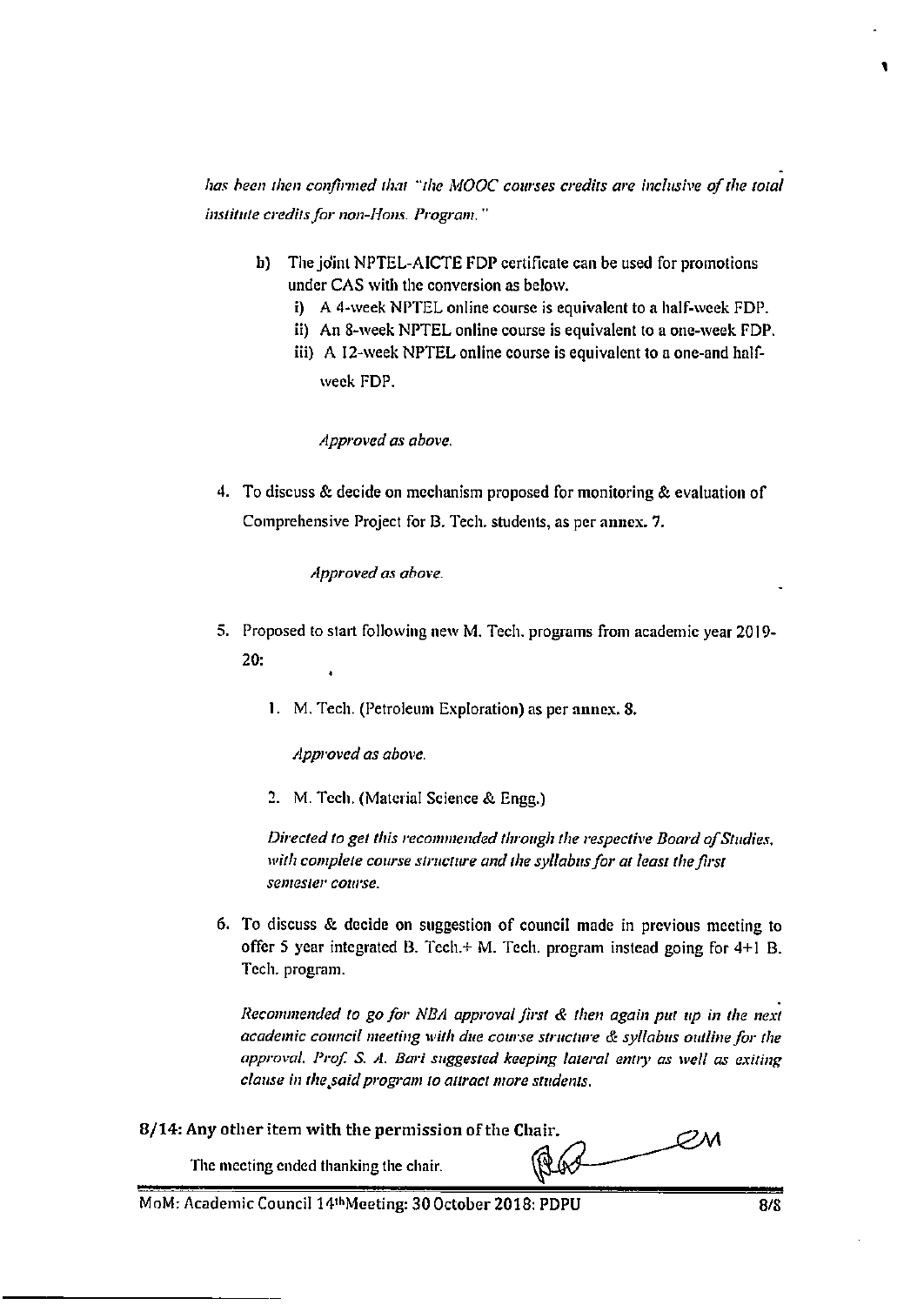### PANDIT DEENDAYAL PETROLEUM UNIVERSITY, GANDHINAGAR

# Minutes of 15<sup>th</sup> meeting of Academic Council:: 5<sup>th</sup> June 2019

The 15th meeting of the academic council of the University was held on 5<sup>th</sup> June 2019at 4.00 pm. in the committee room at C Block.

The following members were present:

 $\tilde{z}$ 

| 1. Prof. C Gopalkrishnan      | Chairman |
|-------------------------------|----------|
| 2. Dr. S. A. Bari             | Member   |
| 3. Dr. V. P. Sharma           | Member   |
| 4. Dr. Jayant Kelkar          | Member   |
| 5. Dr. Nigam Dave             | Member   |
| 6. Dr. R. K. Vij              | Member   |
| 7. Dr. D. M. Parikh           | Member   |
| 8. Dr. Pramod Paliwal         | Member   |
| 9. Prof. S. S. Kachhwaha      | Member   |
| 10. Dr. T. P. Singh           | Member   |
| 11. Dr. Indrajit Mukhopadhyay | Member   |
| 12. Dr. Ashvin Dave           | Member   |

The following members were absent:

1. Prof. Indira J. Parikh

Prof. C Gopalkrishnan - Director General and Chairman Academic Council extended a cordial welcome to the members. Thereafter, the agenda items were taken up in seriatim for discussion.

The agenda-wise minutes has been stated hereunder:

1/15: To confirm the minutes of the previous meeting of the Council held on  $30<sup>th</sup>$ October 2018.

(The minutes of the meeting have already been circulated to all the members; a copy of which is placed at annex.- 1.)

Resolved that the minutes of previous meeting of Academic Council held on 30/10/2018 be confirmed.

The en

MoM: Academic Council 15th Meeting: 5th June 2019: PDPU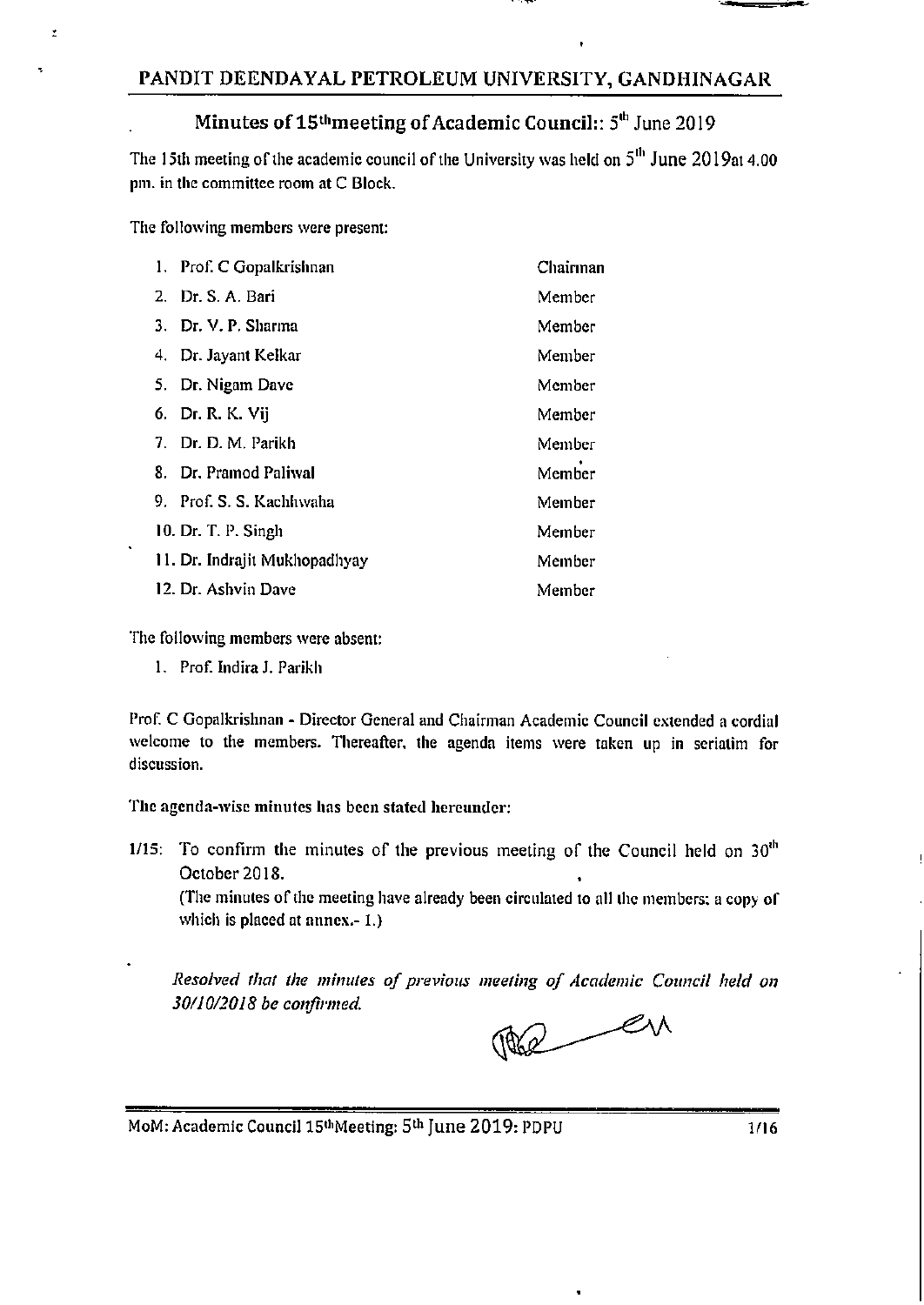| Agenda<br>No. | Particulars of decision                                                                                                                                                                                                                                                         | <b>Action Taken</b> |
|---------------|---------------------------------------------------------------------------------------------------------------------------------------------------------------------------------------------------------------------------------------------------------------------------------|---------------------|
| 1/14          | Minutes of the 13 <sup>th</sup> meeting of Academic Council were<br>confirmed.                                                                                                                                                                                                  | Noted.              |
| 2/14          | Noted and approved the Action Taken Report of the 13 <sup>th</sup>                                                                                                                                                                                                              | Noted &             |
|               | meeting.                                                                                                                                                                                                                                                                        | implemented.        |
| 3/14          | Ratified and noted of the approvals granted by the Director                                                                                                                                                                                                                     | Noted &             |
|               | General u/s 20(3) of the PDPU Act, as presented in the<br>Annexure-II-Ratify.                                                                                                                                                                                                   | implemented.        |
| 4/14          | Approved the list of the students who completed<br>successfully the following programmes, for conferring upon<br>them the respective Degree/Diploma at<br>the sixth<br>Convocation.                                                                                             | Noted.              |
| 5/14          | Approved agenda item pertaining Ph.D.:                                                                                                                                                                                                                                          | Noted &             |
|               | 1. Different kind of admission test may be conducted<br>for very senior level applicants for Ph.D.<br>2. To consider UGC (Promotion of Academic Integrity<br>and Prevention of plagiarism in Higher Educational<br>Institutions) Regulations, 2018, a presented in<br>annex. 4. | implemented.        |
| 6/14          | Resolved to approve agenda items pertaining to Faculty of                                                                                                                                                                                                                       | Noted &             |
|               | Management:                                                                                                                                                                                                                                                                     | implemented.        |
|               | 1. A new executive programme Post Graduate Diploma                                                                                                                                                                                                                              |                     |
|               | in General Management-Executive (PGDGM-X) for<br>the academic year 2019-20, as presented in the                                                                                                                                                                                 |                     |
|               | annex. 5.                                                                                                                                                                                                                                                                       |                     |
|               | 2. Revision in courses as presented.                                                                                                                                                                                                                                            |                     |
|               | 3. To consider NMAT Score (in<br>addition<br>to                                                                                                                                                                                                                                 |                     |
|               | CAT/XAT) for MBA admissions.                                                                                                                                                                                                                                                    |                     |
|               | 4. Providing makeup examination chance to the fail<br>students.                                                                                                                                                                                                                 |                     |
| 7/14          | Resolved to approve agenda items pertaining the FoET                                                                                                                                                                                                                            | Noted &             |
|               | 1. Revision in courses of B.Tech. & M.Tech. as                                                                                                                                                                                                                                  | implemented.        |
|               | presented in annex. 6.                                                                                                                                                                                                                                                          |                     |
|               | 2. To arrange a research week celebration as presented<br>in annex. 7.                                                                                                                                                                                                          |                     |
|               | 3.                                                                                                                                                                                                                                                                              |                     |
|               | i) A student will be eligible to get Under Graduate                                                                                                                                                                                                                             |                     |
|               | degree with Honours or Additional Minor                                                                                                                                                                                                                                         |                     |
|               | Engineering, if he/she completes an additional 20                                                                                                                                                                                                                               |                     |
|               | credits.<br>These could<br>be<br>acquired through                                                                                                                                                                                                                               |                     |
|               | SWAYAM.                                                                                                                                                                                                                                                                         |                     |
|               |                                                                                                                                                                                                                                                                                 |                     |

2/15: To consider the following Action Taken Report on the decisions taken at the previous meeting:

.

المستشيب المنادود

MoM: Academic Council 15<sup>th</sup>Meeting: 5<sup>th</sup> June 2019: PDPU

l,

ŧ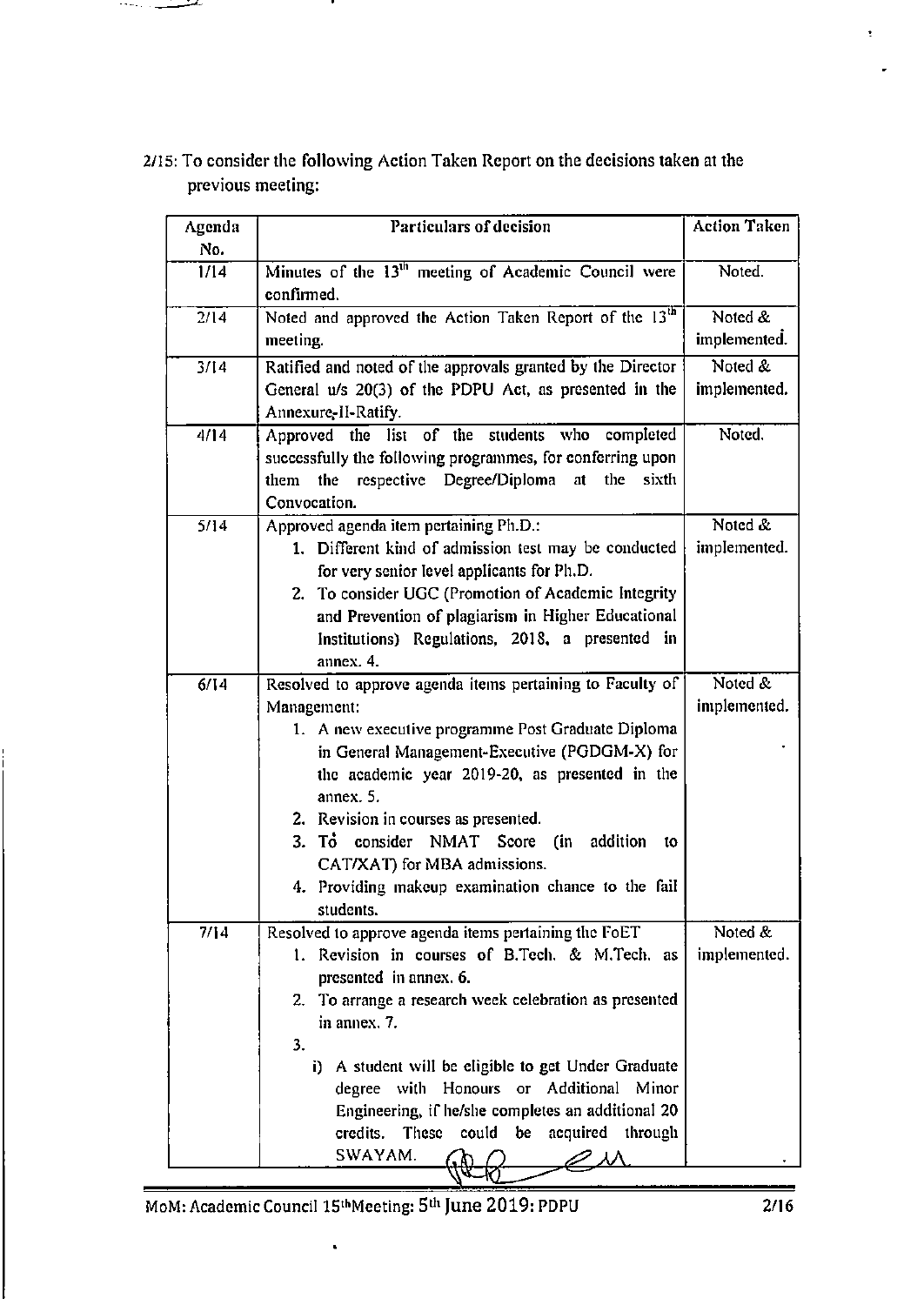| ii) The joint NPTEL-AICTE FDP certificate can be    |  |
|-----------------------------------------------------|--|
| used for promotions under CAS as per the            |  |
| prescribed conversions.                             |  |
| 4. Mechanism for monitoring & evaluation<br>- of    |  |
| Comprehensive Project for B. Tech. students, as     |  |
| presented annex. 7.                                 |  |
| 5.                                                  |  |
|                                                     |  |
| i)<br>To start a new M. Tech. program in Petroleum  |  |
| Exploration.                                        |  |
| Directed to recommend the proposed new M.<br>ii)    |  |
| Tech. program in Material Science & Engg.,          |  |
| through the respective Board of Studies with        |  |
| complete course structure and the syllabus for at   |  |
| least the first semester.                           |  |
|                                                     |  |
| 6. Resolved to offer 5 year integrated B. Tech.+ M. |  |
| Tech. program instead going for 4+1 B. Tech.        |  |
| program, after NBA approval.                        |  |

Resolved to consider the Action Taken Report as mentioned above.

3/15: To ratify various approvals granted by the Director General u/s 20 (3) of the PDPU Act, as mentioned in the annex.-2, and also a one shown hereunder:

Resolved to ratify the approvals granted by the Director General u/s 20(3) of the PDPU Act, as per the annex.-2

Additional new Master's program to start from Academic year 2019-20 as per annex. 3

| Master's Program                                  | No. of seats | School     |
|---------------------------------------------------|--------------|------------|
| M. Tech. (Mechanical Engg. (Manufacturing Engg.)) | 18           | SoT        |
| M. Tech. (Petro. Tech. (Exploration))             | 18           | <b>SPT</b> |
| M. Tech. (Civil Engg. (Transportation Engg.))     | 18           | SoT        |
| M. Sc. (Finance)                                  | 30           | SI.S       |

Resolved to approve the introduction of above referred new M. Tech. programs.

It was remarked that a degree nomenclature should be reflective of general perception and unhesitating acceptability in academic domain, so that it can also have its swift acceptability from the employers, and further it should not be conflicting with any other degree program of similar nature in the University.

In view of this, it was further directed to rename the program proposed in the name of M. Sc. (Finance) as M. Com. (Finance).

∠λΛ

MoM: Academic Council 15thMeeting: 5th June 2019: PDPU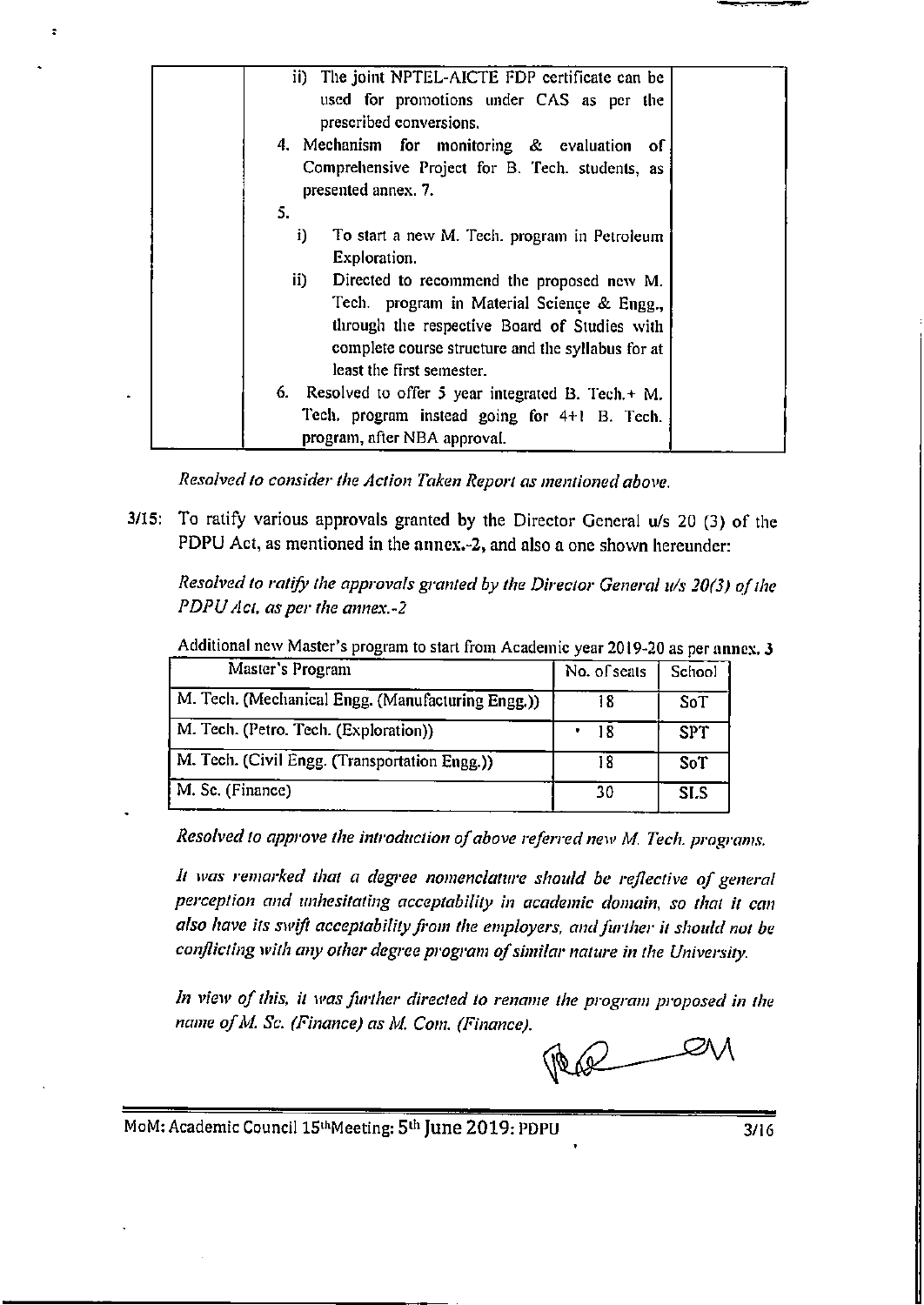#### ╰╴

4/15: To approve the list of the students who completed successfully the following programmes, for conferring upon them the respective Degree/Diploma at the seventh Convocation:

| Programme-Discipline                                 | No. of pass outs students |      |              |
|------------------------------------------------------|---------------------------|------|--------------|
|                                                      | Female                    | Male | <b>Total</b> |
| $MBA$ (E & I)                                        | 8                         | 54   | 62           |
| MBA (General)                                        | 24                        | 19   | 43           |
| PGDPM-X                                              | 1                         | 6    | 7            |
| B.Tech. (Petro. Engg.)                               | 6                         | 133  | 139          |
| B.Tech. (Civil Engg.)                                | 14                        | 119  | 133          |
| B.Tech.(Mech. Engg.)                                 | 3                         | 134  | 137          |
| B.Tech. (Elect. Engg.)                               | 11                        | 92   | 103          |
| B.Tech. (Chem. Engg.)                                | 7                         | 48   | 55.          |
| B.Tech. (Ind. Engg.)                                 | 6                         | 50   | 56           |
| M.Tech. (Petro. Engg.)                               | 1                         | 15   | 16           |
| M.Tech. (Civil)                                      | 8                         | 18   | 26           |
| M.Tech. (Elect.)<br>s.                               | $\overline{\mathbf{z}}$   | 8    | 10           |
| M.Tech. (Mech.)                                      | 0                         | 25   | 25           |
| M.Tech.(Env. Engg.)                                  | 5                         | 4    | 9            |
| M.Tech. (Solar Energy)                               | 0                         | 10   | 10           |
| M.Tech. (Nuclear Engg.)                              | 2                         | 3    | 5            |
| M.Tech.(Chem. Engg.)                                 | 3                         | 4    | 7            |
| B.Com.(Hons) + Diploma                               | 20                        | 19   | 39           |
| Bachelor of Arts (Hons.) + Diploma                   | 45                        | 16   | 61           |
| Bachelor of Business Administration (Hons.) +Diploma | 32                        | 10   | 42           |
| M.A. (English)                                       | $\mathbf{2}$              | 1    | 3            |
| M.A. (IR)                                            | 3                         | 3    | 6            |
| M.A. (Pub. Adm.)                                     | 3                         | 7    | 10           |
| Ph.D.                                                | 13                        | 16   | 29           |
| <b>Total</b>                                         | 219                       | 814  | 1033         |

As per the list attached herewith in  $annex.-4$ .

Approved as above.

### 5/15: Agenda items pertaining to Faculty of Management

To consider and approve to start following PG Diploma programes, with i) effect from availability of the new infrastructure facility.

| Program Name | <b>EMBA on Energy</b> | Post-Graduate | Data Analytics |
|--------------|-----------------------|---------------|----------------|
|              | Management            | Diploma in    | for Business   |
|              |                       | Advanced      |                |
|              | $60^{\circ}$<br>ЛØ    | Financial     |                |
|              |                       | Management    |                |

MoM: Academic Council 15<sup>th</sup>Meeting: 5<sup>th</sup> June 2019: PDPU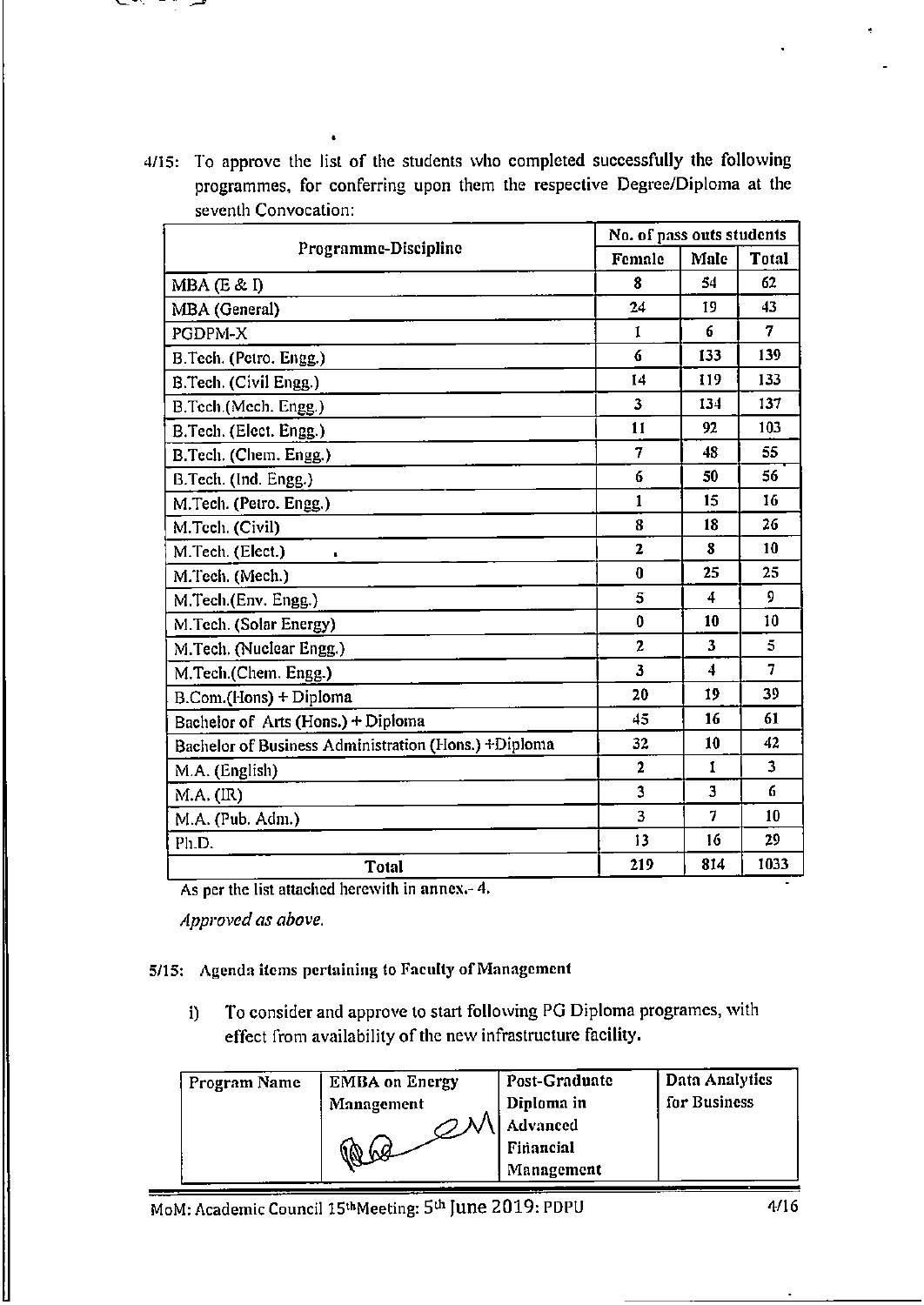| Duration                | 1 year                                                                                                                                                                                     | l year<br>(Course will be<br>spread into 3 Terms<br>of 3-4 months each)                                                                                             | l year<br>(48 contact days-<br>alternate weekend<br>for 2 days<br>Saturday and<br>Sunday)                                  |
|-------------------------|--------------------------------------------------------------------------------------------------------------------------------------------------------------------------------------------|---------------------------------------------------------------------------------------------------------------------------------------------------------------------|----------------------------------------------------------------------------------------------------------------------------|
| Intake                  | 30                                                                                                                                                                                         | 20-30                                                                                                                                                               |                                                                                                                            |
| Full-Time/Part-<br>Time | <b>Full time Residential</b>                                                                                                                                                               |                                                                                                                                                                     | Part-Time                                                                                                                  |
| Fees                    | Rs.10,71,000/-<br>(Payable over 1 year)                                                                                                                                                    | Rs.1,50,000/-                                                                                                                                                       |                                                                                                                            |
| Eligibility             | <b>Bachelor's Degree</b><br>н<br>or an equivalent<br>qualification with at<br>least 50% marks<br>$(45%$ for SC/ST<br>candidates)<br>Minimum 3 years<br>н<br>of relevant work<br>experience | Bachelor's<br>п.<br>Degree in any<br>stream with 50%<br>marks<br>3 years of<br>$\blacksquare$<br>relevant work<br>experience as an<br>executive after<br>graduation | Bachelor's<br>к.<br>Degree from a<br>recognized<br>University<br>Minimum 3<br>۰<br>years of<br>relevant work<br>experience |

...

and the second

Approved above referred PG Diploma programs with a direction to change the nomenclature of EMBA program on Energy Management, as PG Diploma in Energy Management.

| Sr.<br>No.     | Programme                                       | Addition/ Deletion/Credit<br><b>Revision/Renaming</b><br>of<br>Course(s) with effect from<br><b>Academic Session 2019-20</b>                                                                                                                                                                                                                                        | Justification                                                                                                                                                                                                                                                                                                                           |
|----------------|-------------------------------------------------|---------------------------------------------------------------------------------------------------------------------------------------------------------------------------------------------------------------------------------------------------------------------------------------------------------------------------------------------------------------------|-----------------------------------------------------------------------------------------------------------------------------------------------------------------------------------------------------------------------------------------------------------------------------------------------------------------------------------------|
|                | MBA (E&I)<br>and MBA<br>(General<br>Management) | Addition:<br>3.0<br>credit Business<br>Dissertation' (Course Code to be<br>assigned) course to be made<br>compulsory for all 2nd year<br>students from coming session.<br>'Business Dissertation' shall<br>pertain to any functional area (of<br>the choice of students) and<br>credit earned shall be included<br>in particular functional area<br>specialization. | This enables students to<br>carry<br>out<br>research<br>oriented<br>business<br>dissertation writing that<br>shall also have potential<br>for research based<br>publication. Moreover<br>students shall be able to<br>delve deep into at least<br>one of the functional<br>areas contemporary<br>topics with a research<br>perspective. |
| $\overline{2}$ | MBA (E&I)<br>and MBA<br>(General<br>Management) | <b>Credit Revision:</b><br>'Cost & Management<br>Accounting' $(AC -502)$ course<br>having 3.0 credits shall now                                                                                                                                                                                                                                                     | Finance & Accounting<br>Area has deliberated on<br>this in detail and have<br>taken this decision so that<br>course<br>contents'                                                                                                                                                                                                        |

To consider and approve the new/modified courses/syllabus as shown below:  $ii)$ 

MoM: Academic Council 15<sup>th</sup>Meeting: 5<sup>th</sup> June 2019: PDPU

per en

 $5/16$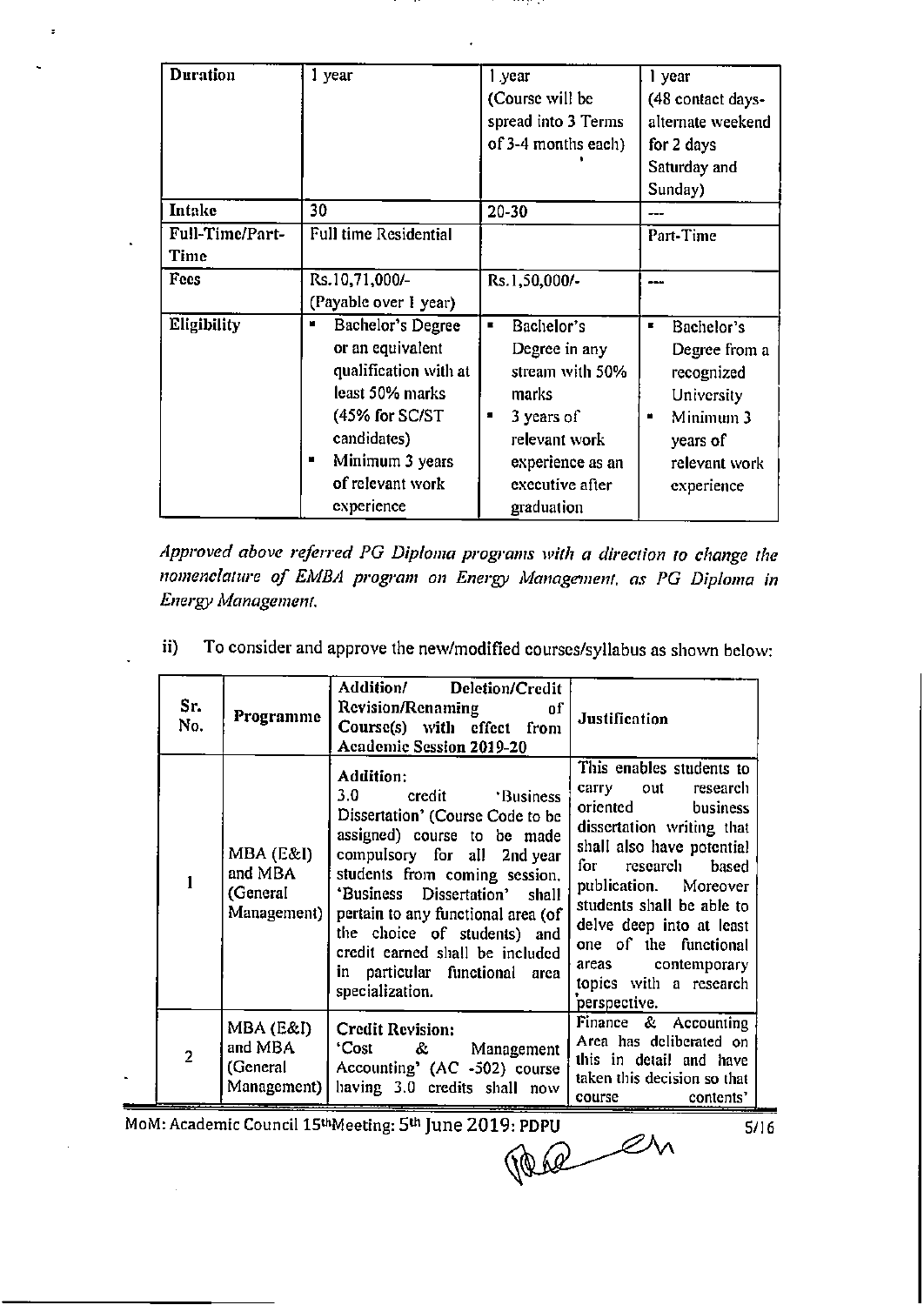|                  |                                                  | have 1.5 credits                                                                                                                                                                                                                                                                                              | duplication<br>and<br>overlapping<br>be<br>can<br>tackled. Also this shall<br>give scope to introduce                                                                                                                                                                                                                                                                                |
|------------------|--------------------------------------------------|---------------------------------------------------------------------------------------------------------------------------------------------------------------------------------------------------------------------------------------------------------------------------------------------------------------|--------------------------------------------------------------------------------------------------------------------------------------------------------------------------------------------------------------------------------------------------------------------------------------------------------------------------------------------------------------------------------------|
| 3                | MBA (E&I).<br>and MBA<br>(General<br>Management) | Addition:<br>Course:<br>'Financial<br>New<br>Forensic<br>Investigation<br>and<br>Accounting'(Course Code to be                                                                                                                                                                                                | other<br>contemporary<br>courses.<br>Enable<br>students<br>to<br>undergo<br>this cutting<br>edge<br>contemporary<br>developments in Finance                                                                                                                                                                                                                                          |
| $\boldsymbol{4}$ | MBA (E&I)<br>and MBA<br>(General<br>Management)  | assigned) in 1 <sup>st</sup> year<br><b>Credit Revision:</b><br>&.<br>Restructuring<br>Corporate <sup>-</sup><br>Business Valuation'<br>$(FN-617)$<br>currently offered as full (3.0)<br>credit finance elective course is<br>proposed to be offered as half<br>$(1.5)$ credit finance<br>elective<br>course. | & Accounting area.<br>Finance & Accounting<br>Area has deliberated on<br>this in detail and have<br>taken this decision so<br>contents'<br>that<br>course<br>duplication<br>and<br>overlapping<br>be<br>can<br>tackled. Also this shall<br>give scope to introduce<br>contemporary<br>other<br>courses                                                                               |
| 5                | MBA (E&I).<br>and MBA<br>(General<br>Management) | <b>Credit Revision:</b><br>'Management Control Systems'<br>(FN-610) currently offered as a<br>full (3.0) credit core course is<br>proposed to be made half (1.5)<br>credit core course.                                                                                                                       | students',<br>Based<br>on<br>alumni and Finance Area<br>industry experts'<br>feedback; this course has<br>also<br>been<br>had<br>duplication<br>and<br>overlapping from other<br>Strategic<br>like<br>courses<br>which<br>Management,<br>be<br>were necessary to<br>removed. Moreover this<br>shall also provide the<br>offer<br>opportunity<br>to<br>other contemporary<br>courses. |
| 5                | MBA (GM)                                         | Renaming:<br>Course on 'Bank Management'<br>be renamed as<br>$(FN-601)$ to<br>'Management<br><b>Banking</b><br>1o<br>Operations'                                                                                                                                                                              | To correctly reflect the<br>overall course offering                                                                                                                                                                                                                                                                                                                                  |
| 6                | MBA (GM)                                         | Addition:<br>New elective Course: 'FinTech<br>& Blockchain'(Course Code to<br>be assigned)                                                                                                                                                                                                                    | Enable<br>students<br>to<br>undergo<br>this<br>cutting<br>edge<br>contemporary<br>developments in Finance<br>& Accounting area.                                                                                                                                                                                                                                                      |
| 7                | MBA (GM)                                         | Credit Revision :<br><b>Business</b><br>Analytics (GM-609) course's<br>credits to be enhanced from 1.5<br>to $3.0$                                                                                                                                                                                            | To make the course<br>broad base<br>by<br>more<br>adding<br>more<br>contemporary contents                                                                                                                                                                                                                                                                                            |
| 8                | MBA (E&I)                                        | Credit Revision :<br><b>Business</b><br>Analytics (GM-609)<br>course's                                                                                                                                                                                                                                        | make<br>the<br>To<br>course<br>broad<br>more<br>base<br>by                                                                                                                                                                                                                                                                                                                           |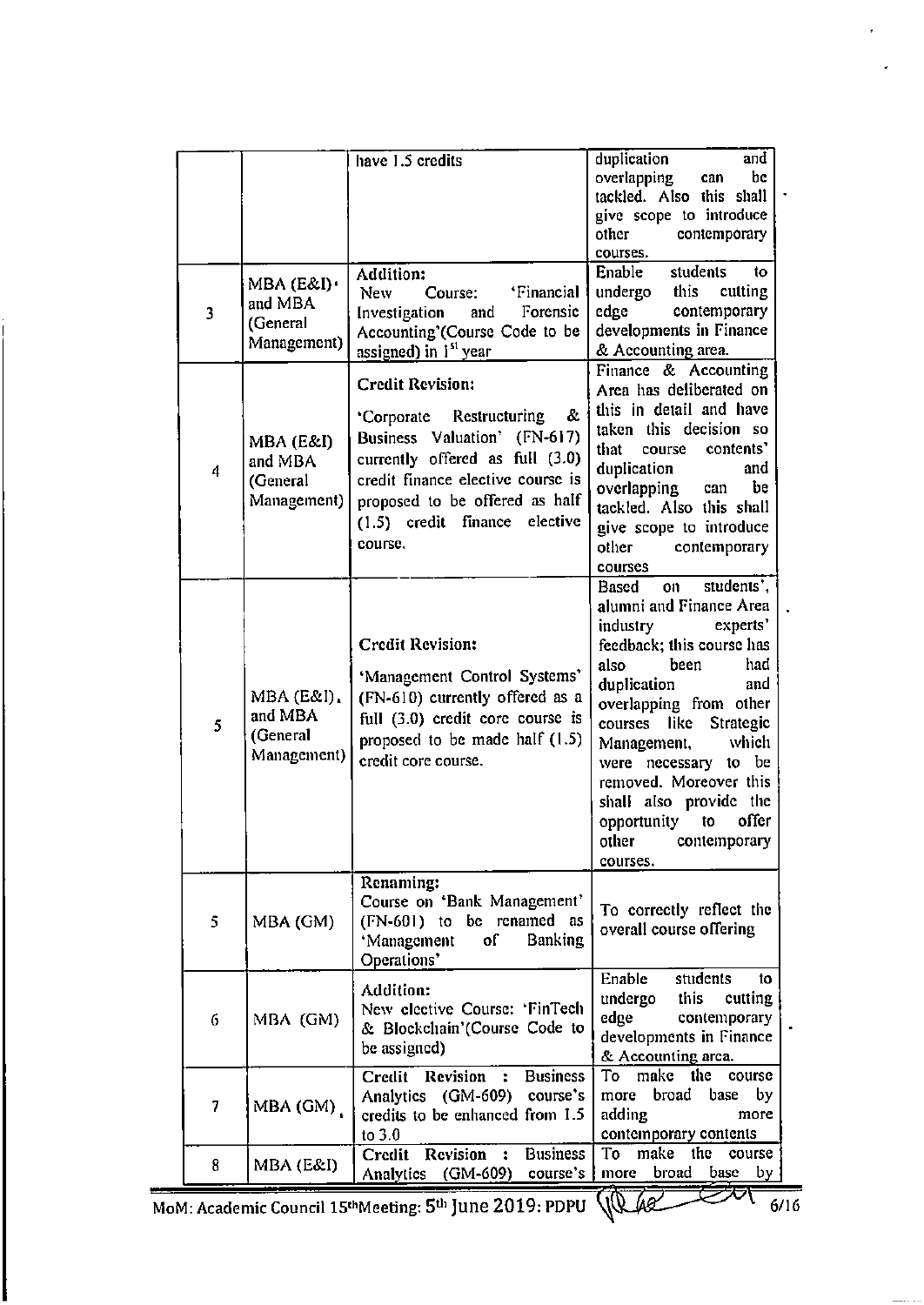|    |           | credits to be enhanced from 1.5<br>to $3.0$                                                                                                                 | adding<br>more<br>contemporary contents                                                                                                                |
|----|-----------|-------------------------------------------------------------------------------------------------------------------------------------------------------------|--------------------------------------------------------------------------------------------------------------------------------------------------------|
| 9  | MBA (E&I) | Renaming:<br>MIS (IS-501) course (1.5 Credit)<br>credits) to be renamed as<br>'Information Systems in Energy<br>Value Chain'(Course Code to be<br>assigned) | To correctly reflect the<br>overall course offering,<br>that is from Energy<br>Sector perspective                                                      |
| 10 | MBA (E&I) | Deletion:<br>Course 'Business Intelligence &<br>Data Mining' (OM-601)                                                                                       | Contents of this course<br>and coverage of this<br>have<br>been<br>course<br>incorporated in<br>the<br>enhanced credit course<br>'Business Analytics'. |

### Approved as above.

6/15: Agenda items pertaining to Faculty of liberal studies.

- i) To introduce following new M.A. programs, as per the course structure and syllabus mentioned into annex. 5.
	- " M. A. (Media and Communication)
	- M. A. (Economics)

Approved as above, with a direction to emphasis on Econometrics in M. A. (Economics) programme.

ii) To consider and approve the new/modified courses/syllabus as per annex. 6.

Approved as above.

7/15: Agenda items pertaining to Faculty of Engineering & Technology.

To consider and approve the following proposals:

i) New/modified courses/syllabus as per annex. 7.

Approved as above.

ii) Basket of Open elective as per annex. 8.

- " All students are required to earn 3 credits from Open Elective (OE) out of total 180 credits for required for getting graduation degree.
- These three credits are to be earned through open elective offered within SoT OR they can earn this through on line courses. By now total ten open electives are kept in the basket at PDPU from which students can select based on their choice & liking of the subject. Baskets of open electives are compiled to facilitate students to decide about choosing the OE & when it is offered.

68

MoM: Academic Council 15th Meeting: 5th June 2019: PDPU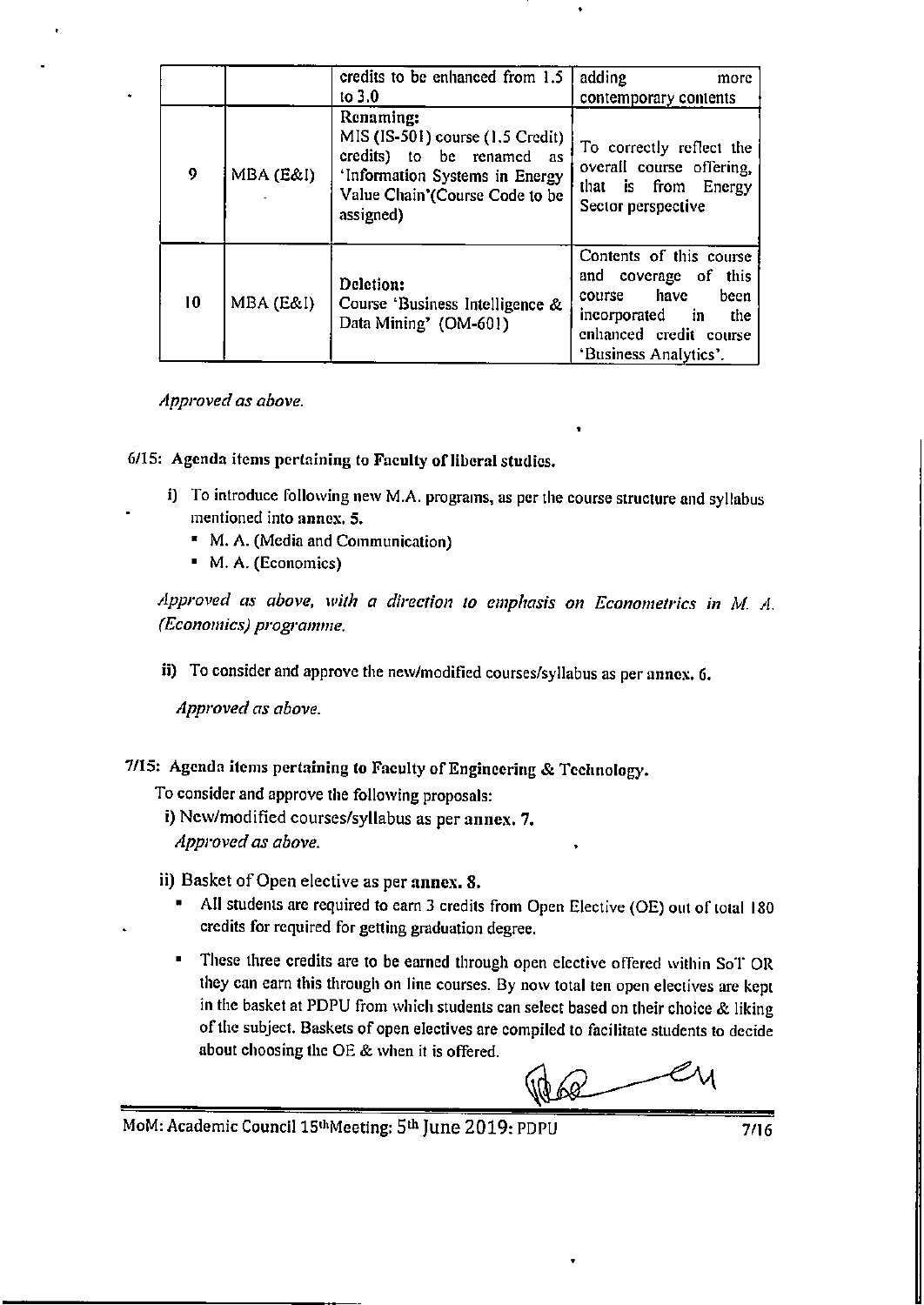- It is desired that more than 80 % students should register from department other than the department offering the open elective to serve the purpose of floating open elective.
- Further if students fail in the open elective subject then he/she needs to re-register next year as & when this open elective is offered else students can opt for on line course..
- The open elective can be offered if the numbers of students registered are minimum 45 else it should not be offered.

Approved as above.

Introduction of communication laboratory from 1st year to 3rd year iii)

|         | Communication Skills/                  | Total credit:1 |
|---------|----------------------------------------|----------------|
| Subject | English Language and Communication Lab | (2 hours/week) |

### Objectives:

- · The course aims to impart understanding of the fundamental elements of communication in the English language.
- The course caters to know and understand different practices of verbal and non-verbal communication with inputs to improve basic language skills.
- The course is primarily activity-oriented, and the instructor will provide students with practical exposure to English usage, in addition to lectures. At the end of the semester, students are expected to be better equipped in the following areas:
- Listening: Understanding basic content in lectures and common everyday situations
- Speaking: Correct expression in the English language at a basic level
- " Reading: Understanding, retaining, and critically analysing technical/non-technical content
- " Writing: Using appropriate vocabulary, grammar, effective paragraph construction, writing in day-to-day scenarios, including digital platforms

| Unit | <b>Topics</b>                                                                                                            | Percentage %) |
|------|--------------------------------------------------------------------------------------------------------------------------|---------------|
|      | <b>First Year (1 Credit)</b>                                                                                             |               |
|      | Structure of English Language<br>Academic, Research and Technical Vocabulary<br><b>Phonetics and Accent</b>              | 25            |
| Н    | <b>Listening Skills</b><br>Note Taking and Note Making<br>Collective note-taking and note-making on digital<br>platforms | 25            |
| [1]  | Reading<br><b>Reading Comprehension</b><br>Speed Reading                                                                 | 25            |
| IV   | The art of introducing oneself<br>Public speaking and articulation                                                       | 25            |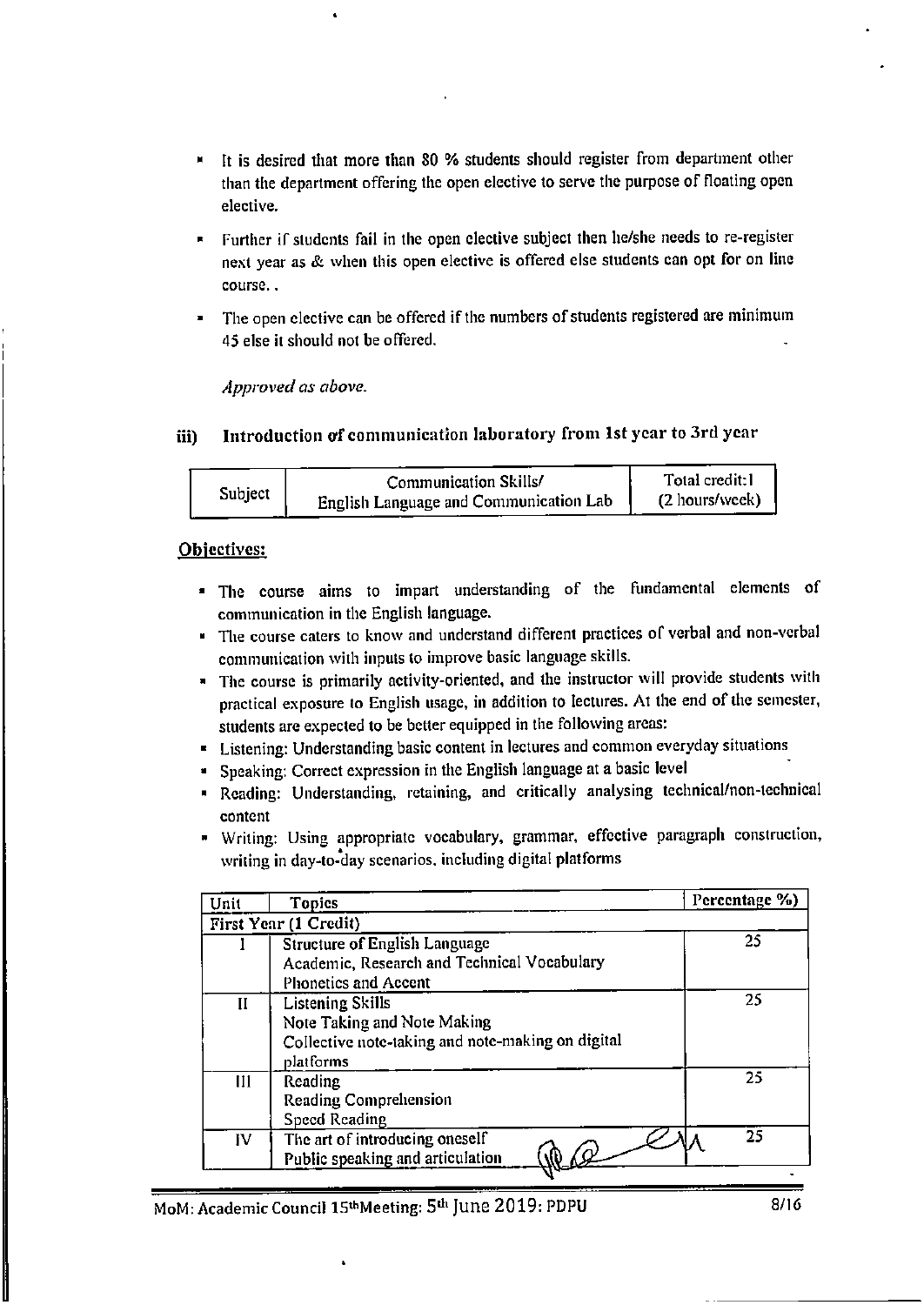|                         | Second Year (1 Credit)                                 |                 |
|-------------------------|--------------------------------------------------------|-----------------|
| L                       | <b>Technical Writing</b>                               | 25              |
|                         | <b>Report Writing</b>                                  |                 |
|                         | Creating Lab Journals and Manuals                      |                 |
|                         | Portfolio of Critical Writing and Creative Writing     |                 |
|                         | Essay, Story-writing, etc.                             |                 |
| $\mathbf{I}$            | Summarizing                                            | 25              |
|                         | Writing Reviews (Books/Articles/Movies/websites)       |                 |
|                         | Reading Skills (Advanced)                              |                 |
| III                     | Digital Literacy                                       | 25              |
|                         | <b>Emails</b>                                          |                 |
|                         | Creating e-content                                     |                 |
|                         | Editing and proofreading online                        |                 |
|                         | Using grammar and spell check software                 |                 |
|                         | Using plagiarism checkers                              |                 |
| $\overline{\text{IV}}$  | <b>Group Discussion</b>                                | 25              |
|                         | <b>Resume Writing</b>                                  |                 |
|                         | <b>Interview Skills</b>                                |                 |
|                         | Third Year (1 Credit)                                  |                 |
| I                       | Writing Research proposals                             | 30 <sub>o</sub> |
|                         | Writing technical projects                             |                 |
| $\overline{\mathbf{H}}$ | The Art of Presentation                                | 40              |
|                         | - Sapiens: A Brief History of Humankind (2011), Yuval  |                 |
|                         | Noah Harari                                            |                 |
|                         | - Thank You for Being Late: An Optimist's Guide to     |                 |
|                         | Thriving in the Age of Accelerations (2016), Thomas L. |                 |
|                         | Friedman                                               |                 |
|                         | - (Presentation in teams of 4 students each, not more  |                 |
|                         | than two from the same branch, with a view to promote  |                 |
|                         | cross-disciplinary research)                           |                 |
| III                     | Uploading portfolios on Slide Share                    | 30              |
|                         | <b>Uploading Video modules</b>                         |                 |

Approved as above with a direction that the students should give classpresentation as a part of the course-conduct.

#### iv) To consider the concept note on introducing new academic programmes at SPT w. e. f. A. Y. 2020-21.

1. Program: Bachelors of Technology in Natural Gas Engineering

The proposed Bachelor's degree programs in Natural Gas Engineering introduces the concept of natural gas systems encompassing conventional and unconventional gas reservoirs, wells, gas gathering and processing facilities, storage, and transmission and distribution pipelines. The program gives a broad understanding of natural gas engineering design as related to growing energy demands, economic stability, national security, and further exploration in the Petroleum and Natural Gas. It is aimed at solving challenges faced by the petroleum and natural gas industry today. Individuals interested in natural gas engineering may pursue a

MoM: Academic Council 15<sup>th</sup>Meeting: 5<sup>th</sup> June 2019: PDPU  $\overline{\mathscr{A}}$  $9/16$ **TOB**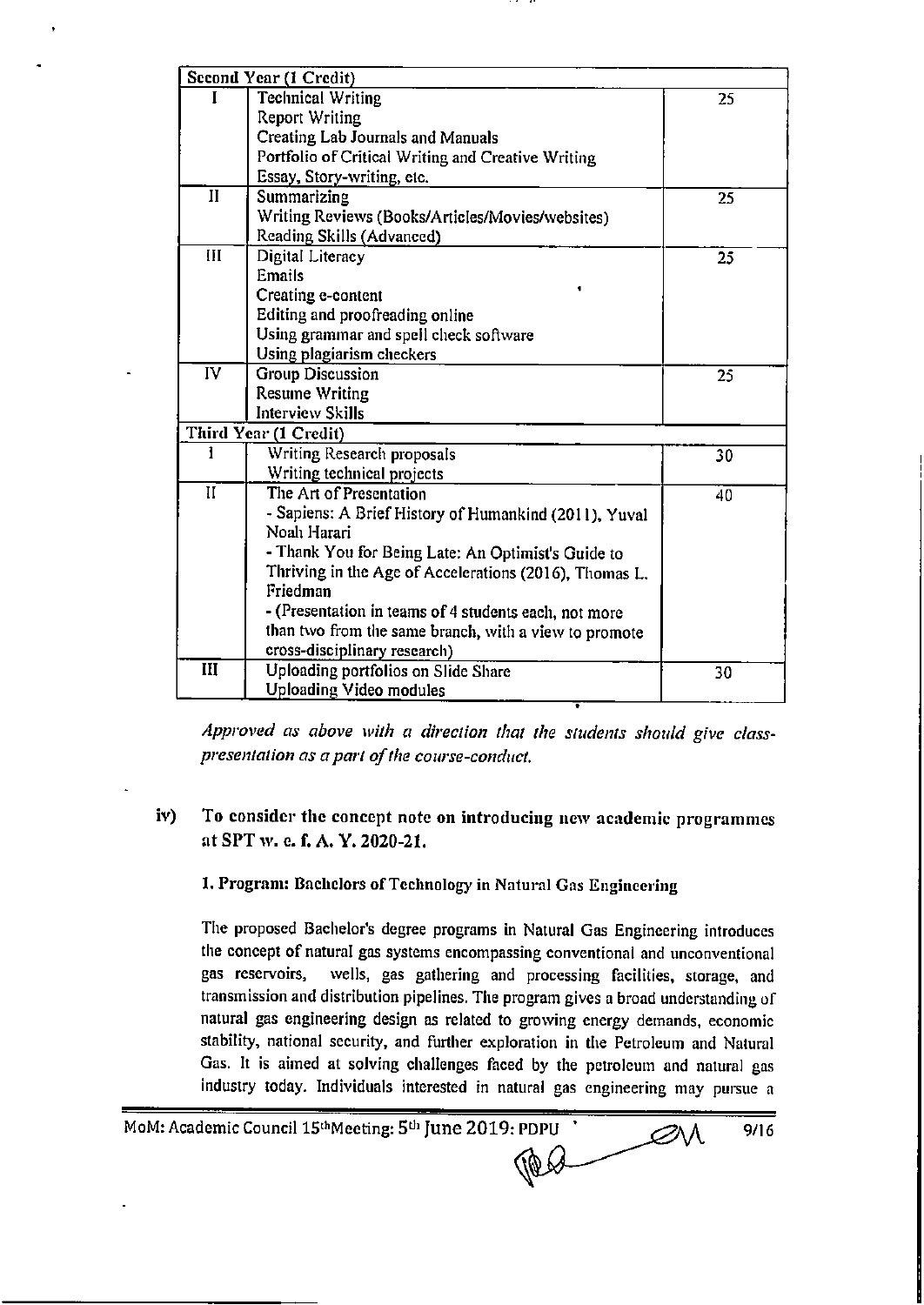bachelor's, wero they will learn about students the fundamental principles of engineering design, structural geology and drilling including detailed concepts of Natural Gas Utilization, Natural Gas Engineering, Natural Gas Processing, LNG, CGD. Other aspects also includes pipeline operations and construction, Measurement and storage, Safety practices, Facility optimization, Natural gas dehydration. This program prepares students to assume responsibility in the technical and managerial areas within the oil and gas industry. The B. Tech. in Natural Gas Engineering at Pandit Deendayal Petroleum University prepares students to do cutting edge research for solving complex problems of our earth and environment.

Program Snapshot:

- Program type: Bachelor's Degree  $\blacksquare$
- Format: Regular -On-campus
- Duration: 4 years (8 semester)
- Total Credit: approx. 180 credits (in eight semester)

The council cautioned against offering Four year UG programme in Gas Engineering, as there may not be enough number of courses relevant to Gas Engg, to spread across a larger span of four years/eight semesters; and further there would be less viability for placement in comparison with other general program like B. Tech. (Petroleum Engg.)/B. Tech. (Chemical Engg.). The closure of such program in premier institutions like ISM-Dhanbad was also cited in the meeting. In view of all this, the proposal is referred back.

### 2. Program: Master of Technology in Geological Engineering

Geological Engineering is an interdisciplinary program focused on the engineering application of the Earth System Science knowledge in general with geological understanding and technical knowhow of specific practical challenges we face in our day to day life. Our teaching and research focuses virtually all aspects of understanding the endrogenic and surface processes of our planet, we live in, as well as management of its resources and the environment in sustainable manner. This program focuses on many important aspects of mineral production and mining, geotechnology including construction, environmental protection, transportation, energy, water, and natural hazards management. The M. Tech. in Geological Engineering at Pandit Deendayal Petroleum University prepares students to do cutting edge research for solving complex problems of our earth and environment.

### Areas of specialization:

**Energy and Environmental Engineering** 

- Engineering geology/geotectonic.  $\bullet$
- Groundwater engineering.
- Mineral and mining geological engineering.

REP 21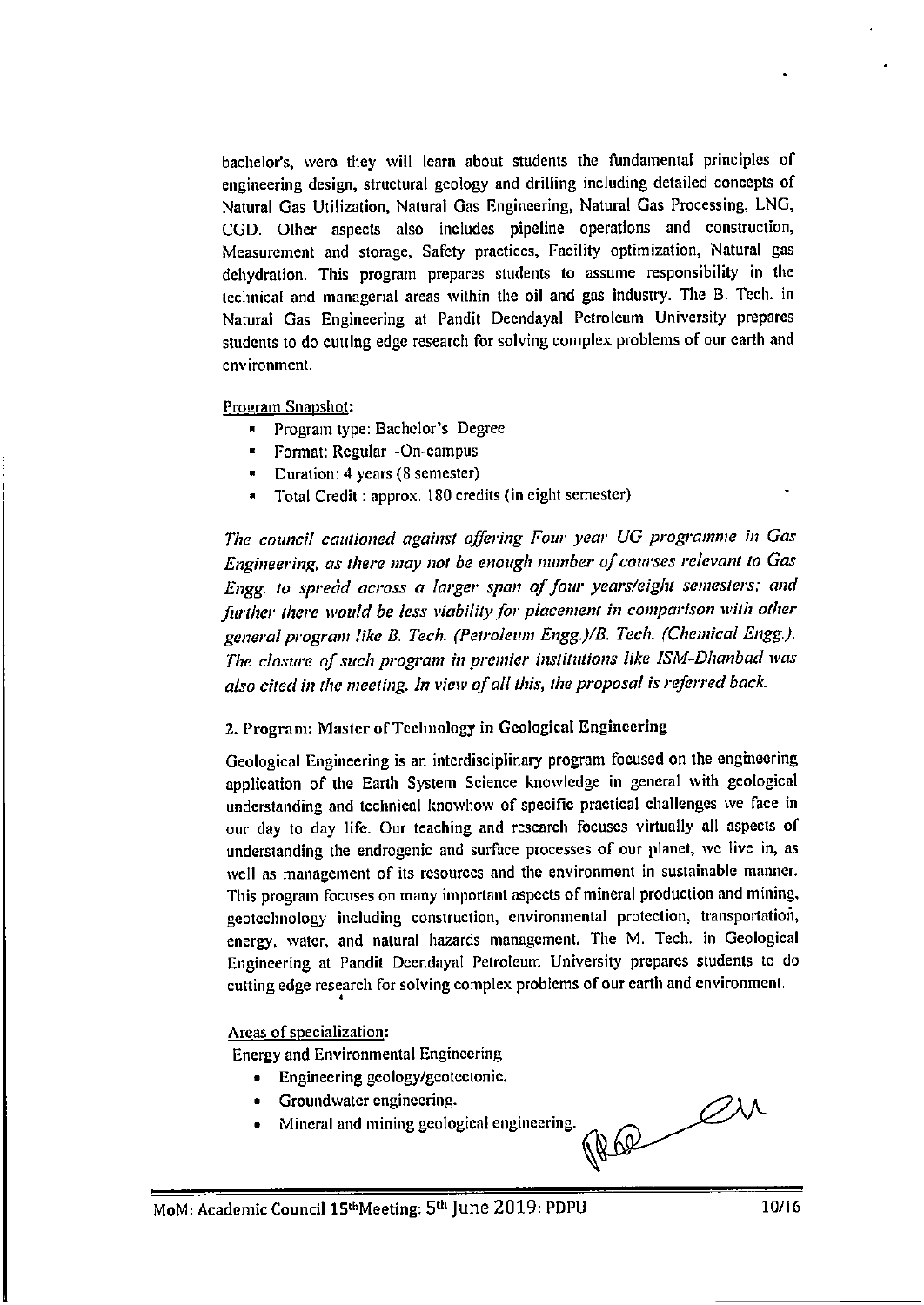Program Snapshot:

- Program type: Master's Degree
- \* Format: Regular -On-campus
- Duration: 2 years (4 semester)
- Total Credit: 92 (in four semester)  $\blacksquare$

The Council advised to review the degree nomenclature of above mentioned new program M. Tech. (Geological Engg.), it may be renamed as M. Tech. (Engg. Geology). It was also advised to explore on introducing PG program in Remote Sensing and Earth Science.

#### ${\bf v}$ Guidelines for Earning Certificate of Honors & Minor with B. Tech.

Following guidelines are proposed for Honors Certificate for vertical in his /her OWN branch for Research Orientation; Minor in any OTHER branch for Improving Employability. A student can receive B. Tech. degree with normal 180 credits. Students opting Honors/Minor; UG program will require to earn 200 credits and will get additional certificate for its successful completion.

Features of the scheme

- 1. Students from any discipline is eligible to register for minor from any other discipline in FoET.
- 2. The scheme will start from 5th semester of UG program and applicant must have a minimum CGPA of 7.0 up to 4th semester without any back log.
- 3. If students get any back log after registering for Honors/Minor his/her registration will automatically get cancelled.
- 4. Students will be required to earn twenty (20) credits for earning certificate of Hons. OR Minor.
- 5. Students opting for Honors will not be entitled to register for Minor.
- 6. Students can register for only one Honors OR one Minor.
- 7. On line courses eligible for earning the credits will be identified by concerned department offer.
- 8. Department to identify and appoint a faculty member as Honors/Minor coordinator for this.
- 9. Certificate of Honors OR Minor will be separate from the normal certificate of B. Tech.
- 10. Students need to complete his/her Honors/Minor course during the tenure of UG. Time to complete Honors/Minor can be extended for maximum one year subject to students not opting for B. Tech. graduation certificate.

MoM: Academic Council 15<sup>th</sup>Meeting: 5<sup>th</sup> June 2019: PDPU

NOR ON

11/16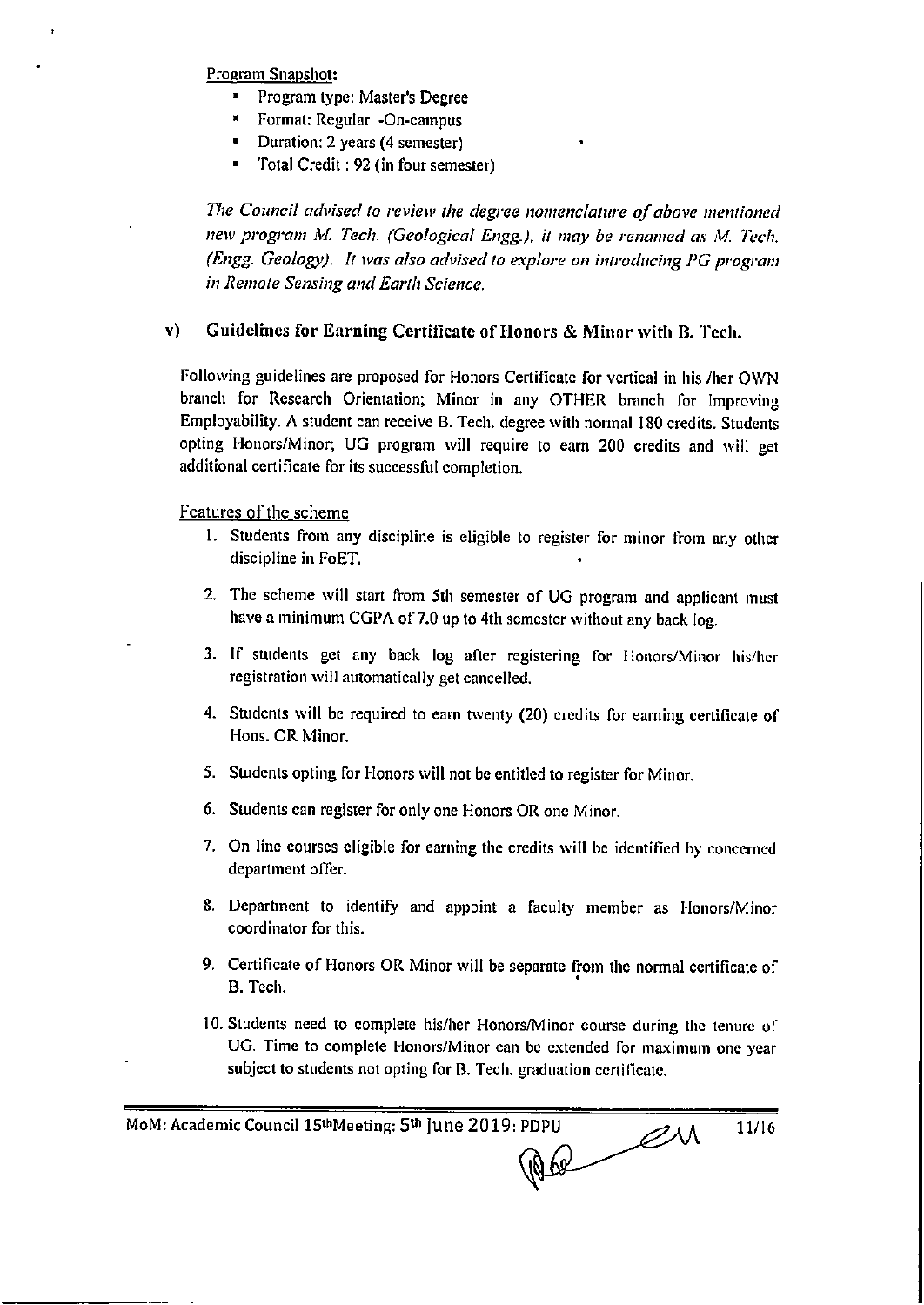- 11. No case or disciplinary action to be pending for students registering for Honors OR Minor.
- 12. The course/s offered should be distinctive only, and cannot be part of the normal courses offered for graduation degree.

Department wise details of Honors & Minor proposed are as under:

### B. Tech. (Petroleum Engineering) 2019-20

| Sr. No.        | <b>Honors Course Name</b>                                       | credits |
|----------------|-----------------------------------------------------------------|---------|
|                | Big data analytics and IOT for Oil industry                     | 4       |
| $\overline{2}$ | Petroleum Resources Management                                  | 4       |
| 3              | Well site geology                                               | 4       |
| 4              | Deep sea Production system                                      | 4       |
| 5              | Directional Drilling                                            | 4       |
| 6              | Enhanced Oil recovery techniques                                | 4       |
| 7              | Application, design and Optimization of Artificial Lift Methods | 4       |
| 8              | Contracts in Hydrocarbon Industry                               | 4       |
| 9              | <b>Well Completion</b>                                          | 4       |
| 10             | <b>Well Control</b>                                             | 4       |
| 11             | <b>Reservoir Modelling and Simulation</b>                       | 4       |
| 12             | Drilling fluid and Cementation                                  | 4       |
|                | <b>Minor Course Name</b>                                        |         |
| 13             | <b>Production Engineering</b>                                   | 4       |
| 14             | <b>Drilling Engineering</b>                                     | 4       |
| 15             | Oil and Gas Pipeline Engineering                                | 4       |
| 16             | <b>Enhanced Oil Recovery</b>                                    | 4       |
| 17             | <b>City Gas Distribution</b>                                    | 4       |

### **B. Tech. (Computer Engineering) 2019-20**

Minor in CE Area: Programming, Data Structures and Algorithms, Operating Systems, Software Engineering, DBMS, Computer Networks, Open Source Technologies, Web Technologies

| <b>Credits</b> | <b>Minor Course Name</b>                                                   | Sr. No. |
|----------------|----------------------------------------------------------------------------|---------|
| 3              | Computer Architecture and Organisation                                     |         |
| 3              | Database Management System<br>2                                            |         |
| 3              | Design and Analysis of Algorithms<br>3                                     |         |
|                | Programming, Data Structures and Algorithms using<br>4<br>Python           |         |
|                | Problem solving through Programming In C<br>5.                             |         |
|                | Data Science for Engineers<br>6                                            |         |
|                | AI: Knowledge Representation and Reasoning<br>7                            |         |
|                | \cademic Council 15 <sup>th</sup> Meeting: 5 <sup>th</sup> June 2019: PDPU |         |

12/16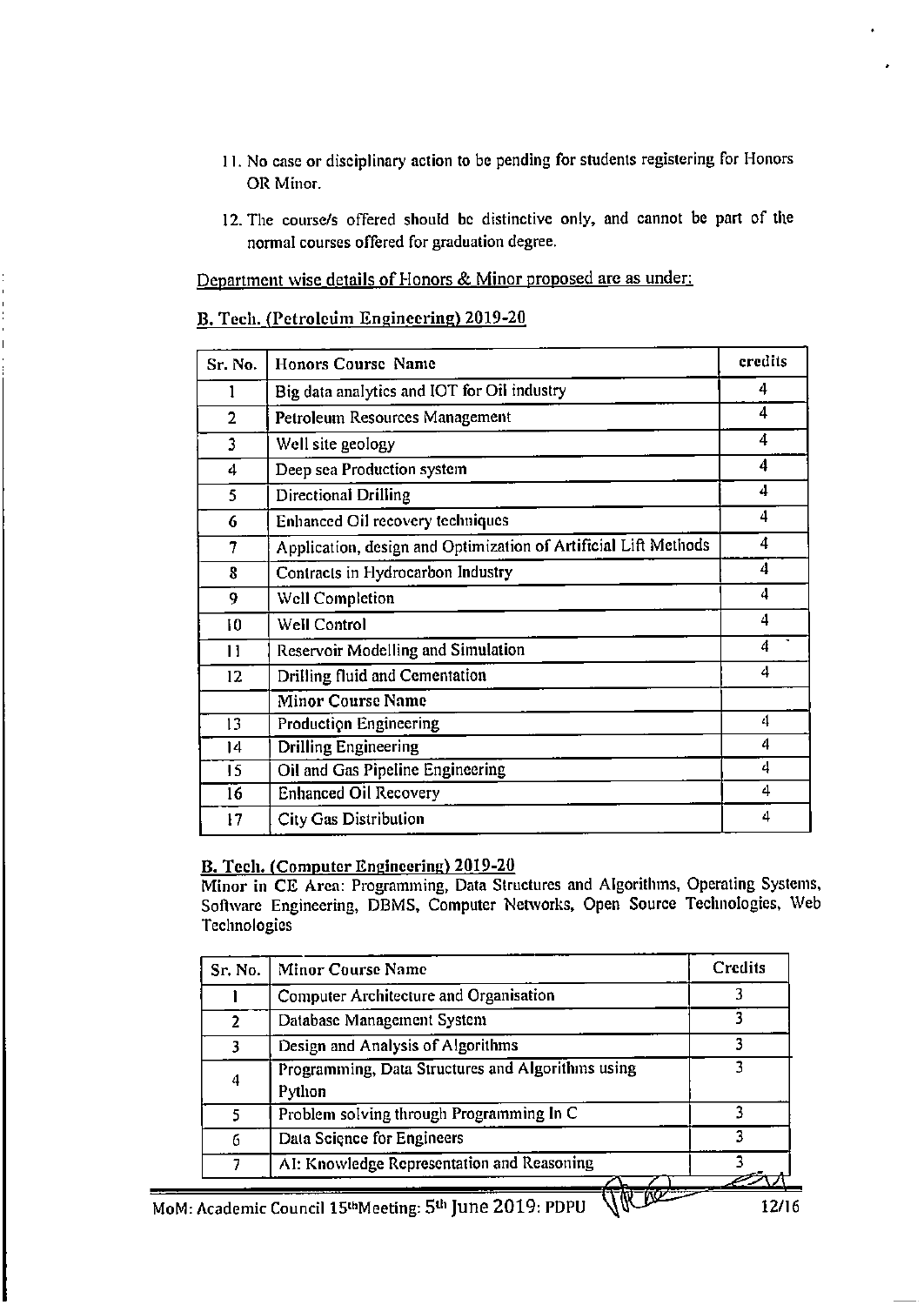|    | Cryptography and Network Security                            |  |
|----|--------------------------------------------------------------|--|
|    | <b>Big Data Computing</b>                                    |  |
| 10 | Cloud Computing                                              |  |
|    | Introduction of Internet of Things                           |  |
| 12 | Machine Learning for Engineering and Science<br>Applications |  |

### B. Tech. (Information & Communication Technology) 2019-20

÷

Minor in ICT Area: Programming, Circuit Analysis and Digital Logic/Electronics, Signals and Systems, Computer Organization/Architecture; Microprocessors, Computer Networks, IoT.

| Sr. No.        | <b>Minor Course Name</b>                                   | Credits                 |
|----------------|------------------------------------------------------------|-------------------------|
| I              | <b>Discrete Mathematics</b>                                | 3                       |
| $\overline{a}$ | Introduction to Internet of Things                         | 3                       |
| 3              | <b>Computer Architecture</b>                               | $\overline{\mathbf{3}}$ |
| 4              | Artificial Intelligence Search Methods for problem Solving | 3                       |
| 5              | Switching Circuits and Logic Design                        | $\overline{\mathbf{3}}$ |
| 6              | Hardware Modelling using Verilog                           | $\overline{\mathbf{3}}$ |
| 7              | Embedded Systems-- Design Verification and Test            | $\overline{\mathbf{3}}$ |
| 8              | <b>Analogue Communication</b>                              | 3                       |
| 9              | <b>Principles of Digital Communications</b>                | 3                       |
| 10             | Introduction to Wireless and Cellular Communications       | 3                       |
| 11             | Fiber-Optic Communication Systems and Techniques           | 3                       |
| 12             | Computational Electromagnetics & Applications              | 3                       |
| 13             | <b>Computer Networks and Internet Protocol</b>             | 3                       |
| 14             | Deep Learning; Digital Signal Processing                   | 3                       |
| 15             | Signals and systems; RF Antenna Design                     | 3                       |
| 16             | Digital Image Processing                                   | 3                       |
| 17             | Database management Systems<br>٠                           | 3                       |
| 18             | Object Oriented concepts; Sensors Technology               | 3                       |

### **B. Tech. (Industrial Engineering) 2019-20**

Minor in Industrial Engineering: A student graduating in any another discipline of B. Tech. & chooses to take a minor in Industrial Engineering must complete 20 credit of coursework consisting of the courses listed below.

| Sr. No.   Course Name                                                   | Credits |
|-------------------------------------------------------------------------|---------|
| Introduction to Industrial Engineering/Production system<br>engineering |         |

MoM: Academic Council 15<sup>th</sup>Meeting: 5<sup>th</sup> June 2019: PDPU AN

13/16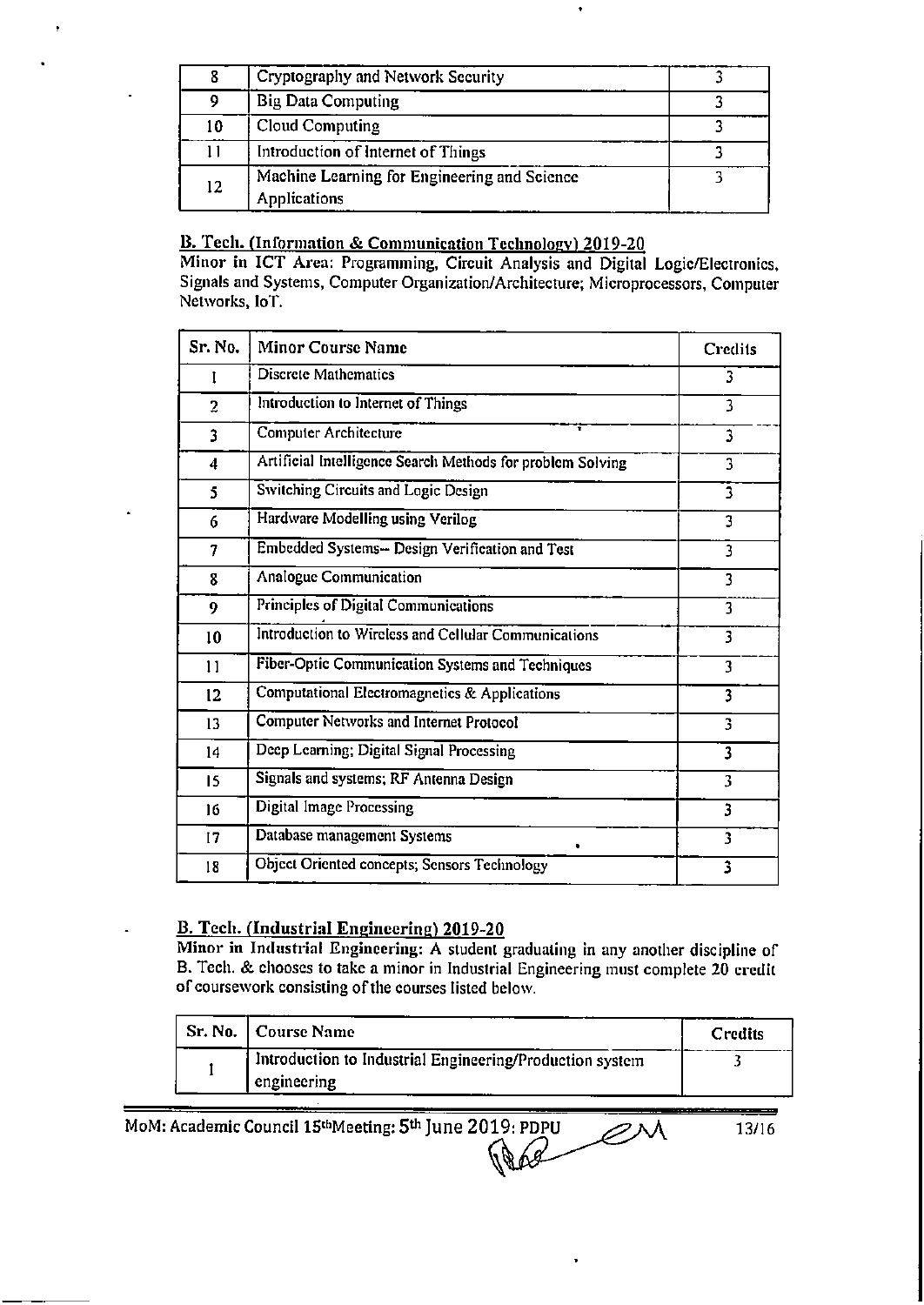| $\overline{2}$ | Engineering Probability and statistics/ Operation Research I | 3                       |  |
|----------------|--------------------------------------------------------------|-------------------------|--|
|                | Remaining 14 Credits from any of following topics/course     |                         |  |
| 1              | Simulation Modeling and analysis                             | 3                       |  |
| $\overline{2}$ | Statistical Quality control and Quality management           | 3                       |  |
| 3              | Logistics and Supply chain management                        | 3                       |  |
| 4              | Analysis and control of manufacturing systems                | 3                       |  |
| 5              | Work design and Ergonomics                                   | 3                       |  |
| 6              | Operation Research II                                        | 3                       |  |
| 7              | Project Management for engineers                             | 3                       |  |
| 8              | <b>Industrial Safety analysis</b>                            | $\overline{\mathbf{3}}$ |  |
| 9              | Engineering economy                                          | 3                       |  |
| 10             | Plant layout and materials handling                          | 3                       |  |
| Ħ              | Lean manufacturing and Six Sigma methodology                 | 3                       |  |
| 12             | <b>Sustainable Manufacturing</b>                             | 3                       |  |
| 13             | Design and Analysis of Experiment                            | 3                       |  |
| 14             | Course on Descriptive; Predictive & Prescriptive analysis    | 2                       |  |
|                | <b>Total Semester Credit needed 20</b>                       |                         |  |
|                |                                                              |                         |  |

### B. Tech. (Engineering Management) 2019-20

Minor in Engineering Management: A student graduating in any another discipline of B. Tech. & chooses to take a minor in Engineering Management must earn 20 credit of coursework consisting of the courses listed below.

| Sr. No.        | <b>Course Name</b>                                        | Credits        |
|----------------|-----------------------------------------------------------|----------------|
|                | Cost & Management Accounting                              | 3              |
| $\overline{2}$ | Principles & Practice of Management                       | 3              |
|                | Remaining 14 Credits from any of following topics/course  |                |
|                | Managerial Economics                                      | 3              |
| $\overline{2}$ | <b>Operation Research</b>                                 | 3              |
| 3              | <b>Supply Chain Analytics</b>                             | 3              |
| 4              | Project Management for Engineers                          | 3              |
| 5              | <b>Total Quality Management</b>                           | 3              |
| 6              | <b>Working Capital Management</b>                         | 3              |
| 7              | Course on Descriptive; Predictive & Prescriptive analysis | $\overline{2}$ |
| 8              | Data Analysis & Decision making                           | 3              |
| 9              | <b>Toyota Production System</b>                           | 3              |
| 10             | Innovation; Business Models & Entrepreneurship            | 3              |
| $\mathbf{11}$  | Industrial Safety & Design                                | 3              |
| 12             | <b>Finance for Engineers</b>                              | 3              |
| 13             | <b>Fundamentals of Artificial Intelligences</b>           | 3              |
|                | <b>Total Semester Credit needed 20</b>                    |                |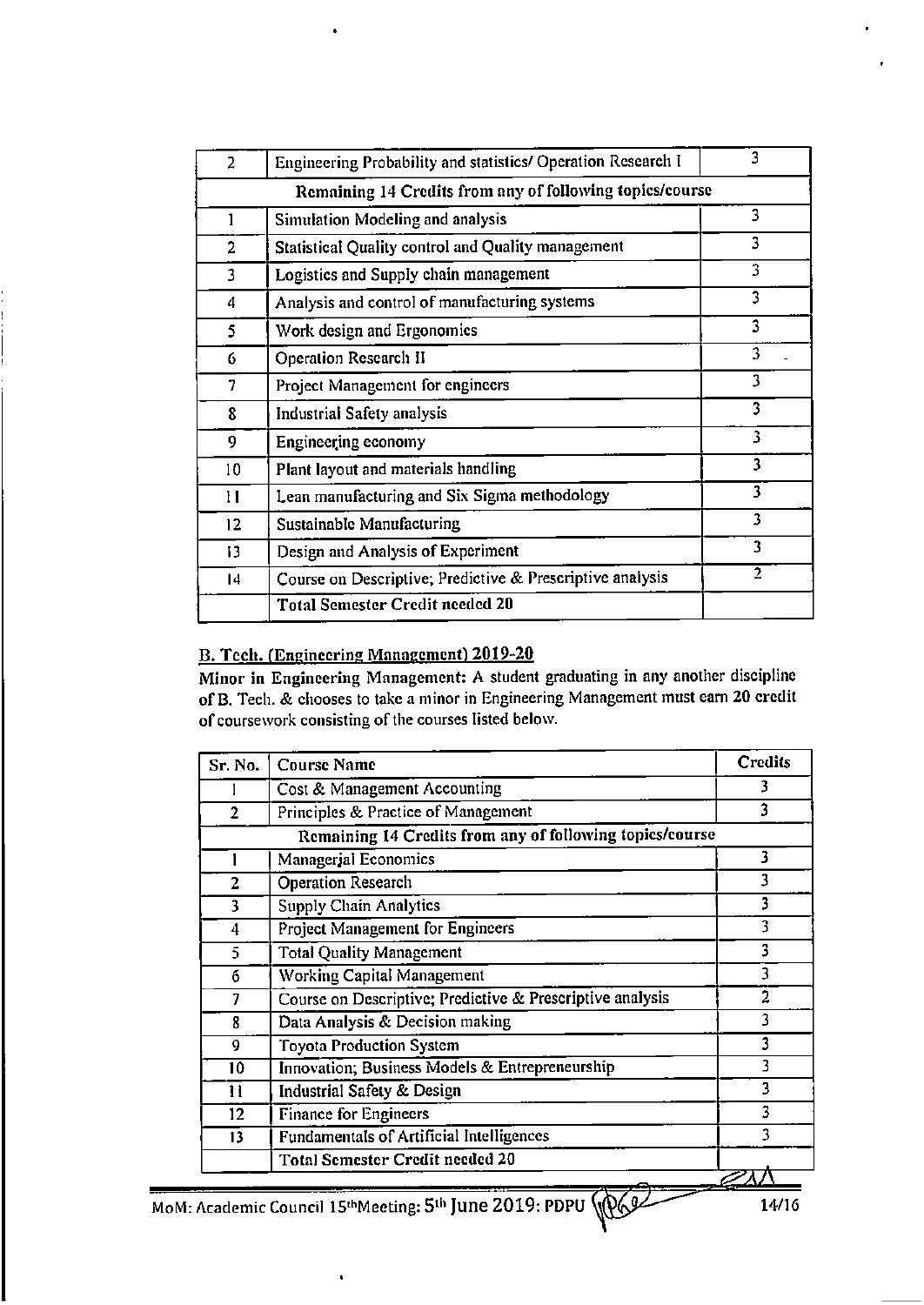# B. Tech. (Mechanical Engineering) 2019-20

A student graduating in any other discipline of B. Tech. program and opt for a minor degree in Mechanical Engineering must complete 20 credits of course work from the courses listed below.

| Sr. No.          | <b>Course Name</b>                                 | Credits                 |
|------------------|----------------------------------------------------|-------------------------|
| 1.               | Fundamentals of manufacturing processes            | 3                       |
| $2^{-}$          | Joining Technologies for metals                    | $\overline{2}$          |
| 3.               | Principles of Casting Technology                   | $\overline{2}$          |
| 4.               | Introduction to Machining and Machining Fluids     | $\overline{2}$          |
| $\overline{5}$ . | Principles of Metal Forming Technology             | $\overline{2}$          |
| 6.               | Principles of Mechanical Measurement               | $\overline{\mathbf{3}}$ |
| 7.               | Introduction to Fluid Mechanics                    | $\overline{\mathbf{3}}$ |
| 8.               | Concepts of Thermodynamics                         | $\overline{\mathbf{3}}$ |
| 9.               | Refrigeration and air-conditioning                 | $\overline{2}$          |
| 10.              | <b>Conduction and Convection Heat Transfer</b>     | $\overline{3}$          |
| 11.              | Heat Exchangers: Fundamentals and Design Analysis  | $\overline{\mathbf{3}}$ |
| 12.              | <b>Energy Conservation and Waste Heat Recovery</b> | $\overline{\mathbf{3}}$ |
| 13.              | <b>Steam and Gas Power Systems</b>                 | $\overline{2}$          |
| 14.              | <b>Product Design and Development</b>              |                         |
| 15.              | Product Design and Manufacturing                   | 3                       |
| 16.              | Kinematics of Mechanisms and Machines              | $\overline{2}$          |
| 17.              | <b>Design Practice</b>                             | $\overline{2}$          |
| 18.              | <b>Industrial Automation and Control</b>           | $\overline{\mathbf{3}}$ |
| 19.              | Engineering Mechanics - Statics and Dynamics       | $\overline{2}$          |
| 20.              | Robotics                                           | $\overline{2}$          |
| $\overline{21}$  | Work System Design<br>٠                            | $\overline{\mathbf{3}}$ |
| 22.              | Product Design Using Value Engineering             | 1                       |
| 23.              | <b>Introduction To Composites</b>                  | 3                       |

### B. Tech (Civil Engineering) 2019-20

### List of Courses for Minor in Civil Engineering

### (A) Core Courses

| ' Sr. No. | Subject                                    | Credits |
|-----------|--------------------------------------------|---------|
| . .       | <b>Building materials and Construction</b> |         |
| ٠.        | Mechanics of Material                      |         |

### (B) Other Courses

| Sr. No. | Subject                                                           | <b>Credits</b> |
|---------|-------------------------------------------------------------------|----------------|
|         | Introduction to Accounting and Finance for Civil Engineers        |                |
| 2       | Sustainable Engineering Concepts And Life Cycle Analysis          |                |
|         | Watershed Management                                              |                |
| 4       | Energy Efficiency, Acoustics and daylighting in Building          |                |
|         | Fire protection, Services and Maintenance Management for Building |                |

MoM: Academic Council 15<sup>th</sup>Meeting: 5<sup>th</sup> June 2019: PDPU

15/16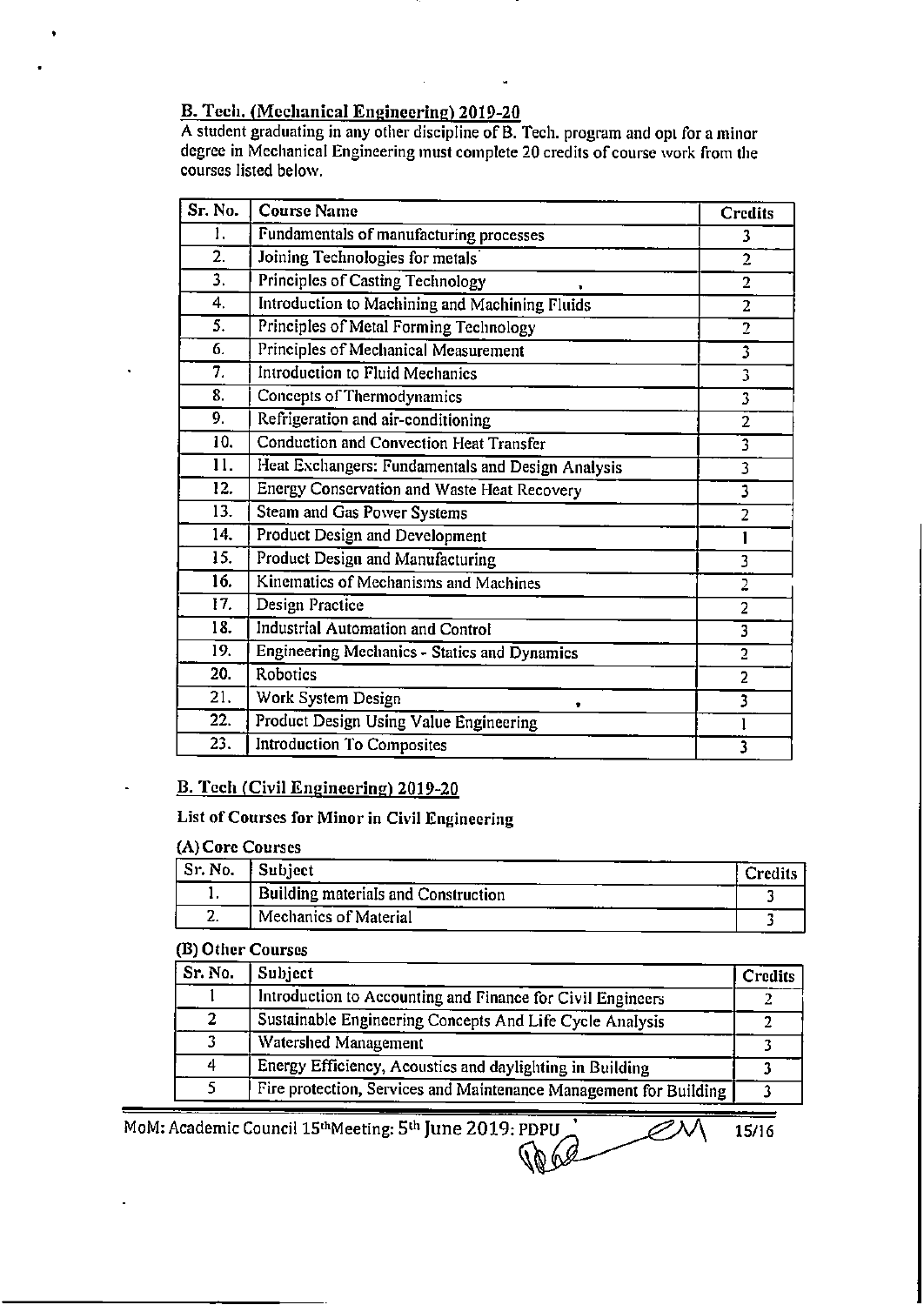| 6  | Foundation Engineering                       |  |
|----|----------------------------------------------|--|
|    | Concrete Technology                          |  |
| 8  | Glass In Buildings : Design And Applications |  |
| 9  | Principles of Construction Management        |  |
| 10 | Wastewater Treatment and Recycling           |  |
| 11 | Sustainable Materials and Green Buildings    |  |
| 12 | Ecology and Environment                      |  |

### B. Tech (Electrical Engineering) 2019-20

List of subject/areas for earning 20 credits Minor courses in EE

| Sr. No. | Subject                         | Credits |
|---------|---------------------------------|---------|
|         | Transducers & Sensors           |         |
|         | <b>Electric Vehicles</b>        |         |
|         | <b>Electric Drives</b>          |         |
| 4       | <b>Renewable Energy Sources</b> |         |
|         | <b>Energy Management</b>        |         |
| 6       | <b>Electrical Safety</b>        |         |

Approved as above.

8/15: Any other item with the permission of the Chair.

NIL.

 $\ddot{\phantom{1}}$ 

The meeting ended thanking the chair.

 $\begin{picture}(130,10) \put(0,0){\line(1,0){10}} \put(15,0){\line(1,0){10}} \put(15,0){\line(1,0){10}} \put(15,0){\line(1,0){10}} \put(15,0){\line(1,0){10}} \put(15,0){\line(1,0){10}} \put(15,0){\line(1,0){10}} \put(15,0){\line(1,0){10}} \put(15,0){\line(1,0){10}} \put(15,0){\line(1,0){10}} \put(15,0){\line(1,0){10}} \put(15,0){\line($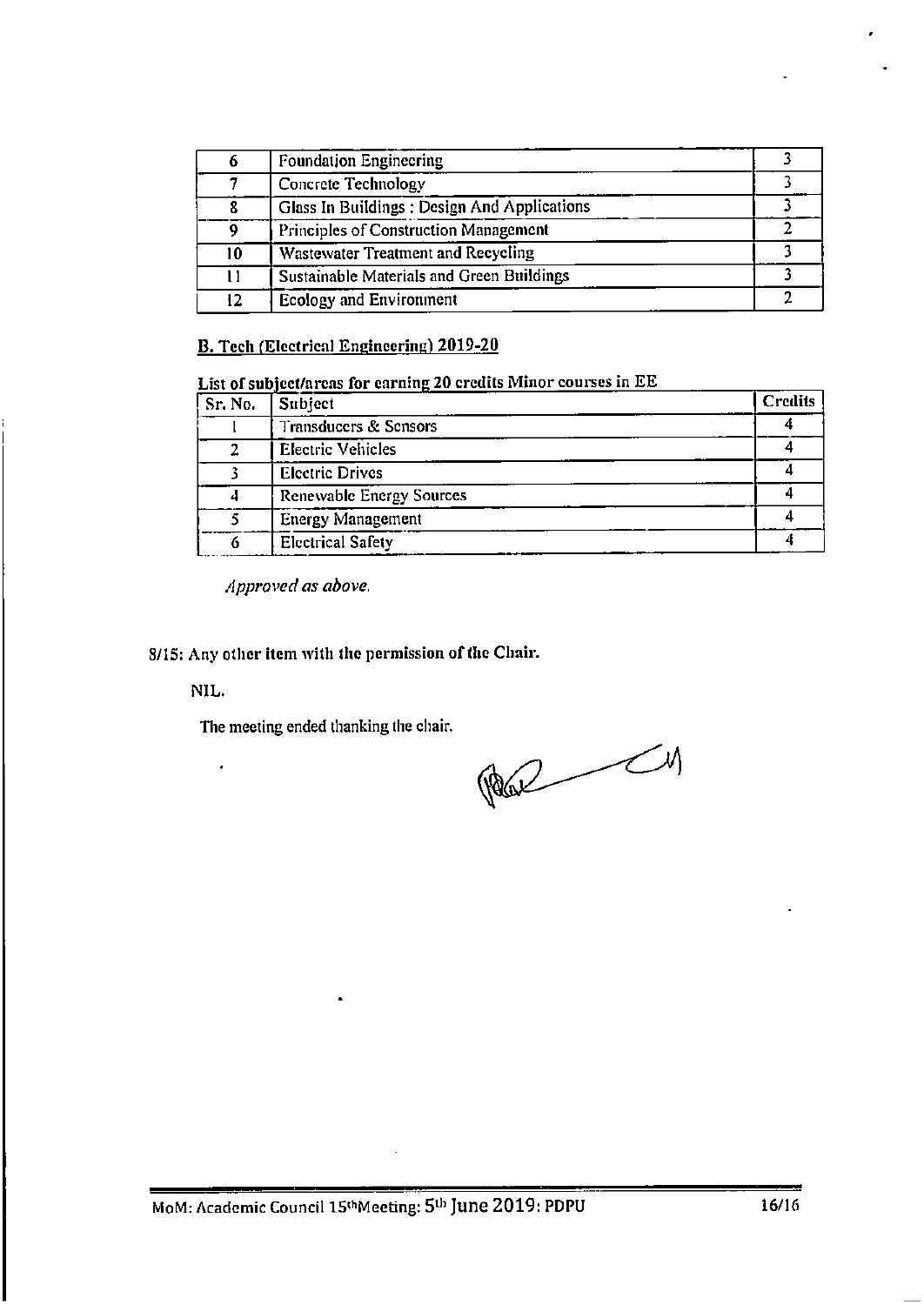# Minutes of 16<sup>th</sup> meeting of Academic Council: 22<sup>nd</sup> November 2019

The 16th meeting of the academic council of the University was held on 22<sup>nd</sup> November 2019 at 3.00 p.m..

The following were present:

ż

| 1. Prof. C Gopalkrishnan     | Chairman  |
|------------------------------|-----------|
| 2. Dr. S. A. Bari            | Member    |
| 3. Dr. Nigam Dave            | Member    |
| 4. Dr. R. K. Vij             | Member    |
| 5. Dr. D. M. Parikh          | Member    |
| 6. Dr. Pramod Paliwal        | Member    |
| 7. Prof. S. S. Kachhwaha     | Member    |
| 8. Dr. T. P. Singh           | Member    |
| 9. Dr. Indrajit Mukhopadhyay | Member    |
| 10.Dr. Ashvin Dave           | Member    |
| II. Prof. Tarun Shah         | Registrar |

The following members were absent:

- 1. Dr. Jayant Kelkar
- 2. Prof. Indira J. Parikh
- 3. Dr. V. P. Sharma

Prof. C Gopalkrishnan - Director General and Chairman Academic Council extended a cordial welcome to the members. Thereafter, the agenda items were taken up in seriatim for discussion.

# The agenda-wise minutes has been stated hereunder:

1/16: To confirm the minutes of the previous meeting of the Council held on  $5<sup>th</sup>$ June 2019.

(The minutes of the meeting have already been circulated to all the members; a copy of which is placed at annex.-1.)

MoM: Academic Council 16th Meeting: 22nd November 2019: PDPU  $1/6$ ╱∧∧  $\mathscr{L}$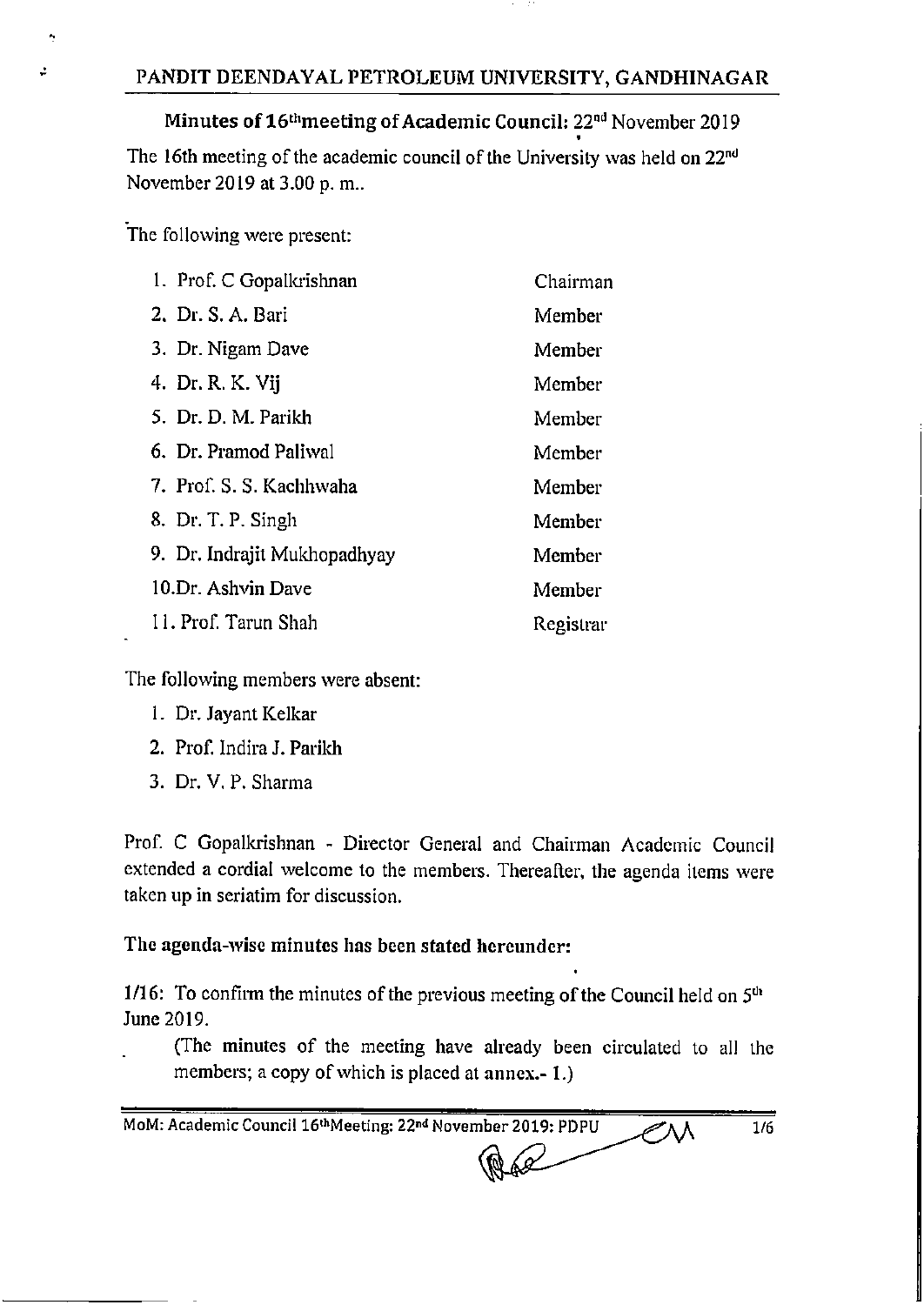Resolved that the minutes of previous meeting of Academic Council held on 5/06/2019 be confirmed.

2/16: To consider the following Action Taken Report on the decisions taken at the previous meeting:

| Agenda | Particulars of decision                                                                                                                                                                                                                                                                                                                                                                                                                                                                                                                                                                                                              | <b>Action Taken</b>     |
|--------|--------------------------------------------------------------------------------------------------------------------------------------------------------------------------------------------------------------------------------------------------------------------------------------------------------------------------------------------------------------------------------------------------------------------------------------------------------------------------------------------------------------------------------------------------------------------------------------------------------------------------------------|-------------------------|
| No.    |                                                                                                                                                                                                                                                                                                                                                                                                                                                                                                                                                                                                                                      |                         |
| 1/15   | Minutes of the 14 <sup>th</sup> meeting of Academic Council were<br>confirmed.                                                                                                                                                                                                                                                                                                                                                                                                                                                                                                                                                       | Noted.                  |
| 2/15   | Noted and approved the Action Taken Report of the 14th                                                                                                                                                                                                                                                                                                                                                                                                                                                                                                                                                                               | Noted &                 |
|        | meeting.                                                                                                                                                                                                                                                                                                                                                                                                                                                                                                                                                                                                                             | implemented.            |
| 3/15   | Ratified and noted of the approvals granted by the Director<br>General u/s 20(3) of the PDPU Act, as presented in the<br>Annexure-II-Ratify, with the direction that it was remarked<br>that a degree nomenclature should be reflective of general<br>perception and unhesitating acceptability in academic<br>domain, so that it can also have its swift acceptability from<br>the employers, and further it should not be conflicting with<br>any other degree program of similar nature in the<br>University.<br>In view of this, it was further directed to rename the<br>program proposed in the name of M. Sc. (Finance) as M. | Noted.                  |
|        | Com. (Finance).                                                                                                                                                                                                                                                                                                                                                                                                                                                                                                                                                                                                                      | Noted.                  |
| 4/15   | Approved the list of the students who completed<br>successfully the following programmes, for conferring upon<br>them the respective Degree/Diploma at the seventh<br>Convocation.                                                                                                                                                                                                                                                                                                                                                                                                                                                   |                         |
| 5/15   | Resolved to approve agenda items pertaining the FoM:                                                                                                                                                                                                                                                                                                                                                                                                                                                                                                                                                                                 | Noted &                 |
|        | i) Approved to start following PG Diploma<br>programes in:<br>1. Energy Management<br>2. Advanced Financial Management<br>3. Data Analytics for Business<br>ii) Revision in courses/syllabus.                                                                                                                                                                                                                                                                                                                                                                                                                                        | implemented.            |
| 6/15   | Resolved to approve agenda items pertaining the FoLS:<br>To introduce following new M.A. programs<br>i)                                                                                                                                                                                                                                                                                                                                                                                                                                                                                                                              | Noted &<br>implemented. |
|        | M. A. (Media and Communication)<br>M. A. (Economics)<br>Revision in courses/syllabus as per annex. 6.<br>ii)                                                                                                                                                                                                                                                                                                                                                                                                                                                                                                                         |                         |
| 7/15   | Resolved to approve agenda items pertaining the FoET<br>1. Revision in courses of B.Tech. & M.Tech. as                                                                                                                                                                                                                                                                                                                                                                                                                                                                                                                               | Noted &<br>implemented. |

MoM: Academic Council 16<sup>th</sup>Meeting: 22<sup>nd</sup> November 19019; ≁DPU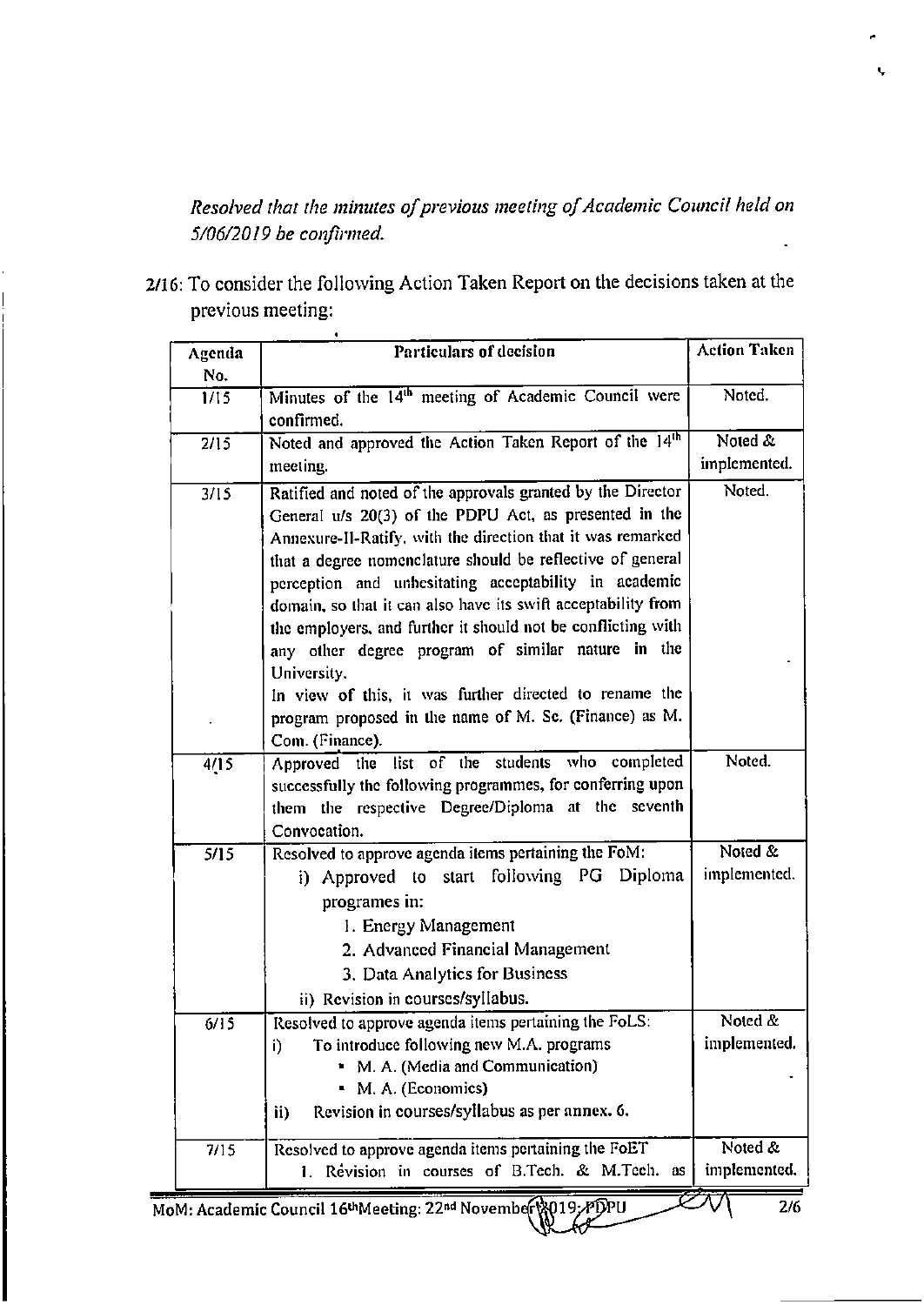| presented in annex. 7.                                                                     |  |
|--------------------------------------------------------------------------------------------|--|
| 2. Basket of Open elective as per annex. 8.                                                |  |
| 3. Introduction of communication laboratory from                                           |  |
| 1st year to 3rd year                                                                       |  |
| 4. The proposal of introducing B. Tech. in Natural Gas<br>Engg. was referred back.         |  |
| Advised to review the degree nomenclature of                                               |  |
| proposed new program of M. Tech. in Geological<br>Engg., may be renamed as M. Tech. (Engg. |  |
| Geology).                                                                                  |  |
| Advised to explore on introducing PG program in                                            |  |
| Remote Sensing & Earth Science.                                                            |  |
| 5. Guidelines for Earning Certificate of Honors &                                          |  |
| Minor with B. Tech.                                                                        |  |

Resolved to consider the Action Taken Report as mentioned above.

3/16: To ratify various approvals granted by the Director General u/s 20 (3) of the PDPU Act, as mentioned in the annex.-2.

Resolved to ratify the approvals granted by the Director General u/s 20(3) of the PDPU Act, as per the annex.-2.

4/16: To approve the list of the students who completed successfully the following programmes, for conferring upon them the respective<br>Degree/Diploma at the  $8<sup>th</sup>$  Convocation:

| Programme-Discipline     | No. of pass<br>outs students |
|--------------------------|------------------------------|
|                          | <b>Total</b>                 |
| MBA (E & I)              | 60                           |
| MBA (General)            | 58                           |
| PGDPM-X                  | 7                            |
| B. Tech. (Petro. Engg.)  | 140                          |
| B. Tech. (Civil Engg.)   | 118                          |
| B. Tech.(Mech. Engg.)    | 130                          |
| B. Tech. (Elect. Engg.)  | 120                          |
| B. Tech. (Chem. Engg.)   | 64                           |
| B. Tech. (Ind. Engg.)    | 63                           |
| M. Tech. (Petro. Engg.)  | 12                           |
| M. Tech. (Civil)         | 18                           |
| M. Tech. (Elect.)        | 14                           |
| M. Tech. (Mech.)         | 18                           |
| M. Tech.(Env. Engg.)     | 18                           |
| M. Tech. (Solar Energy)  | 17                           |
| M. Tech. (Nuclear Engg.) | 5                            |
| M. Tech.(Chem. Engg.)    | 3                            |

MoM: Academic Council 16<sup>th</sup>Meeting: 22<sup>nd</sup> November 2019: PDPU

 $3/6$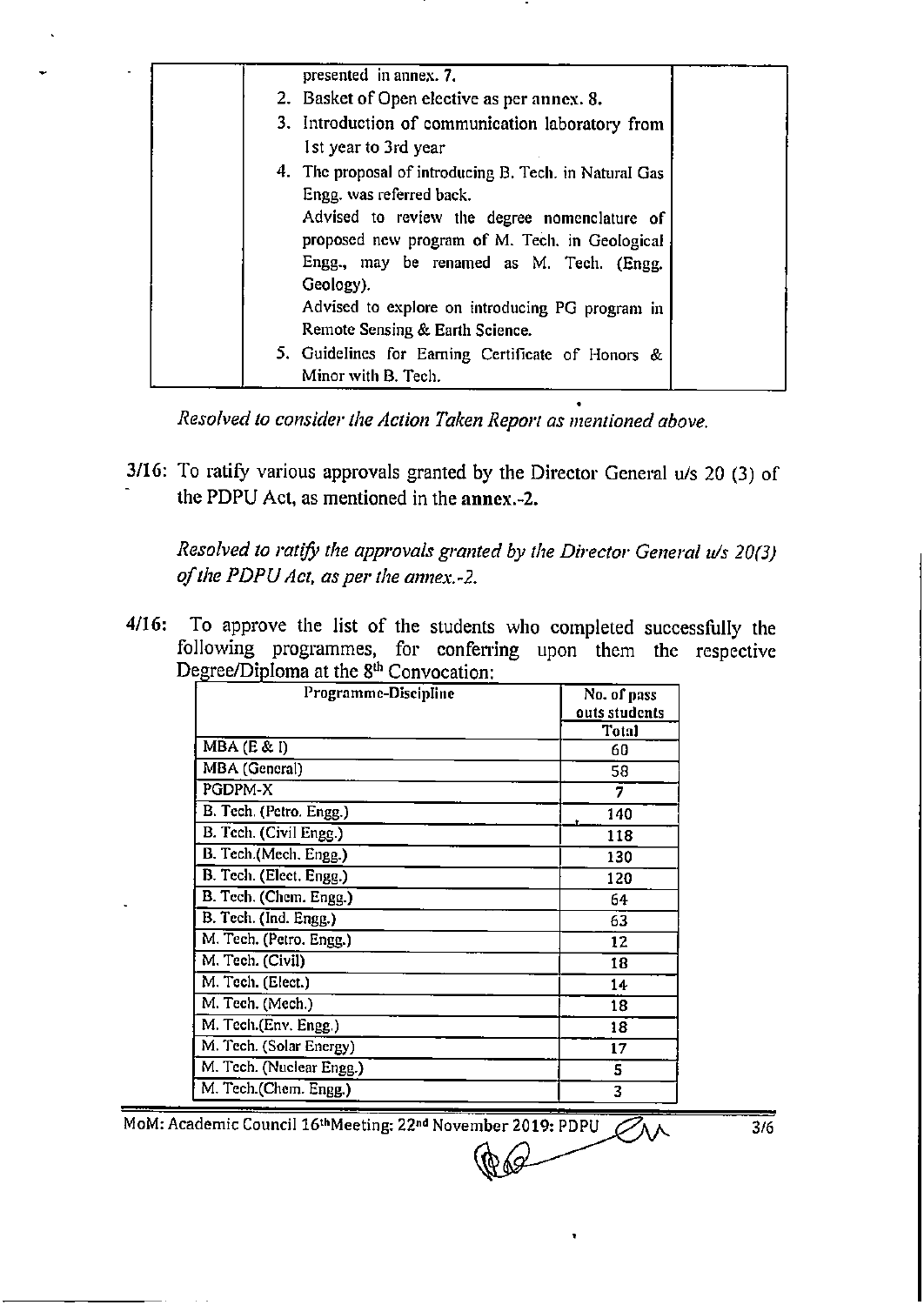| B.Com.(Hons) + Diploma                               | 57   |
|------------------------------------------------------|------|
| Bachelor of Arts (Hons.) + Diploma                   | 83   |
| Bachelor of Business Administration (Hons.) +Diploma | 77   |
| M.A. (English)                                       | я    |
| M.A. (IR)                                            | 5    |
| M.A. (Pub. Adm.)                                     | 5    |
| Ph. D.                                               |      |
| Total                                                | 1104 |

As per the list attached herewith in annex.-3.

Approved as above.

5/16: To incentivise students innovators and start-ups, and accordingly to develop a policy for it. This has been suggested by the Education Dept. -Govt. of Gujarat vide a circular (suggestive framework) attached herewith annex $-4$ .

The Council directed to explore the feasibility of the suggestive framework recommended by the Government and thereby to recommend proper modalities to incentivize students innovators and star-ups. The said committee may also invite inputs from the senior faculty in this regard.

# 6/16: Agenda items pertaining to Faculty of Liberal Studies.

I. To add elective in B.Com. (Hons.) as per annex. -5.

While discussing on this agenda, the Director-SLS Dr. Nigam Dave stated that FoLS has been offering choice based selection of minor courses to BBA students in addition to their Major (core domain) courses. It has been proposed to extend the same also to the B. Com. students, without compromising the academic rigor. In order to facilitate it some changes in the first two years course basket are introduced. The new course structure would be implemented from the admission intake of 2020.

The Council directed to retain the courses like Business Economics as core subject/s and to reduce open electives in the first two years of B. Com program.

II. To consider and approve the new/modified courses/syllabus as per annex.  $-5.$ 

It is also directed to provide academic reason/s for removing a particular course, rather just mentioning casually that 'Not Required' in the proposal.

 $\infty$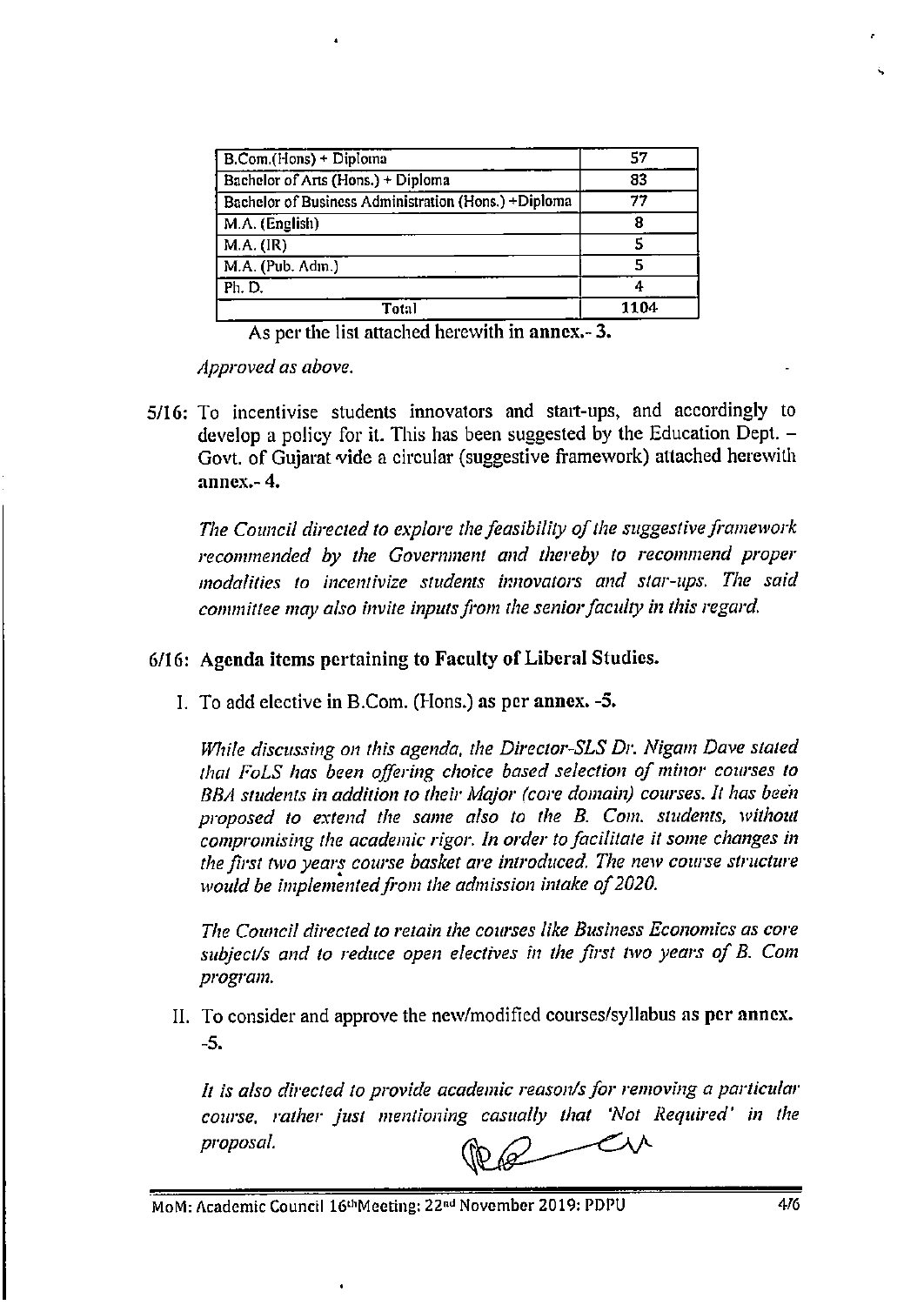In view of all the above it is further directed to re-submit the proposal annex.5 to the Chairman

- Providing academic reason/s wherever presently mentioned as 'Not  $i$ Required'.
- Providing correct (approved) nomenclature of the M. A. program ii) mentioned in the proposal,
- Changing suitably 'with effect A.Y.', wherever the effect is iii) mentioned from 2019-20.
- Removing ambiguity in the table of course structure of M. A. iv) program.
- Submitting approval note for the nomenclature mentioned as 'Public  $\nu$ Policy & Admn." of M. A. programme.

The Chairman will decide regarding Approval to the proposals after getting it duly complied.

7/16: Agenda items pertaining to Faculty of Engineering & Technology.

I. To consider and approve the new/modified courses/syllabus as per annex.

6.

For the proposed new courses in M. Tech. sem.1 (Petroleum Engg.) it is directed to specify

- How many course/s to be opted by the students, out of proposed 3 i) audit courses
- No. of credits for the proposed new courses ii)
- Whether proposed foundation course would be considered as credit iii) course, though it is proposed as only a month long course.

Directed to the BoS of SPT to provide credits in particular for the new proposed courses, also in future.

In view of all the above, it is directed to re-submit the proposal containing the clarifications sought as above. The Chairman will decide regarding Approval to the proposals after getting it duly complied.

It is also directed to re-submit the proposal for proposed changes in SoT courses, after changing suitably 'with effect A.Y.', wherever mentioned effect from 2019-20 and A.Y. prior it. The Chairman will decide regarding Approval to the proposals after getting it duly complied.

II. To introduce following new M. Tech. Programs w. e. f. 2020-2021:

MoM: Academic Council 16thMeeting: 22nd November 2019: PDPU

 $5/6$ 

€Ж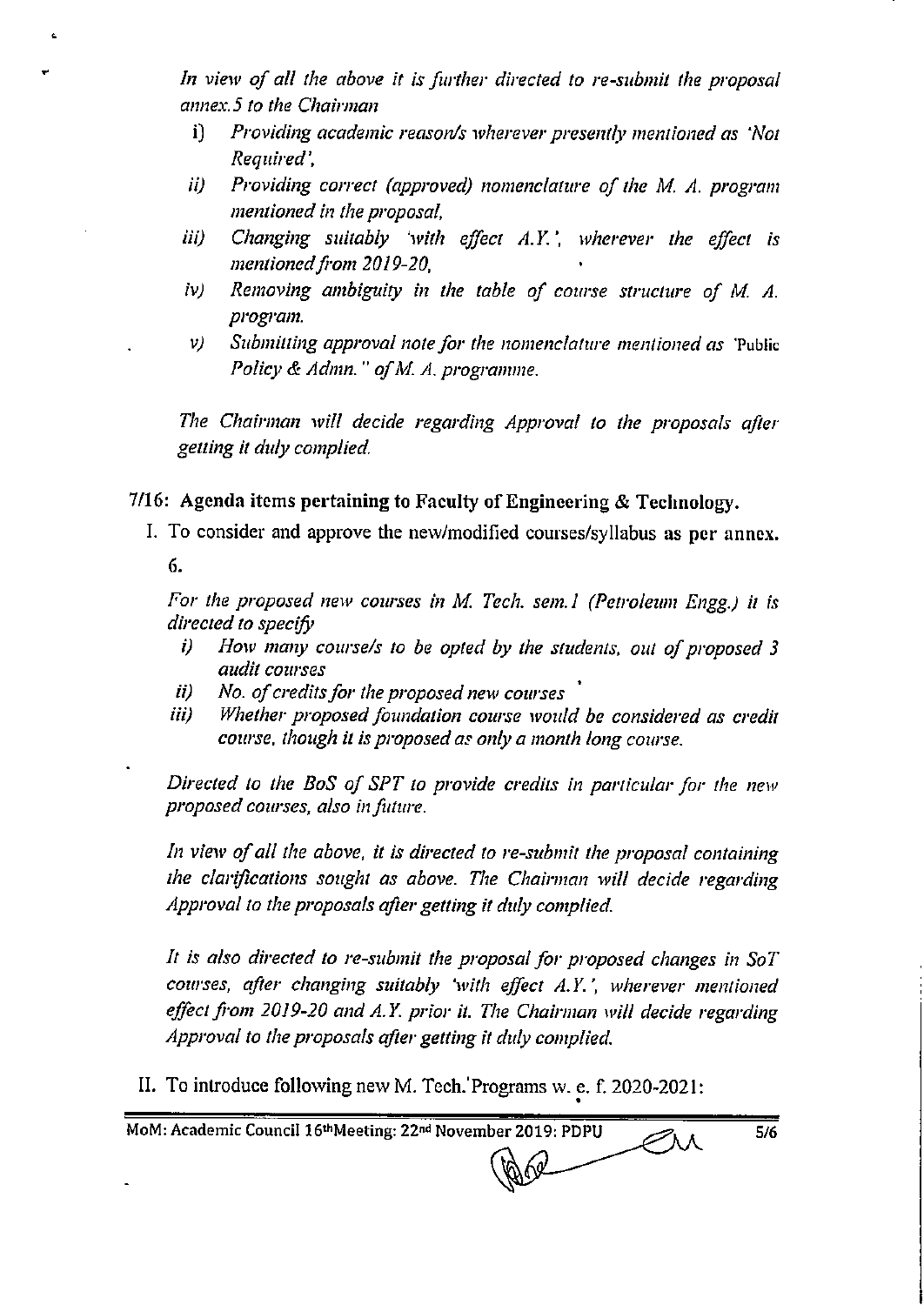a. M. Tech (Structural Engineering) in Civil Engg. Dept.

Approved, with direction to devise the entire course structure along with its syllabi and to submit the same to the Council.

b. M. Tech. (Energy & Environment) in Chemical Engg. Dept.

Directed to re-propose after ensuring the Degree Nomenclature in conformity with the nomenclatures approved by the AICTE/UGC.

c. M. Tech. (Geological Engineering) in SPT.

Directed to re-propose after ensuring the Degree Nomenclature in conformity with the nomenclatures approved by the AICTE/UGC.

Any other item with the permission of the Chair.

The Council Chair directed to the School Directors to conduct mid sem examinations for Foreign National students in case of their late admissions, only after conducting reasonable minimum no. of classes for them. Director-SoT emphasized on making the faculty follow to the schedule of such classes scrupulously.

The meeting ended thanking the Chair.

Registrar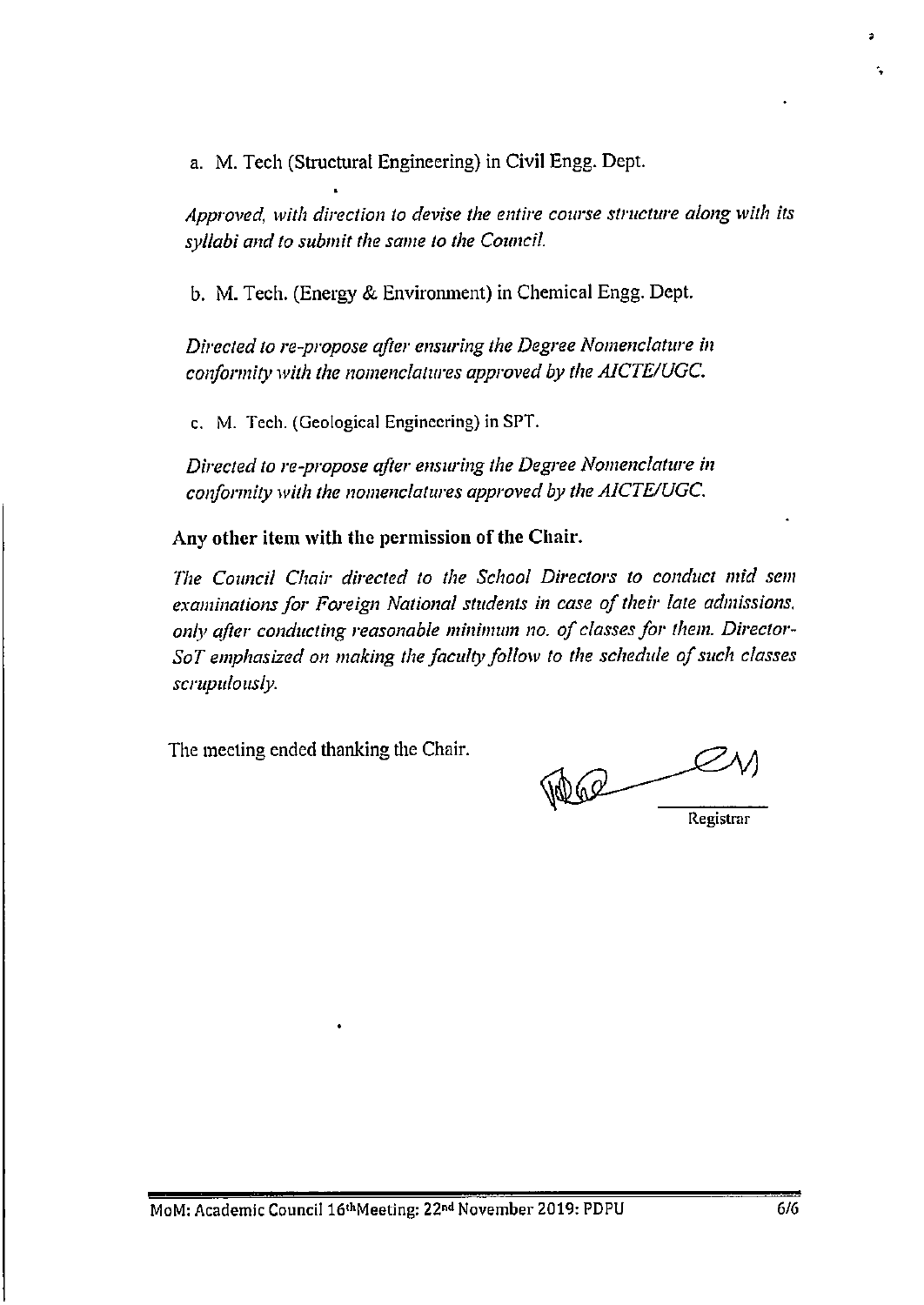# Minutes of 17<sup>th</sup> meeting of Academic Council: 24<sup>th</sup> June 2020

17th meeting of the Academic Council of the University was held on 24/6/2020 through online mode.

The following were present:

- 1. Dr. S. Sundar Manoharan, Chairman
- 2. Dr. J. V. Kelkar
- 3. Dr. M. Ravi Kumar
- 4. Dr. Sunil Khanna
- 5. Dr. R. K. Vij
- 6. Dr. Gopalkrishnan
- 7. Dr. Nigam Dave
- 8. Dr. D. M. Parikh
- 9. Dr. Pramod Paliwal
- 10. Prof. S. S. Kachhwaha
- 11. Dr. T. P. Singh
- 12. Dr. Indrajit Mukhopadhyay
- 13. Dr. Ashvin Dave
- 14. Prof. Tarun Shah

15. HoDs/Sr. Faculty:

(Dr. Swapnil Dharaskar/Dr. Tejaskumar Thaker/Dr. B. G. Desai /Dr. Uttam Bhui/ Dr. Praghnesh Bhatt/Dr. Mehul Raval/ Dr. Vishvesh J Badheka/Dr. Anurag Mudgal/ Dr. Rajib Bandyopadhyay/ Dr. Abhijit Dilipkumar Ray/ Dr. Pradeep Malik/ Dr. Samir Patel)

The following members could not join in the meeting because of online connectivity problem:

- 1. Dr. S. A. Bari
- 2. Prof. Indira J. Parikh
- 3. Dr. V. P. Sharma

At the start of the meeting, the DG welcomed and apprised on positioning of PDPU amidst COVID19 and thereby the new normal in terms of development of Course Curriculum 2024, Patents, Product Development, Hackathon for students' internship. Examinations and Evaluations.

1/17: To confirm the minutes of the previous meeting of the Council held on 22<sup>nd</sup> November 2019.

(The minutes of the meeting have already been circulated to all the members; a copy of which is placed at annex.- 1.)

Resolved that the minutes of previous meeting of Academic Council held on 22/11/2019 be confirmed. Red -Ch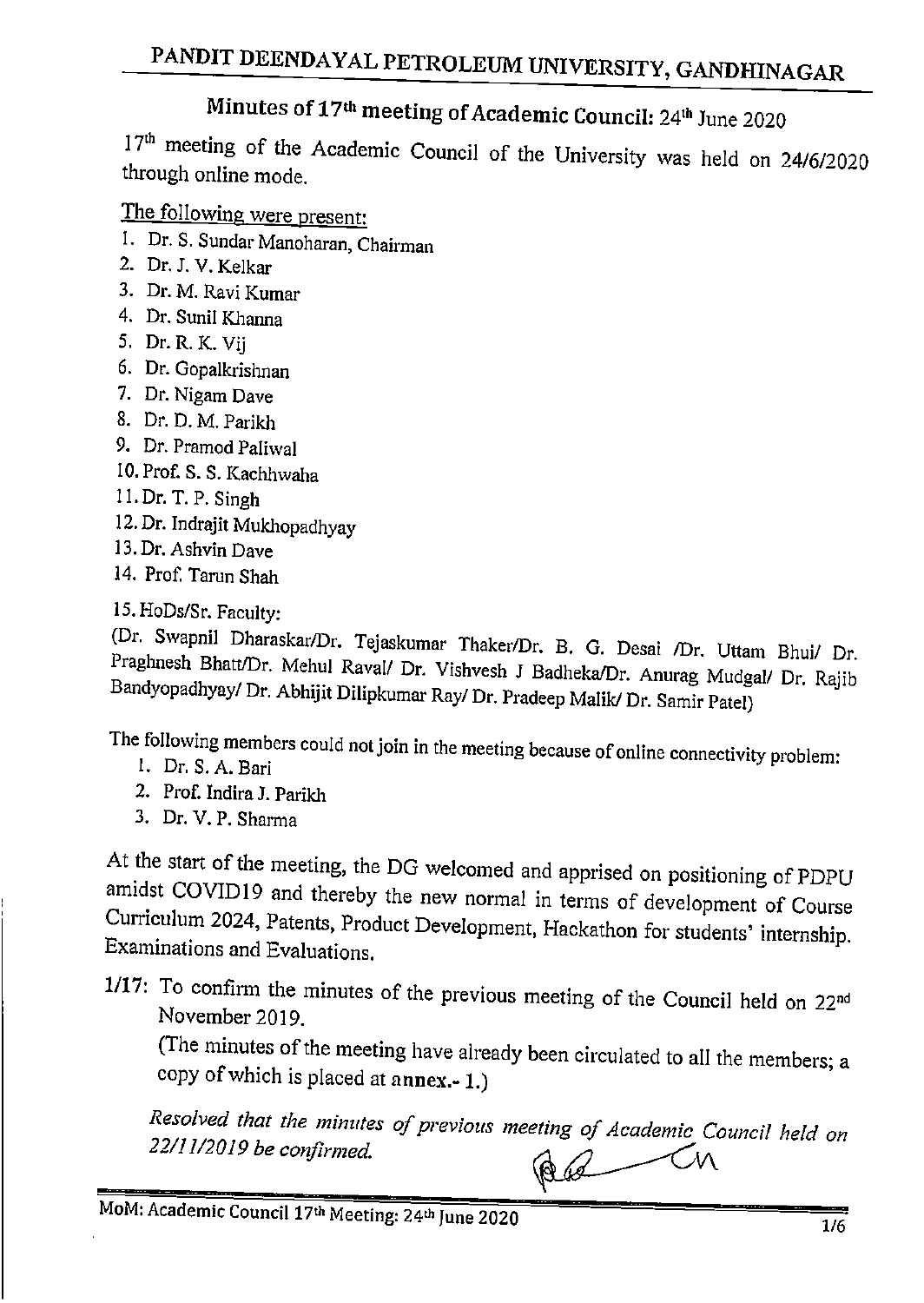# 2/17: To consider the following Action Taken Report on the decisions taken at the previous meeting:

| Agenda<br>No. | <b>Particulars of decision</b>                                                                                                                                                                                                                                                                                                                                                                                                                                                                                                                                                                                                                                | <b>Action Taken</b> |
|---------------|---------------------------------------------------------------------------------------------------------------------------------------------------------------------------------------------------------------------------------------------------------------------------------------------------------------------------------------------------------------------------------------------------------------------------------------------------------------------------------------------------------------------------------------------------------------------------------------------------------------------------------------------------------------|---------------------|
| 1/16          | Minutes of the 15 <sup>th</sup> meeting of Academic Council were confirmed.                                                                                                                                                                                                                                                                                                                                                                                                                                                                                                                                                                                   | Noted.              |
| 2/16          | Noted and approved the Action Taken Report of the 15 <sup>th</sup> meeting.                                                                                                                                                                                                                                                                                                                                                                                                                                                                                                                                                                                   | Noted &             |
|               |                                                                                                                                                                                                                                                                                                                                                                                                                                                                                                                                                                                                                                                               | implemented.        |
| 3/16          | Ratified and noted of the approvals granted by the Director General<br>$u/s$ 20(3) of the PDPU Act, as presented in the Annex. $-2$ .                                                                                                                                                                                                                                                                                                                                                                                                                                                                                                                         | Noted.              |
| 4/16          | Approved the list of the students who completed successfully the<br>following programmes, for conferring upon them the respective<br>Degree/Diploma at the 8 <sup>th</sup> Convocation.                                                                                                                                                                                                                                                                                                                                                                                                                                                                       | Noted.              |
| 5/16          | The Council directed to explore the feasibility of the suggestive<br>framework recommended by the Government (Ref. Annex. $-4$ ) and<br>thereby to recommend proper modalities to incentivize student<br>innovators and start-ups. The said committee may also invite inputs<br>from the senior faculty in this regard.                                                                                                                                                                                                                                                                                                                                       | Noted.              |
| 6/16          | Resolved to approve agenda items pertaining the FoLS:                                                                                                                                                                                                                                                                                                                                                                                                                                                                                                                                                                                                         | Noted &             |
|               | I. To add elective in B.Com. (Hons.) as presented vide annex. -5.                                                                                                                                                                                                                                                                                                                                                                                                                                                                                                                                                                                             | implemented.        |
|               | While discussing on this agenda, the Director-SLS Dr. Nigam<br>Dave stated that FoLS has been offering choice based selection of<br>minor courses to BBA students in addition to their Major (core<br>domain) courses. It has been proposed to extend the same also to<br>the B. Com. students, without compromising the academic rigor.<br>In order to facilitate it some changes in the first two years course<br>basket are introduced. The new course structure would be<br>implemented from the admission intake of 2020.<br>The Council directed to retain the courses like Business<br>Economics as core subject/s and to reduce open electives in the |                     |
|               | first two years of B. Com. program.<br>II. To consider and approve the new/modified courses/syllabus as<br>presented in annex. -5.<br>It is also directed to provide academic reason/s for removing a<br>particular course, rather just mentioning casually that 'Not<br>Required' in the proposal.<br>In view of all the above it is further directed to re-submit the<br>proposal annex.5 to the Chairman<br>i) Providing academic reason/s wherever presently mentioned<br>as 'Not Required',<br>ii) Providing correct (approved) nomenclature of the M. A.<br>program mentioned in the proposal,                                                          |                     |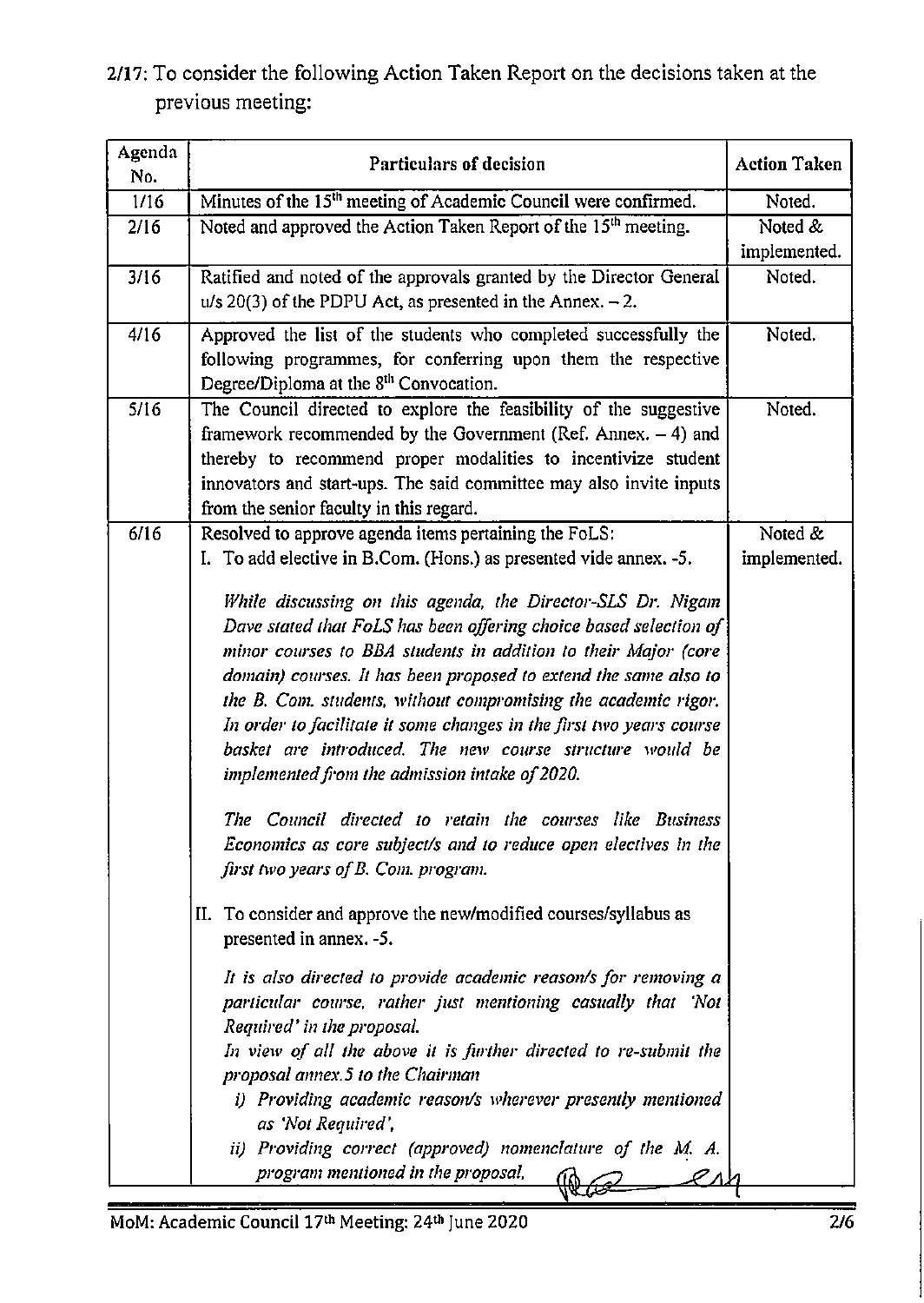|      | iii) Changing suitably 'with effect A.Y.', wherever the effect is<br>mentioned from 2019-20,                                               |              |
|------|--------------------------------------------------------------------------------------------------------------------------------------------|--------------|
|      | iv) Removing ambiguity in the table of course structure of M. A.                                                                           |              |
|      | program.                                                                                                                                   |              |
|      | v) Submitting approval note for the nomenclature mentioned as                                                                              |              |
|      | 'Public Policy & Admn." of M. A. programme.                                                                                                |              |
|      |                                                                                                                                            |              |
|      | The Chairman will decide regarding Approval to the proposals after                                                                         |              |
| 7/16 | getting it duly complied.                                                                                                                  |              |
|      | Resolved to approve agenda items pertaining the FoET:                                                                                      | Noted &      |
|      | I. To consider and approve the new/modified courses/syllabus as                                                                            | implemented. |
|      | presented in annex. 6.                                                                                                                     |              |
|      |                                                                                                                                            |              |
|      | For the proposed new courses in M. Tech. sem.1 (Petroleum                                                                                  |              |
|      | Engg.) it is directed to specify                                                                                                           |              |
|      | i. How many course/s to be opted by the students, out of                                                                                   |              |
|      | proposed 3 audit courses                                                                                                                   |              |
|      | ii. No. of credits for the proposed new courses                                                                                            |              |
|      | iii. Whether proposed foundation course would be considered as                                                                             |              |
|      | credit course, though it is proposed as only a month long<br>course.                                                                       |              |
|      |                                                                                                                                            |              |
|      | Directed to the BoS of SPT to provide credits in particular for the                                                                        |              |
|      | new proposed courses, also in future.                                                                                                      |              |
|      |                                                                                                                                            |              |
|      | In view of all the above, it is directed to re-submit the proposal                                                                         |              |
|      | containing the clarifications sought as above. The Chairman will                                                                           |              |
|      | decide regarding Approval to the proposals after getting it duly<br>complied.                                                              |              |
|      |                                                                                                                                            |              |
|      |                                                                                                                                            |              |
|      | It is also directed to re-submit the proposal for proposed changes in<br>SoT courses, after changing suitably 'with effect A.Y.', wherever |              |
|      | mentioned effect from 2019-20 and A.Y. prior it. The Chairman will                                                                         |              |
|      | decide regarding Approval to the proposals after getting it duly                                                                           |              |
|      | complied.                                                                                                                                  |              |
|      |                                                                                                                                            |              |
|      | II. To introduce following new M. Tech. Programs w. e. f. 2020-                                                                            |              |
|      | 2021:                                                                                                                                      |              |
|      |                                                                                                                                            |              |
|      | a. M. Tech (Structural Engineering) in Civil Engg. Dept.                                                                                   |              |
|      | Approved, with direction to devise the entire course structure                                                                             |              |
|      | along with its syllabi and to submit the same to the Council.                                                                              |              |
|      |                                                                                                                                            |              |
|      | b. M. Tech. (Energy & Environment) in Chemical Engg. Dept.                                                                                 |              |
|      | loM: Academic Council 17th Meeting: 24th June 2020                                                                                         |              |
|      |                                                                                                                                            | 3/6          |

 $\mathbb{R}^{|\mathcal{S}|}$ 

 $\downarrow$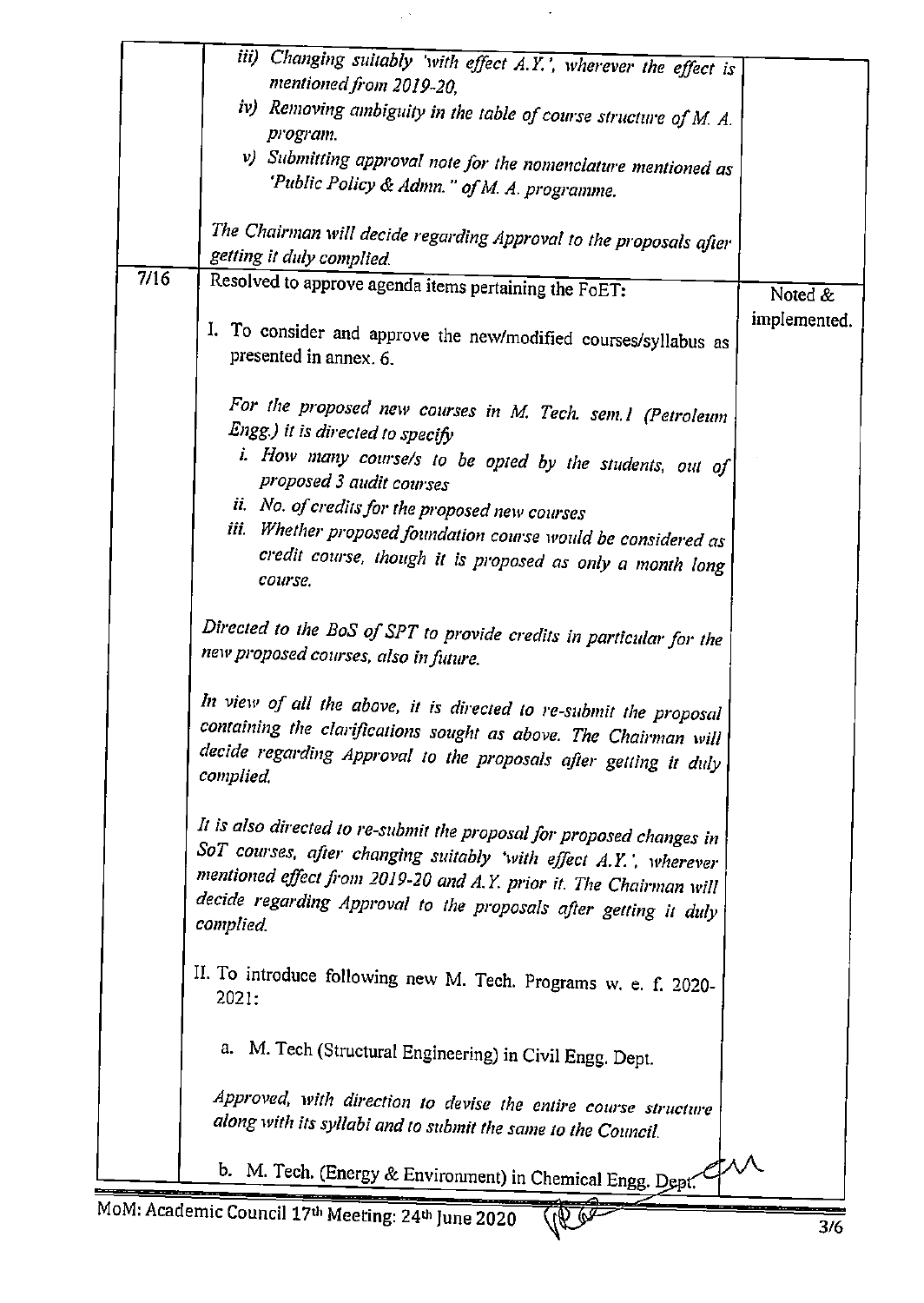| Directed to re-propose after ensuring the Degree Nomenclature in<br>conformity with the nomenclatures approved by the AICTE/UGC. |              |
|----------------------------------------------------------------------------------------------------------------------------------|--------------|
| c. M. Tech. (Geological Engineering) in SPT.                                                                                     |              |
| Directed to re-propose after ensuring the Degree Nomenclature in                                                                 |              |
| conformity with the nomenclatures approved by the AICTE/UGC.                                                                     |              |
| Any other item with the permission of the Chair                                                                                  |              |
| The Council Chair directed to the School Directors to conduct mid                                                                | Noted &      |
| sem examinations for Foreign National students in case of their late                                                             | implemented. |
| admissions, only after conducting reasonable minimum no. of classes                                                              |              |
| for them. Director-SoT emphasized on making the faculty follow to                                                                |              |
| the schedule of such classes scrupulously.                                                                                       |              |

Resolved to consider the Action Taken Report as mentioned above.

3/17 To ratify various approvals granted by the Director General u/s 20 (3) of the PDPU Act.

Resolved to ratify the approvals granted by the Director General u/s 20 (3) of PDPU Act, as presented in the Annex.-2.

4/17: To consider the UGC letter dated December, 2019 mentioning "Research and Publication Ethics (RPE)" to be made compulsory as Two (2) Credit Course with effect from forthcoming A. Y. 2020-21, attached herewith as Annex.  $-3$ .

The Council directed to offer an additional course on Research and Publication Ethics as compulsory two credit course w. e. f. new admission batch of Ph. D. program i. e. of Academic Year 2020-21. It was also directed to ensure uniform course delivery to all Ph. D. students across all Schools of the University.

5/17: Agenda pertaining to Faculty of Management including the Course Curriculum 2020.

The Dean  $-$  FoM explained the major revisions proposed as a part of development of course curriculum 2024. The Council noted the course curriculum revisions for M. B. A. program, containing Course Objectives and Program Objectives and also the examination pattern specified therein, and approved it after it was seconded by Dr. T. P. Singh, Director- AA.

 $Q$   $Q$   $M$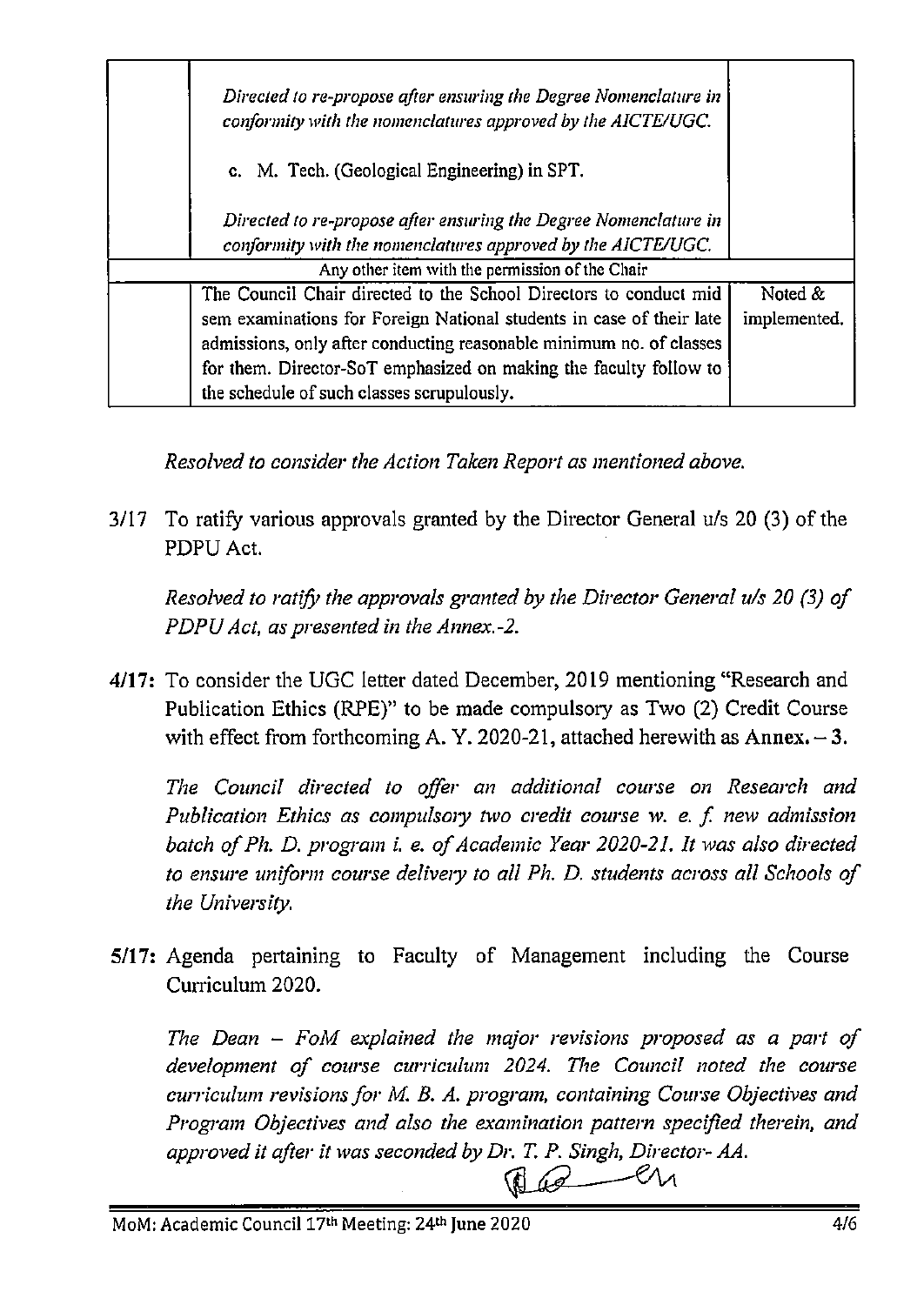6/17: Agenda pertaining to Faculty of Liberal Studies including Course Curriculum 2024.

The Director - SLS explained the major revisions proposed as a part of development of Course Curriculum 2024. The Council noted the course curriculum revisions for Faculty of Liberal Studies program, containing Course Objectives and Program Objectives and also the examination pattern specified therein and approved it, after it was seconded by Dr. T. P. Singh, Director- AA.

7/17: Agenda pertaining to Faculty of Engineering & Technology including the Course Curriculum 2020.

While opening up the agenda item for FoET, the Dean-FoET apprised to the Council that new Course Curriculum 2024 has been developed for all branches of B. Tech. under the able guidance of Director General of the University, to address in particular the needs of Industry 4.0. Then the HoDs of SoT apprised to the Council about major points of course revisions relevant to their department.

Dr. J. V. Kelkar expressed his observations that a well exhaustive work has been done in development of Course Curriculum 2024 by the faculty of the University while utilizing very meaningfully time to work from home during the lockdown period. He emphasized on deploying right kind of faculty to deliver the respective courses, likewise the new recruitment and training of the present faculty should take place. He desired to review the details of curriculum for Petroleum engineering, and also to interact and exchange ideas with SPT for the area of Petroleum Refining. Dr. M. Ravi Kumar sought how the best future technologies can be reflected in our curriculum so that young minds can be incited to cope with the new challenges. He also emphasized on importance of Industrial Chemistry in curriculum of Petroleum Engineering. He desired to know faculty profile with reference to their interest area for research.

Along the discussion on the agenda it was apprised by the HoD-Mech. Engg. that the emerging area of Electric Vehicles has also been included in the course curriculum of newly introduced program of B. Tech. (Automobile Engg.). The DG-PDPU apprised that Training the Trainers program has been held for the faculty of Mech. Engg. and of Elect. Engg. through International Automobile Centre of Excellence (iACE) run by M/s. Maruti Suzuki.

 $\boldsymbol{\mathscr{M}}$ <u>rang</u>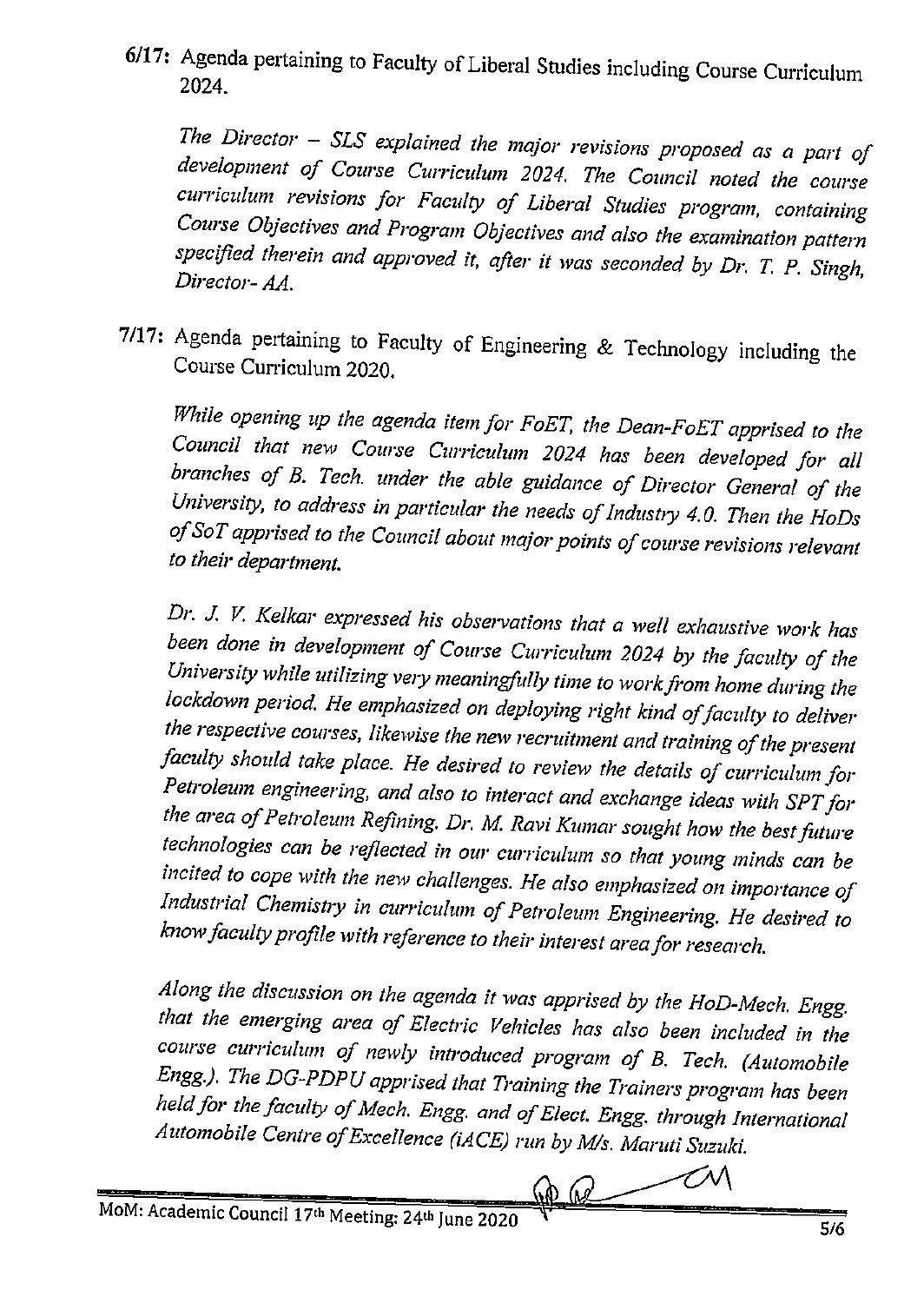The Chair appreciated the School Directors for completing the quantum task of preparing Course Curriculum 2024 along with the Course Objectives and Program Objectives; and also appreciated for question papers now getting mapped with the COs.

The Chair directed to circulate the course curriculum duly vetted by the concerned Board of Studies for newly introduced M. Tech. program in Material Science & Engg. to all members of the Council and after receiving their remarks on it, its curriculum be considered and approved accordingly.

The Chair advised to the  $H \circ D -$  Civil Engg. to collaborate with ISR and GIDM which may also help in preparing the courses about Evacuation-Planning/Disaster Management during the time of natural or manmade calamities.

The Chair also directed to all HoDs in future to shadow all the meetings of Academic Council and also to present major revisions relevant to their Department in the form of PPTs - not more than two slides, and to send such summary of revisions to the members possibly in advance.

The Council noted the course curriculum revisions for the academic programmes of Faculty of Engg. & Tech., containing Course Objectives and Program Objectives and also the examination pattern specified therein and approved it, after it was seconded by Dr. T. P. Singh, Director- AA.

The meeting ended with the vote of thanks to the Chair and Members and all Invitees.

Registrar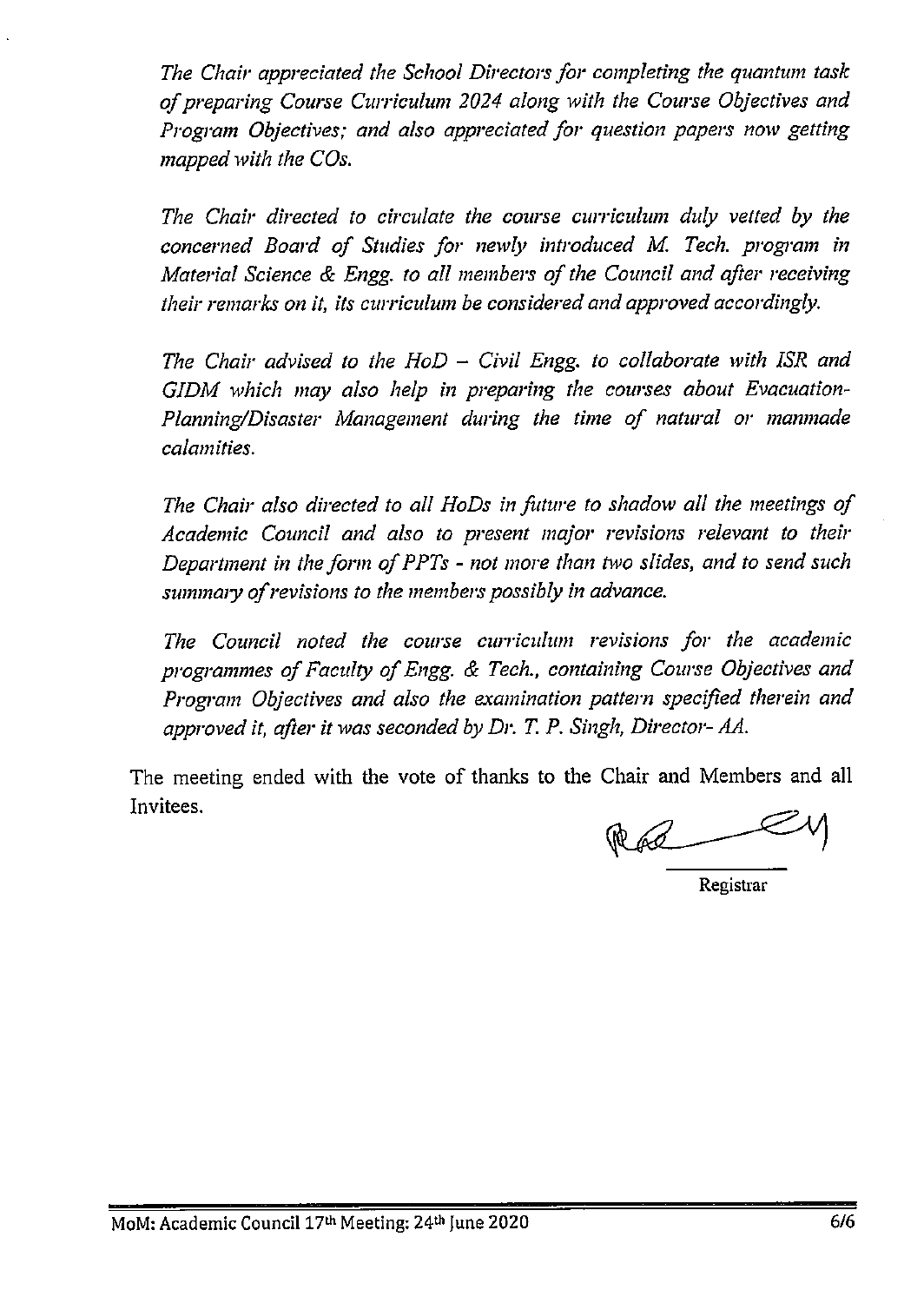# **Minutes of 18<sup>th</sup> meeting of Academic Council:** 11<sup>th</sup> November, 2020

18<sup>th</sup> meeting of the Academic Council of the University was held on 11/11/2020 through online mode.

The following were present:

- 1. Dr. S. Sundar Manoharan, Chairman
- 2. Dr. J. V. Kelkar
- 3. Dr. S. A. Bari
- 4. Dr. Sunil Khanna
- 5. Dr. R. K. Vij
- 6. Dr. Gopalkrishnan
- 7. Dr. Nigam Dave
- 8. Dr. D. M. Parikh
- 9. Dr. Pramod Paliwal
- 10. Prof. S. S. Kachhwaha
- 11. Dr. T. P. Singh
- 12. Dr. Indrajit Mukhopadhyay
- 13. Prof. Tarun Shah

The following members could not join in the meeting**:**

- 1. Prof. Indira J. Parikh
- 2. Dr. V. P. Sharma
- 3. Dr. Ashvin Dave

Dr. S. Sundar Manoharan - Director General & Council Chairman extended a cordial welcome to the members. Thereafter, the agenda items were taken up in seriatim for discussion.

1/18: To confirm the minutes of the previous meeting of the Council held on  $24<sup>th</sup>$  June, 2020.

**(**The minutes of the meeting have already been circulated to all the members; a copy of which is placed at **Annex. - 1**.)

*Resolved that the minutes of previous meeting of Academic Council held on 24/06/2020 be confirmed.*

The ey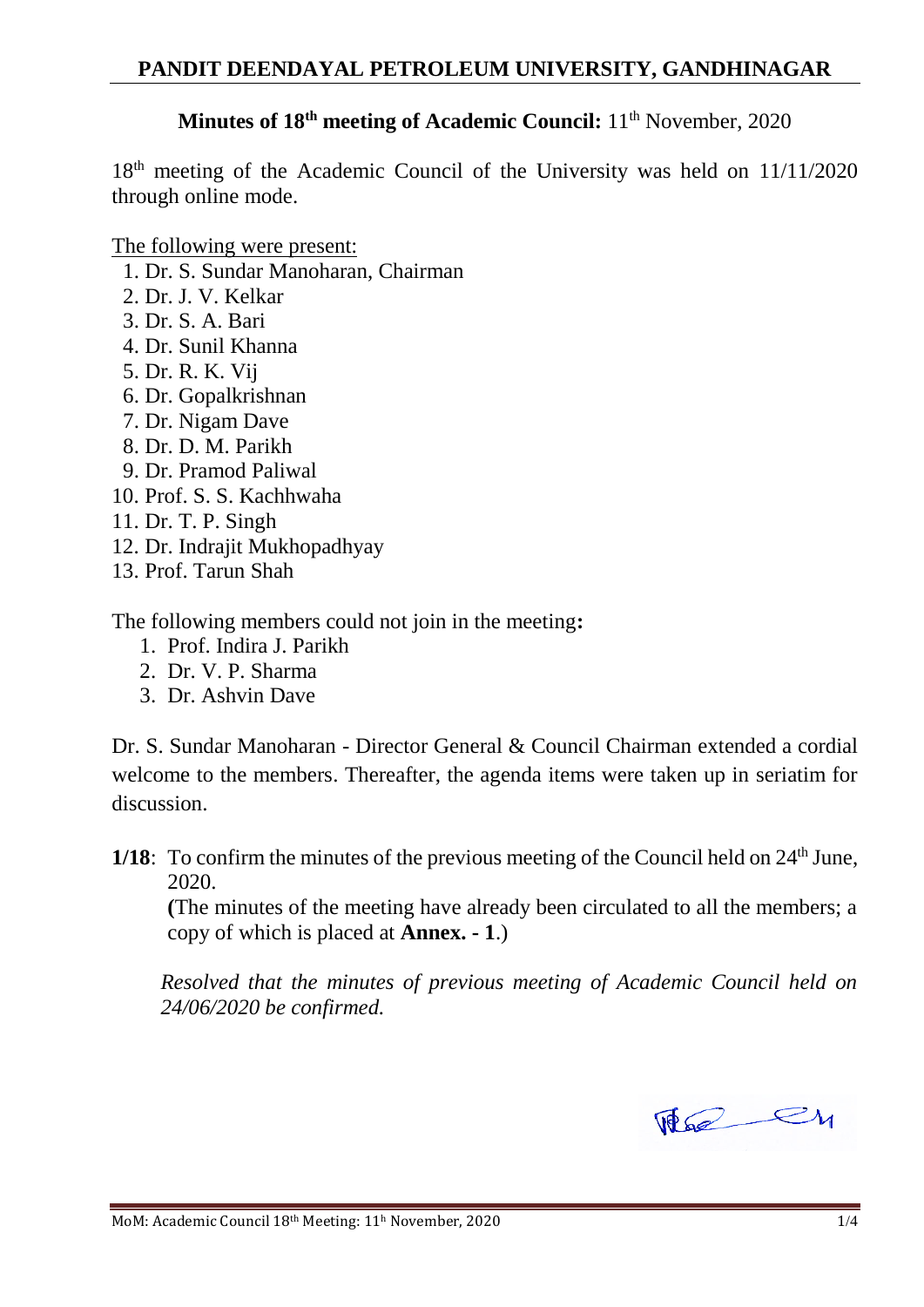| <b>Agenda</b><br>No. | <b>Particulars of decision</b>                                                                                                                                                                                                                                                                                                                                                                                                                                                                                                                                                                                                                                                                                                                                          | <b>Action Taken</b>     |
|----------------------|-------------------------------------------------------------------------------------------------------------------------------------------------------------------------------------------------------------------------------------------------------------------------------------------------------------------------------------------------------------------------------------------------------------------------------------------------------------------------------------------------------------------------------------------------------------------------------------------------------------------------------------------------------------------------------------------------------------------------------------------------------------------------|-------------------------|
| 1/17                 | Minutes of the 16 <sup>th</sup> meeting of Academic Council were<br>confirmed.                                                                                                                                                                                                                                                                                                                                                                                                                                                                                                                                                                                                                                                                                          | Noted.                  |
| 2/17                 | Noted and approved the Action Taken Report of the 16 <sup>th</sup><br>meeting.                                                                                                                                                                                                                                                                                                                                                                                                                                                                                                                                                                                                                                                                                          | Noted &<br>implemented. |
| 3/17                 | Ratified and noted of the approvals granted by the Director<br>General $u/s$ 20(3) of the PDPU Act, as presented in the Annex. $-$<br>2.                                                                                                                                                                                                                                                                                                                                                                                                                                                                                                                                                                                                                                | Noted.                  |
| 4/17                 | The Council directed to offer an additional course as prescribed<br>by UGC on Research and Publication Ethics as compulsory two<br>credit course w. e. f. new admission batch of Ph. D. program i.e.<br>of Academic Year 2020-21. It was also directed to ensure<br>uniform course delivery to all Ph. D. students across all Schools<br>of the University.                                                                                                                                                                                                                                                                                                                                                                                                             | Noted.                  |
| $5/17$               | The Dean $-$ FoM explained the major revisions proposed as a<br>part of development of course curriculum 2020. The Council<br>noted the course curriculum revisions for M. B. A. program,<br>containing Course Objectives and Program Objectives and also<br>the examination pattern specified therein, and approved it after it<br>was seconded by Dr. T. P. Singh, Director-AA.                                                                                                                                                                                                                                                                                                                                                                                       | Noted.                  |
| 6/17                 | The Director $-$ SLS explained the major revisions proposed as a<br>part of development of Course Curriculum 2020. The Council<br>noted the course curriculum revisions for Faculty of Liberal<br>Studies program, containing Course Objectives and Program<br>Objectives and also the examination pattern specified therein and<br>approved it, after it was seconded by Dr. T. P. Singh, Director-<br>AA.                                                                                                                                                                                                                                                                                                                                                             | Noted &<br>implemented. |
| 7/17                 | While opening up the agenda item for FoET, the Dean-FoET<br>apprised to the Council that new Course Curriculum 2020 has<br>been developed for all branches of B. Tech. under the able<br>guidance of Director General of the University, to address in<br>particular the needs of Industry 4.0. Then the HoDs of SoT<br>apprised to the Council about major points of course revisions<br>relevant to their department.<br>Dr. J. V. Kelkar emphasized on deploying right kind of faculty<br>to deliver the respective courses, likewise the new recruitment<br>and training of the present faculty should take place. He desired<br>to review the details of curriculum for Petroleum engineering,<br>and also to interact and exchange ideas with SPT for the area of | Noted &<br>implemented. |
|                      | Petroleum Refining. Dr. M. Ravi Kumar sought how the best<br>future technologies can be reflected in our curriculum so that<br>young minds can be incited to cope with the new challenges. He<br>also emphasized on importance of Industrial Chemistry in<br>curriculum of Petroleum Engineering. He desired to know<br>faculty profile with reference to their interest area for research.<br>The Chair directed to circulate the course curriculum duly vetted                                                                                                                                                                                                                                                                                                        | $W_0$                   |

**2/18**: To consider the following Action Taken Report on the decisions taken at the previous meeting**:**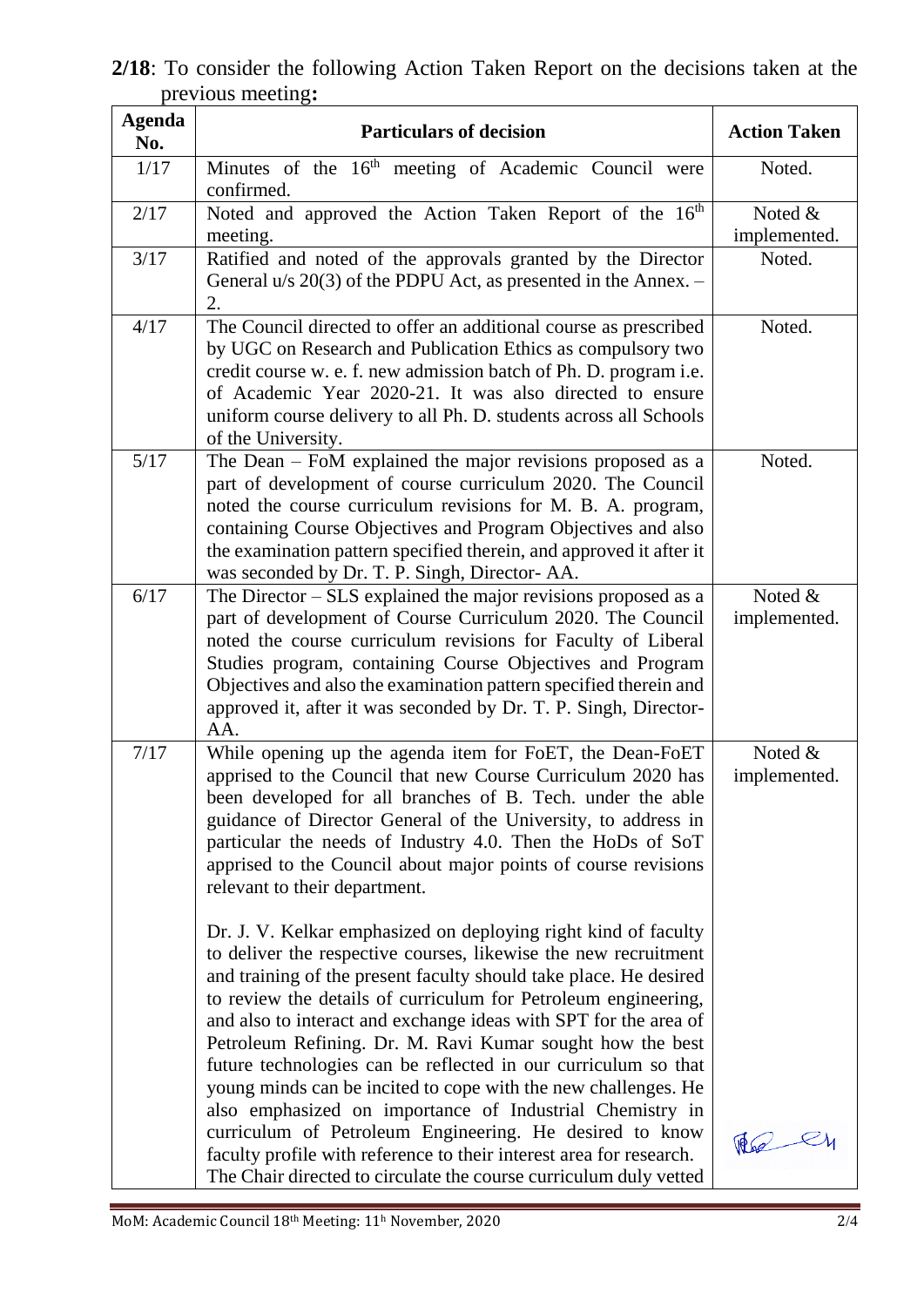| by the concerned Board of Studies for newly introduced M.<br>Tech. program in Material Science & Engg. to all members of<br>the Council and after receiving their remarks on it, its curriculum<br>be considered and approved accordingly.                                                            |  |
|-------------------------------------------------------------------------------------------------------------------------------------------------------------------------------------------------------------------------------------------------------------------------------------------------------|--|
| The Chair advised to the $HoD - Civil$ Engg. to collaborate with<br>ISR and GIDM which may also help in preparing the courses<br>about Evacuation- Planning/Disaster Management during the<br>time of natural or manmade calamities.                                                                  |  |
| The Chair also directed to all HoDs in future to shadow all the<br>meetings of Academic Council and also to present major<br>revisions relevant to their Department in the form of PPTs - not<br>more than two slides, and to send such summary of revisions to<br>the members possibly in advance.   |  |
| The Council noted the course curriculum revisions for the<br>academic programmes of Faculty of Engg. & Tech., containing<br>Course Objectives and Program Objectives and also the<br>examination pattern specified therein and approved it, after it<br>was seconded by Dr. T. P. Singh, Director-AA. |  |

*Resolved to consider the Action Taken Report as mentioned above.*

**3/18:** To approve the list of the students who completed successfully the following programmes, for conferring upon them the respective Degree/Diploma at the 8 th Convocation**:**

*Resolved to approve the list of the 2608 students who completed successfully the following programmes, for conferring upon them the respective Degree/Diploma at the 8th Convocation.*

# **4/18:** Any other item

*The council Chairman appraise to the members about the detail discussion held with Dr. Jayant Kelkar for introducing B. Tech. Program in the branch of Petrochemicals. He also briefed on new disciplines (Cyber Security / Data Sciences / Energy & Environmental Mgt. / Material Sci. & Engg.) getting offered for M. Tech. programs with effect from the current admission year.*

*It was also informed that the semester end examinations of December 2020 are getting planned out through Online Proctoring. Along the discussion, Dr. Kelkar appreciated the University for recording online classes delivered by the faculty under the COVID-19 situation. He also expressed his concern whether to reposition the Department of Chemical Engg. under the School of Petroleum Technology. Dr. R. K. Vij informed that the SPT and the Dept. of Chemical Engg. have started taking up the projects jointly.*